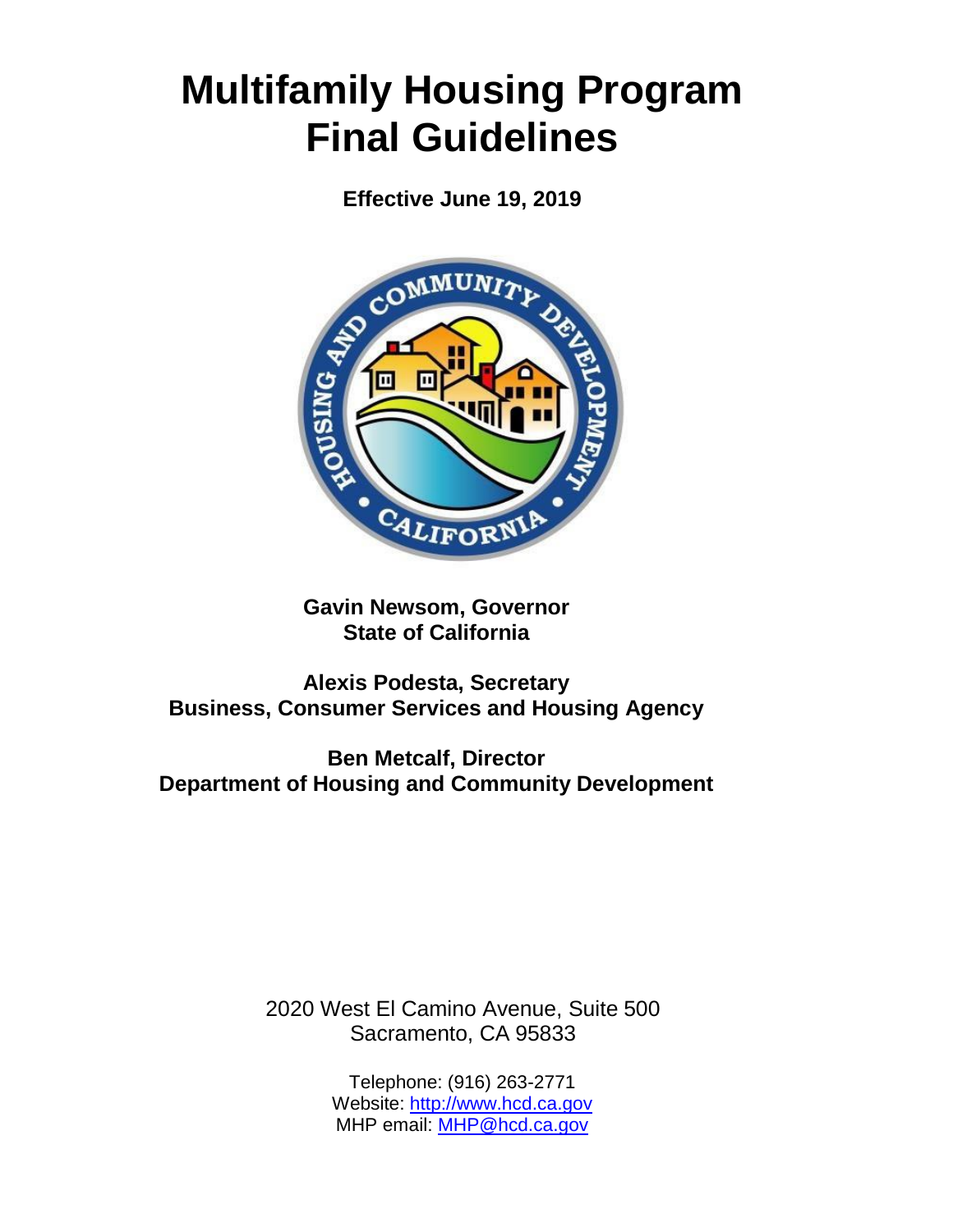# **MULTIFAMILY HOUSING PROGRAM GUIDELINES**

## **Table of Contents**

| Article 1. General |  |
|--------------------|--|
|                    |  |
|                    |  |
|                    |  |
|                    |  |
|                    |  |
|                    |  |
|                    |  |
|                    |  |
|                    |  |
|                    |  |
|                    |  |
|                    |  |
|                    |  |
|                    |  |
|                    |  |
|                    |  |
|                    |  |
|                    |  |
|                    |  |
|                    |  |
|                    |  |
|                    |  |
|                    |  |
|                    |  |
|                    |  |
|                    |  |
|                    |  |
|                    |  |
|                    |  |
|                    |  |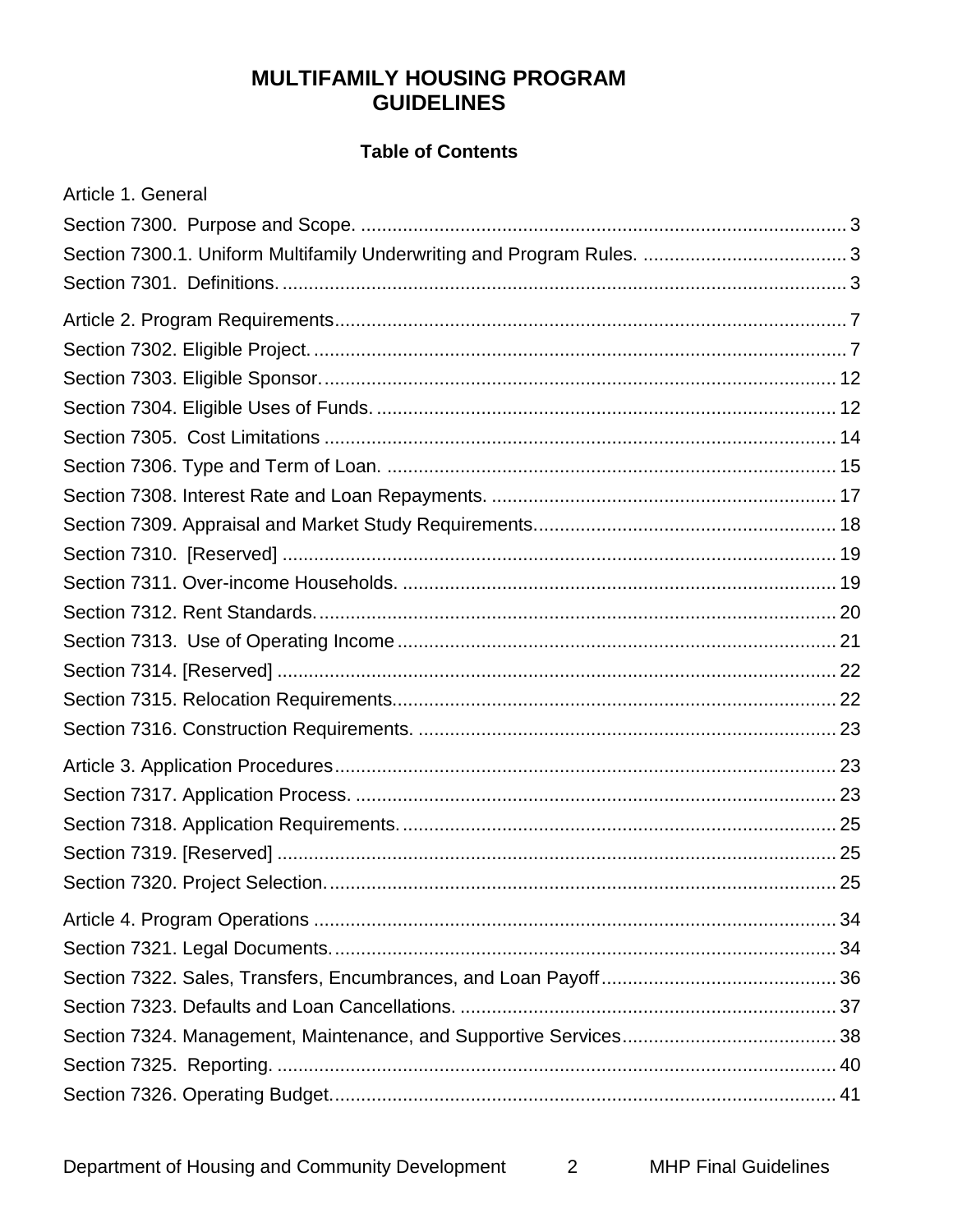# **Article 1. General**

# **Section 7300. Purpose and Scope**

- (a) These guidelines implement and interpret Health and Safety Code (HSC) Chapter 6.7 (commencing with Section 50675), Part 2, Division 31, which establishes the Multifamily Housing Program (MHP) administered by the California Department of Housing and Community Development (Department).
- (b) These guidelines establish terms, conditions, and procedures for funds awarded after the effective date of these guidelines, authorized by the Veterans and Affordable Housing Bond Act of 2018 (Proposition 1 of 2018).

NOTE: Authority cited: Sections 50406(n), 50675.1(c) and 50675.11, HSC. Reference: Sections 50406 and 50675, HSC.

## <span id="page-2-1"></span>**Section 7300.1. Uniform Multifamily Underwriting and Program Rules.**

- (a) Subchapter 19 of Title 25, Division 1, Chapter 7 (commencing with Section 8300) is hereby incorporated by reference into this subchapter and shall apply to rental housing . developments receiving assistance under MHP
- (b) In the event of a conflict between the provisions of Subchapter 19 and these guidelines, the provisions of these guidelines shall prevail.

NOTE: Authority cited: Sections 50406(n), 50675.1(c) and 50675.11, HSC. Reference: Sections 50675.1, 50675.2, 50675.4, 50675.5, 50675.6, 50675.7, 50675.8, HSC.

# <span id="page-2-0"></span>**Section 7301. Definitions.**

In addition to the definitions found in HSC Chapter 2 (commencing with Section 50050), Part 1, Division 1, and HSC Section 50675.2, the following definitions and those found in the Uniform Multifamily Regulations (UMR) (Chapter 7, Subchapter 19, Section 8301) shall apply to these guidelines. In the event of a conflict between the following definitions and those cited above, the following definitions prevail for the purposes of these guidelines. The defined terms will be capitalized as they appear in the guideline text. References to code sections refer to sections of these guidelines unless otherwise noted.

- (a) "Affordable Rents" means Rents established for Assisted Units in accordance with Section 7312.
- (b) "Area Median Income" or "AMI" means the most recent applicable county median family income published by California Tax Credit Allocation Committee (TCAC).
- (c) "Article XXXIV" means the Article of the California Constitution (HSC Section 37000) that requires advance voter approval of certain publicly funded low-rent housing Projects.
- (d) "Case Manager" means a person who provides Comprehensive Case Management services. Resident services coordinators are not Case Managers.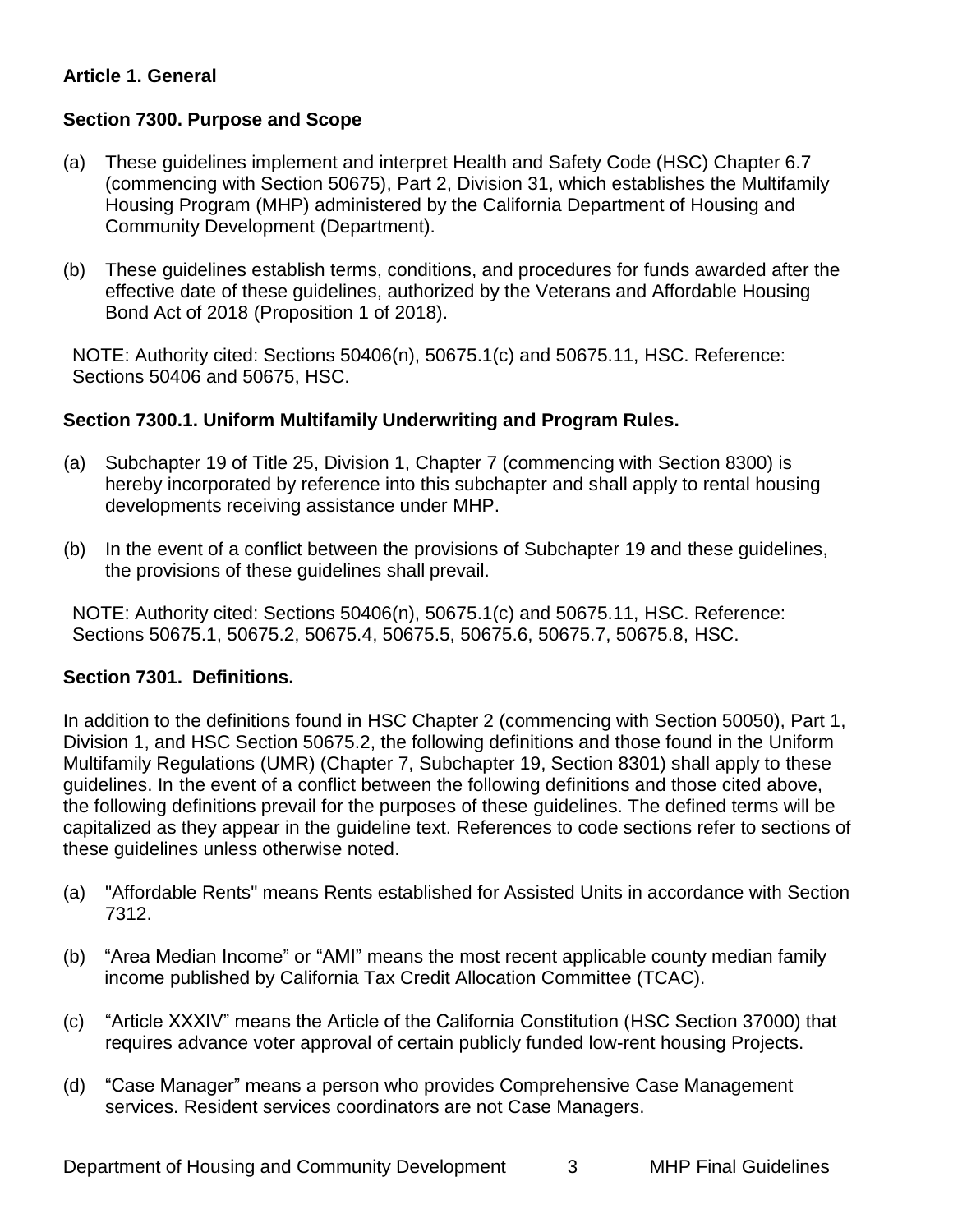- (e) "Comprehensive Case Management" means individualized services planning and the provision of connections to mental health, substance abuse, employment, health, housing retention, and similar services.
- (f) "Chronic Homelessness" means the condition experienced by people defined as "Chronically Homeless" under the federalContinuum of Care Program, at 24 Code of Federal Regulations (CFR) 578.3. It also includes the condition of individuals and families:
	- (1) Residing in a place not meant for human habitation, emergency shelter, or safe haven, after experiencing chronic homelessness as defined in 24 CFR 578.3 and subsequently residing in a permanent housing project within the last year;
	- (2) Residing in transitional housing who were experiencing chronic homelessness as defined in 24 CFR 578.3 prior to entering the transitional housing; or
	- (3) Residing and have resided in a place not meant for human habitation, a safe haven, or emergency shelter for at least 12 months in the last three years, but have not done so on four separate occasions.
	- (4) Residing in an existing supportive housing project receiving MHP funding for Rehabilitation or being replaced by an MHP-funded project, provided that, upon initial occupancy, they were experiencing chronic homeless as defined in 24 CFR 578.3 or qualified under subsections (1) through (3) above.
- (g) "Coordinated Entry System" or "CES" means a centralized or coordinated process developed pursuant to 24 CFR Section 578.7(a)(8), as that section read on May 1, 2016, designed to coordinate program participant intake, assessment, and provision of referrals. A centralized or coordinated assessment system covers the geographic area, is easily accessed by individuals and families seeking housing or services, is well advertised, and includes a comprehensive and standardized assessment tool.
- (h) "Efficiency Unit" means a Unit containing only one habitable room. A room in a structure that is a sing**l**e-family house at the time of application will not be considered to be an Efficiency Unit eligible for program funds.
- (i) "Eligible Households" means households whose incomes do not exceed 60 percent of AMI, calculated in accordance with the regulations and procedures governing the lowincome housing tax credit program, as administered by TCAC, or other lower income limits agreed to by a Project Sponsor and the Department. In non-Special Needs Population projects, household income will be calculated on the basis of Units in accordance with TCAC rules and procedures (The rules and procedures set forth in 25 California Code of Regulations (CCR) Section 2510 *et. seq*. do not apply). In Special Needs Populations Projects, household income may be calculated on the basis of bedrooms within a singlefamily house and bedrooms within an apartment Unit, provided all Project Units are located on the same parcel or on contiguous parcels and the bedrooms are: (1) occupied by a single individual who is a member of a Special Needs Populations, or an individual member of a Special Needs Populations and his or her relatives or caretaker and (2) subject to an individual rental or occupancy agreement. In transitional Special Needs Populations Projects, household income may be calculated on the basis of each occupant

Department of Housing and Community Development 4 MHP Final Guidelines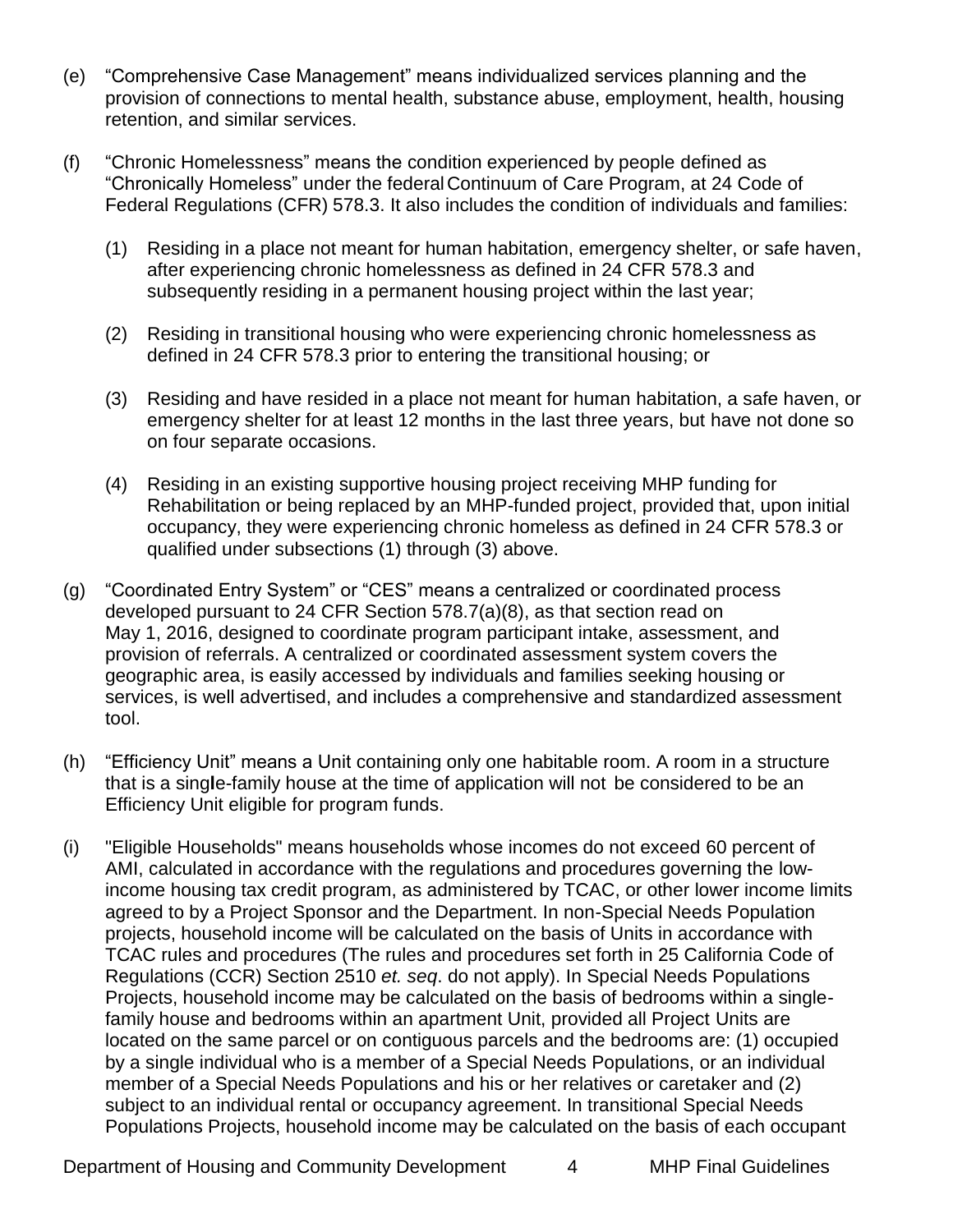of each bedroom provided all Project Units are located on the same parcel or on contiguous parcels and no more than two unrelated persons are occupying a bedroom.

- (j) "Fiscal Integrity" means that the total operating income plus funds released pursuant to the regulatory agreement from the operating reserve account is sufficient to: (1) pay all current operating expenses; (2) pay all current debt service (excluding deferred interest); (3) fully fund all reserve accounts (other than the operating reserve account) established pursuant to the Regulatory Agreement; and (4) pay other extraordinary costs permitted by the Regulatory Agreement. The ability to pay any or all of the permitted annual Distributions shall not be considered in determining Fiscal Integrity.
- (k) "Frail Elderly" means individuals who qualify for either:
	- (1) Eligibility under the Home and Community Based Services, the Multipurpose Senior Services Program (MSSP), or the Assisted Living Waiver Medicaid Waiver programs;
	- (2) Eligibility for services under the Program of All Inclusive Care for the Elderly; or
	- (3) Eligibility for 20 or more personal care hours per week under the In Home Supportive Services Program.
	- (4) Eligibility for these programs must be established by the agency responsible for determining eligibility for the benefits provided by them.
- (l) "Homelessness" means the condition of individuals and households who meet the definition of "homeless" in 24 CFR Section 578.3. "Homelessness" includes "Chronic Homelessness. Occupants of a development undergoing Rehabilitation with MHP funds, or being replaced by an MHP-funded development, shall be deemed to qualify under this definition if they qualified upon initial occupancy.
- (m) "Initial Operating Year" means the initial period of operation of the Rental Housing Development, beginning at the time of the initial occupancy of the completed Project and ending on the last day of the fiscal year for the development.
- (n) "Large Family" refers to a housing type meeting the requirements of Section 7302(e)(1).
- (o) "Manager's Unit" means a Unit in which the onsite manager of the Project resides. A Manager's Unit will not be considered to be an MHP Assisted Unit, nor will it be considered to be a Restricted Unit for the purpose of calculating allowable Distributions. A Manager's Unit will be considered to be a Restricted Unit for the purpose of allocating development costs and may qualify for a loan amount up to the amount applicable to the 60 percent of AMI level.
- (p) "Nonprofit Corporation" means the same as defined in Section 50091 of the HSC.
- (q) "Refinance" means to pay off all or a portion of existing debt secured by the Project with the proceeds of a Program loan or other financing also secured by the Project.
- (r) "Rehabilitation" means the term as defined in Section 50096 of the HSC, including improvements and repairs made to a residential structure acquired for the purpose of

Department of Housing and Community Development 5 MHP Final Guidelines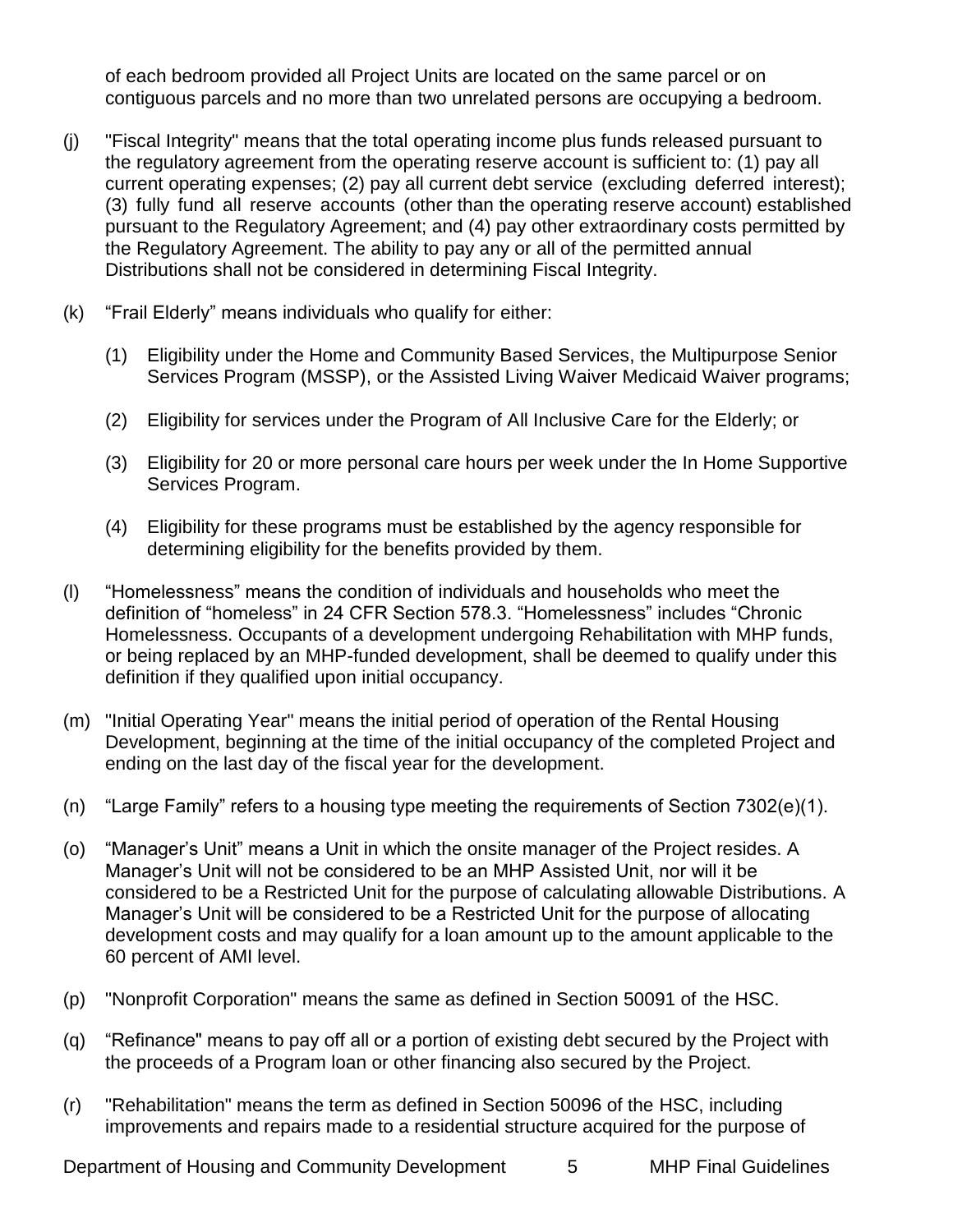preserving its affordability.

- (s) "Rent" means the same as "gross Rent," as defined in the Internal Revenue Code (26 USC  $42(g)(2)(B)$ . It includes all mandatory charges, other than deposits, paid by the tenant for the use and occupancy of an Assisted Unit, plus a utility allowance established in accordance with TCAC Regulations. For units assisted under the U.S. Department of Housing and Urban Development (HUD) Section 8 or similar rental subsidy program, Rent includes only the tenant contribution portion of the contract rent.
- (t) "Rental Housing Development" means the same as defined in Section 50675.2 of the HSC, which describes it as, "a structure or set of structures with common financing, ownership, and management, and which collectively contain five or more dwelling units, including efficiency units. No more than one of the dwelling units may be occupied as a primary residence by a person or household who is the owner of the structure or structures."
- (u) "Rent-Up Costs" means costs incurred in connection with marketing and preparing an Assisted Unit for occupancy while the Unit is on the housing market but not yet rented to its first tenant.
- (v) "Residential Hotel" means any building that contains six or more Residential Hotel Units, where a majority of the Units are Residential Hotel Units. Single-family houses are not considered Residential Hotels.
- (w) "Residential Hotel Unit", also referred to as a single room occupancy Unit or an SRO, means an Efficiency Unit that: (1) is occupied as a primary residence, and (2) is subject to state landlord-tenant law pursuant to Title 5 California Civil Code (Cal. Civ. Code), Chapter 2 (commencing with Section 1940), Part 4, Division 3. The term also includes a unit in an "SRO Project" as described in Title 4 CCR, Section 10325(g)(3).
- (x) "Restricted Unit" means the same as that term is defined in UMR Section 8301 excluding units restricted at levels above 60 percent of AMI.
- (y) "Senior" refers to a housing type meeting the requirements of Section 7302(e)(3).
- (z) "Special Needs Populations" means agricultural workers, individuals living with physical or sensory disabilities and transitioning from hospitals, nursing homes, development centers, or other care facilities; individuals living with developmental disabilities, serious mental illness or substance abuse disorders; individuals who are survivors of domestic violence, sexual assault, and human trafficking; individuals who are experiencing Homelessness; individuals with HIV; homeless youth as defined in Government Code (GC) Section 12957(e)(2); families in the child welfare system for whom the absence of housing is a barrier to family reunification, as certified by a county; frequent users of public health or mental health services, as identified by a public health or mental health agency; Frail Elderly persons; or other specific groups with unique housing needs as determined by the Department. "Special Needs Populations" do not include seniors unless they otherwise qualify as a Special Needs Population.
- (aa) "Supportive Housing" refers to a housing type meeting the requirements of Section 7302(e)(4).

Department of Housing and Community Development 6 MHP Final Guidelines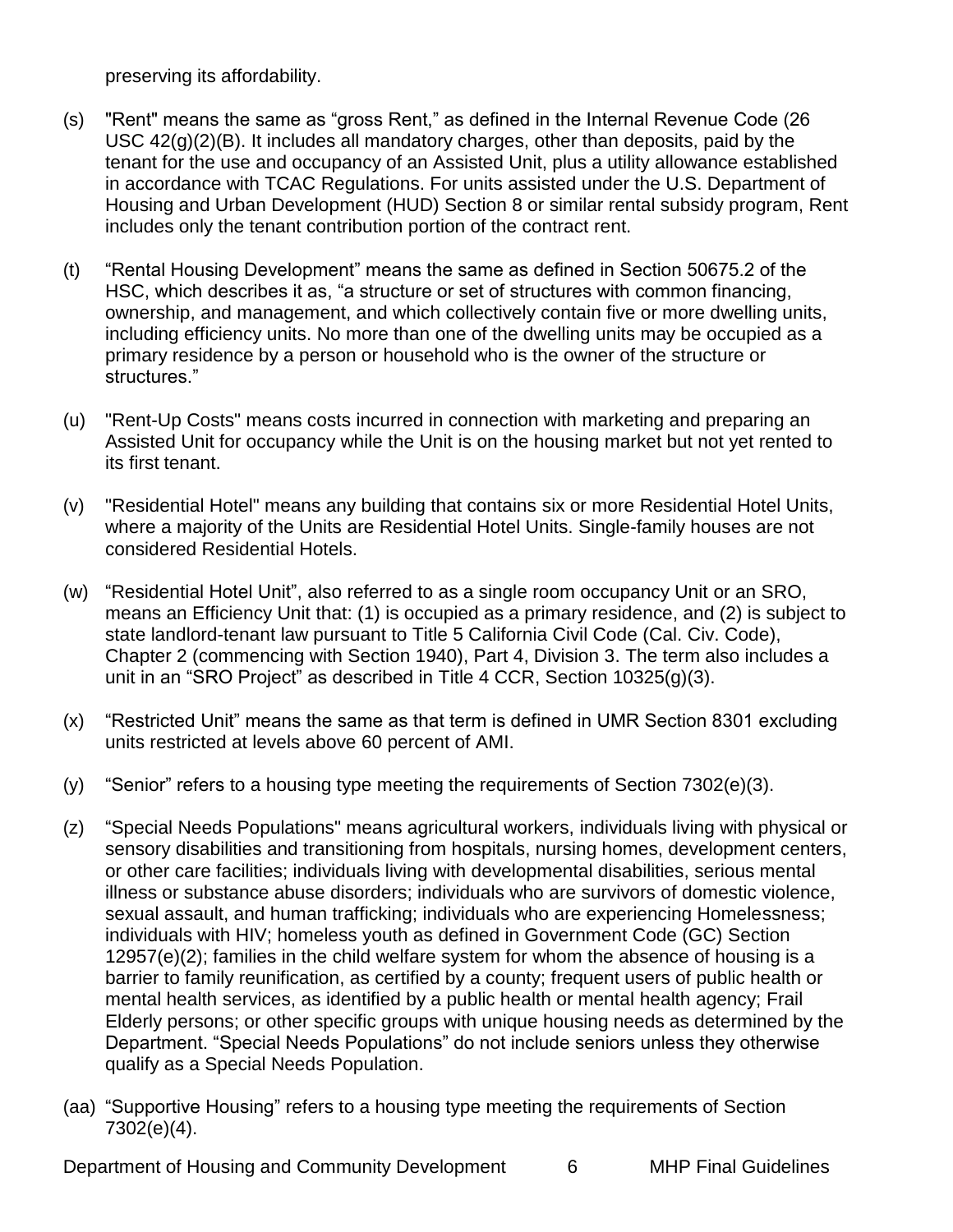- (bb) "TCAC" means the California Tax Credit Allocation Committee, established by Revenue and Taxation Code Section 18410.2.
- (cc) "TCAC/HCD Opportunity Area Map" means the map or maps approved periodically by TCAC as the TCAC/HCD Opportunity Area Map.

NOTE: Authority cited: Sections 50406(n), 50675.1(c) and 50675.11, HSC. Reference: Sections 50675, 50675.1(c), 50675.2, HSC.

# <span id="page-6-0"></span>**Article 2. Program Requirements**

#### <span id="page-6-1"></span>**Section 7302. Eligible Project.**

Proposed Projects are eligible only if:

- (a) The Project includes the new construction or Rehabilitation of a Rental Housing Development or conversion of a nonresidential structure to a Rental Housing Development; for purposes of calculating Program loan amounts and for the purpose of determining compliance with Program requirements that a Rental Housing Development contain five or more Units, a single-family house is considered to be one Unit, and an apartment Unit in an apartment building is considered to be one Unit regardless of the number of bedrooms within the apartment Unit;
- (b) Other development funding sources, including all tax credit equity generated by the Project, are insufficient to cover Project development costs;
- (c) At the time of the application due date, the construction or Rehabilitation work has not commenced, except for emergency repairs to existing structures required to eliminate hazards or threats to health and safety;
- (d) The Project does not use federal 9 percent low income housing tax credits;
- (e) The Project qualifies as one or more of the following project types:
	- (1) Large Family, where of the Restricted Units at least 25 percent have three or more bedrooms, and at least an additional 25 percent have two or more bedrooms;
	- (2) Special Needs, where at least 25 percent of the Restricted Units are restricted to occupancy by Special Needs Populations, and the Project complies with the integration requirements specified in subdivision (g) hereof;
	- (3) Senior, where all units are restricted to residents who are 62 years of age or older under applicable provisions of Cal. Civ. Code, Section 51.3 and the federal Fair Housing Act (except for Projects utilizing federal funds whose programs have differing definitions for senior projects, or have the Rehabilitation of occupied developments restricted to residents 55 or older, or have Supportive Housing or Special Needs Projects also restricting occupancy to residents who are 55 years of age or older), and further be subject to state and federal fair housing laws with respect to senior housing;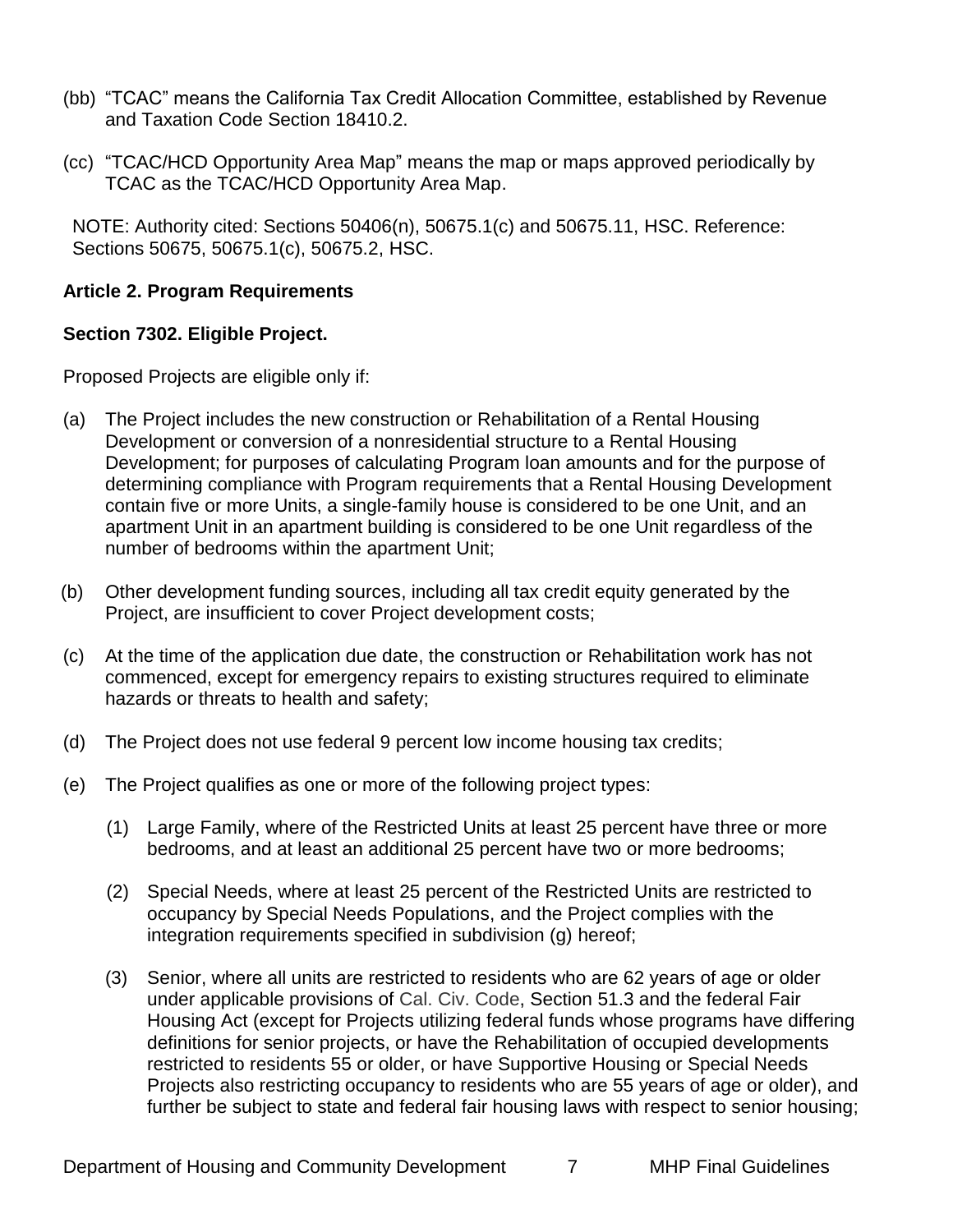- (4) Supportive Housing, where at least 15 percent of the Restricted Units, and not less than 10 units, are restricted to occupancy by people experiencing Chronic Homelessness, and where the Project meets the requirements set forth in subsection (f) below. Where the local Coordinated Entry System prioritizes placements in supportive housing using an acuity measure that considers factors beyond chronic homelessness, the local measure may be employed, in lieu of requiring occupancy by people experiencing Chronic Homelessness.
- (5) At High Risk, meaning Projects that meet the requirements for at-risk projects set forth in TCAC Regulations, Title 4 CCR, Division 17, Chapter 1, Section 10325 and that meet all of the following additional characteristics:
	- (A) They are currently owned by for-profit entities, or nonprofits that own no more than three publicly-assisted rental housing developments, or were owned by one of these entities prior to purchase with interim financing no more than five years before the application date by an entity described in the following subsection (B);
	- (B) They are under contract to be purchased by a nonprofit meeting the requirements of GC, Section 65863.11(e), or a limited partnership where the sole general partner is a nonprofit that meets these requirements, or are owned by one of these entities; and
	- (C) They are not subject to rent restrictions associated with financial assistance that will survive the event that qualifies them for at-risk status under TCAC Regulations, Title 4 CCR, Division 17, Chapter 1, Section 10325.
	- (D) For Projects receiving financial assistance from HUD or Department of Agriculture, the Project is not assisted under either the HUD 811 or HUD 202 program or subject to the Low-Income Housing Preservation and Resident Homeownership Act of 1990 (LIHPRHA); and either:
		- i The weighted average contract rent for units in the Project is less than or equal to 0.90 times the weighted average Small Area Fair Market Rent published by HUD for these units; or
		- ii The Project owner previously opted out of an agreement with a public agency that restricted tenant incomes and tenant-paid rents.
	- (E) For Projects not receiving federal assistance, the Department projects the owner could pay off all current secured debt with the proceeds of a new commercial mortgage, assuming that rents were set at Small Area Fair Market Rent levels.
	- (F) For Projects receiving financial assistance from HUD or Department of Agriculture, and subject to restrictions associated with financial assistance from other sources, the Project must meet the requirements of both subdivision (D) and  $(E)$ .
- (f) Supportive Housing must:
	- (1) Have a Sponsor (as specified in Section 7303) with at least two years' experience

Department of Housing and Community Development 8 MHP Final Guidelines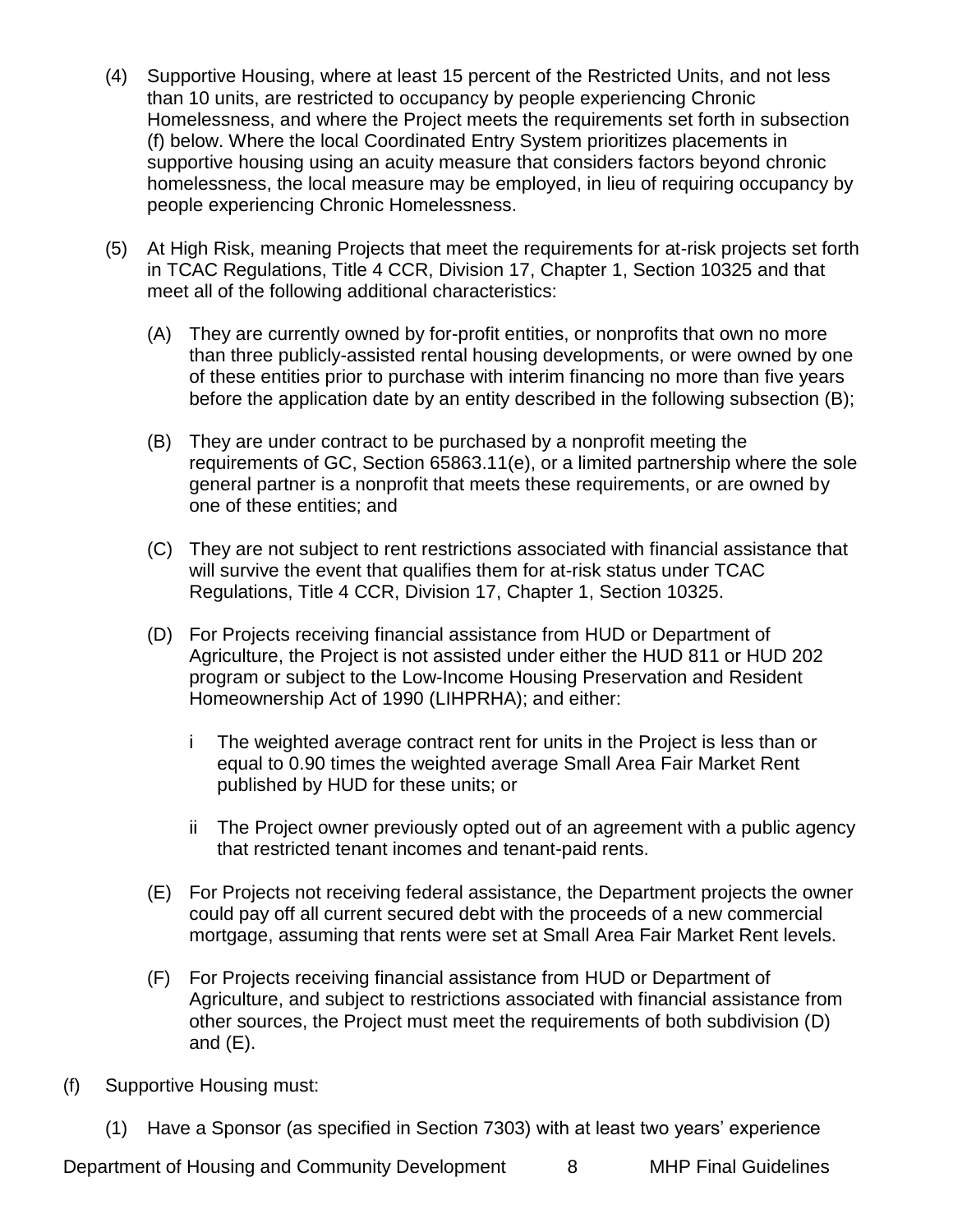during the past five years owning or operating (under a long-term master lease or similar arrangement) a rental housing development with at least 10 units occupied by people experiencing Homelessness, with on-site Comprehensive Management services. Occupancy by persons experiencing Homelessness may be evidenced either by public agency restrictions requiring this occupancy or by documentation conclusively demonstrating occupancy for at least two years by people experiencing Homelessness upon initial move-in.

- (2) Be managed by a property manager that has managed for at least three years, rental housing developments with at least 10 units occupied by people experiencing Homelessness, with on-site Comprehensive Case Management services. Occupancy by persons experiencing Homelessness may be evidenced either by public agency restrictions requiring this occupancy or by documentation conclusively demonstrating occupancy for at least three years by people experiencing Homelessness upon initial move-in.
- (3) Utilize a lead service provider with at least three years of experience providing services to people experiencing Homelessness that includes on-site Comprehensive Case Management in at least two publicly-assisted supportive housing projects or through a tenant-based housing assistance program in which Comprehensive Case Management Services are provided on-site to at least 20 persons at a time, and are not time-limited. A written agreement between the lead service provider and Sponsor or project owner satisfactory to the Department, must be submitted with the Program application.
- (4) Follow tenant screening, property management, and service delivery practices for the Supportive Housing units in accordance with the core components of Housing First set forth in Welfare and Institutions Code, Section 8255. As of 2018, these core components are:
	- (A) Tenant screening and selection practices that promote accepting applicants regardless of their sobriety or use of substances, completion of treatment, or participation in services.
	- (B) Applicants are not rejected on the basis of poor credit or financial history, poor or lack of rental history, criminal convictions unrelated to tenancy, or behaviors that indicate a lack of "housing readiness" (perceived inability to live independently due to untreated mental health or substance abuse issues, or lack of life skills, such as impulse control or ability to manage personal finances). Applicants may be rejected for failure to qualify for a public rental assistance program that considers criminal history in determining eligibility.
	- (C) Acceptance of referrals directly from shelters, street outreach, drop-in centers, and other parts of crisis response systems frequented by vulnerable people experiencing homelessness.
	- (D) Supportive services that emphasize engagement and problem solving over therapeutic goals and service plans that are highly tenant-driven without predetermined goals.

Department of Housing and Community Development 9 MHP Final Guidelines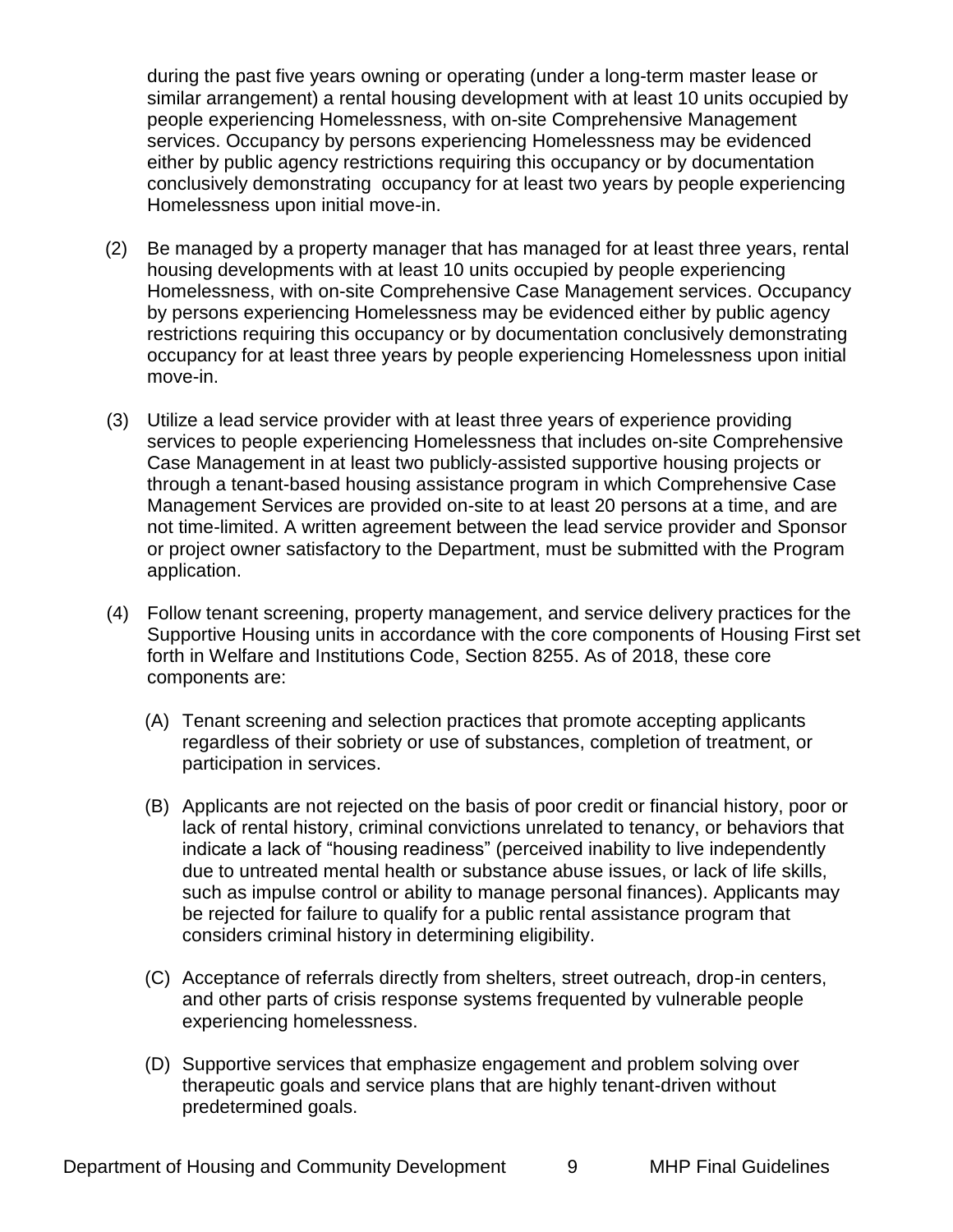- (E) Participation in services or program compliance is not a condition of permanent housing tenancy.
- (F) Tenants have a lease and all the rights and responsibilities of tenancy, as outlined in the Cal. Civ. Code, HSC, and GC.
- (G) The use of alcohol or drugs in and of itself, without other lease violations, is not a reason for eviction unless such use may potentially result in the forfeiture of the real property to any governmental entity.
- (H) Case Managers and service coordinators who are trained in and actively employ evidence-based practices for client engagement, including, but not limited to, motivational interviewing and client-centered counseling.
- (I) Services are informed by a harm-reduction philosophy that recognizes drug and alcohol use and addiction as a part of tenants' lives, where tenants are engaged in nonjudgmental communication regarding drug and alcohol use, and where tenants are offered education regarding how to avoid risky behaviors and engage in safer practices, as well as connected to evidence-based treatment if the tenant so chooses.
- (J) The project and specific apartments may include special physical features that accommodate disabilities, reduce harm, and promote health, community, and independence among tenants.
- (5) Fill vacancies for Supportive Housing units with referrals of people experiencing Chronic Homelessness or high acuity households from the local Coordinated Entry System, where this system is actively referring households to supportive housing.
	- (A) If the local Coordinated Entry System fails to refer tenants within 60 days of written notification of a vacancy, Supportive Housing units may be filled by referrals from other sources, including homeless shelters.
	- (B) Where the local office of the U.S. Department of Veterans Affairs is not participating in a Coordinated Entry System, vacancies may be filled by veterans experiencing Chronic Homelessness referred directly by this office.
	- (C) If acuity (the severity of presenting issues) is used as the basis for selecting tenants, it must be measured using the VI-SPDAT or some other standardized assessment tool approved by the Department.
- (6) Provide on-site Comprehensive Case Management services, with a resident to Case Manager ratio for Supportive Housing units not exceeding 20 to 1.
- (7) Be operated in accordance with property management and supportive service plans approved by the Department, initially at time of application and then at such later time or times prior to occupancy as the Department may require.
- (8) Comply with the integration requirements specified in subdivision (g) hereof.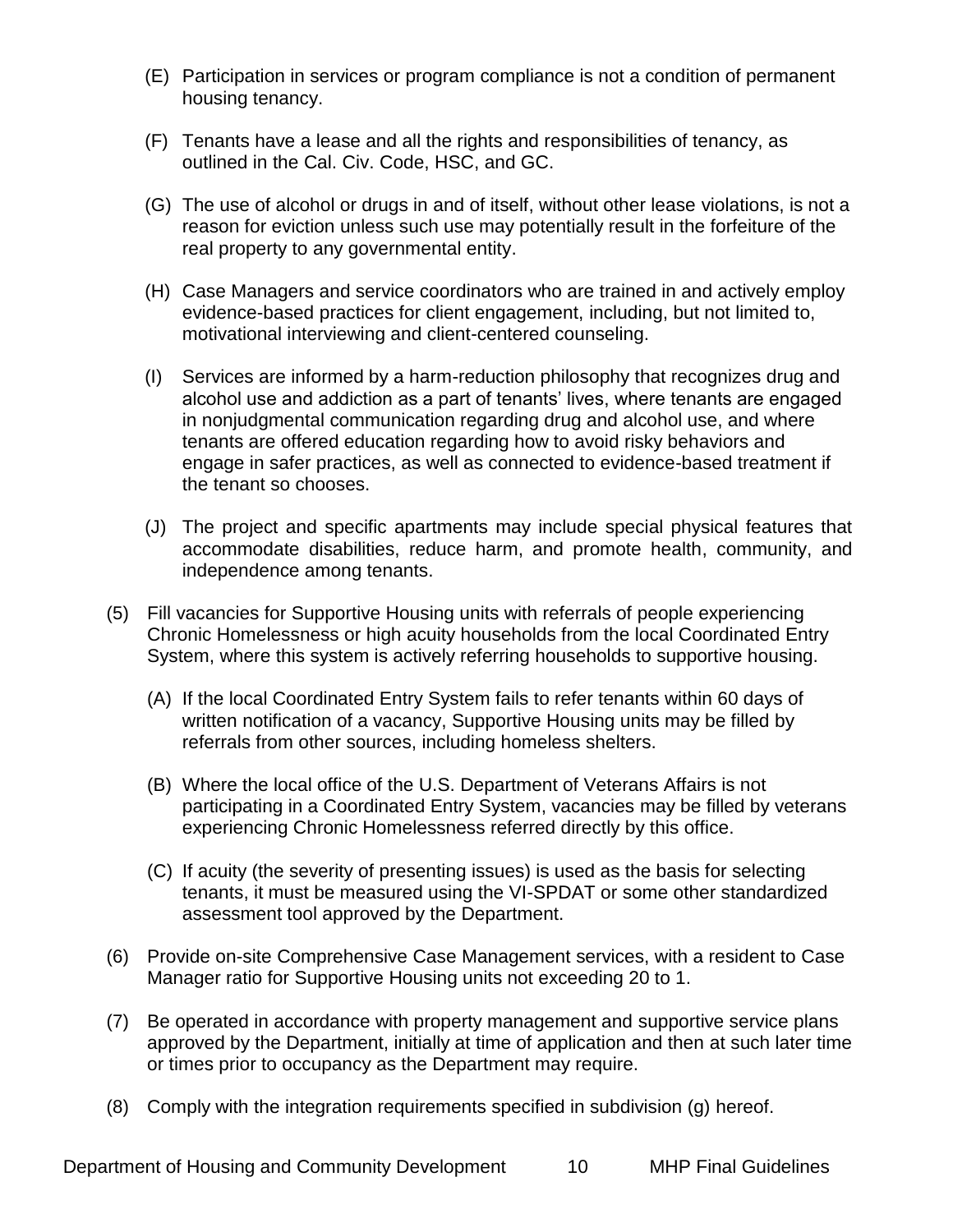- (9) Track and provide annual reports to the Department on tenant characteristics as specified in Section 7325.
- (g) Special Needs and Supportive Housing Projects must demonstrate integration of targeted disabled populations with the general public by:
	- (1) Physically integrating Assisted Units restricted to disabled persons with other units, to the maximum extent feasible and subject to reasonable health and safety requirements, consistent with 24 CFR, Section 8.26.
	- (2) In Projects with more than 20 units, have no more than 49 percent of total units restricted to occupancy by persons with disabilities by "Department Funding Sources", as defined in Section 7302(h) below. This limitation shall not be interpreted to preclude occupancy of any Project Units by persons with disabilities, or restrictions by other funding sources, including but not limited to TCAC, that result in more than 49 percent of total Project Units being restricted to persons with disabilities. It shall also not apply to projects complying with alternative requirements for demonstrating Olmstead compliance adopted by counties and approved by the Department.
- (h) Multiple Department Funding Sources
	- (1) Use of multiple Department Funding Sources on the same Assisted Units (subsidy stacking) is prohibited.
	- (2) "Department Funding Sources" shall mean loan or grant funds awarded for permanent funding of development costs (which shall not include funds specifically designated for capitalized operating or operating subsidy reserves) under the following programs:
		- (A) Supportive Housing Multifamily Housing program;
		- (B) Multifamily Housing Program;
		- (C) Veterans Housing and Homelessness Prevention program;
		- (D) No Place Like Home Program, including funds awarded either by the Department or an Alternative Process County;
		- (E) Affordable Housing and Sustainable Communities program Affordable Housing Development loans, but not grants for Housing Related Infrastructure, Sustainable Transportation Infrastructure, Transportation Related amenities or Program Costs, all as defined in the program guidelines;
		- (F) Transit Oriented Development program rental housing development loans, but not grants for infrastructure;
		- (G) Joe Serna, Junior Farmworker Housing Grant program;
		- (H) SB 2 Farmworker Housing Program;
		- (I) Housing for a Healthy California program, including funds awarded either by the

Department of Housing and Community Development 11 MHP Final Guidelines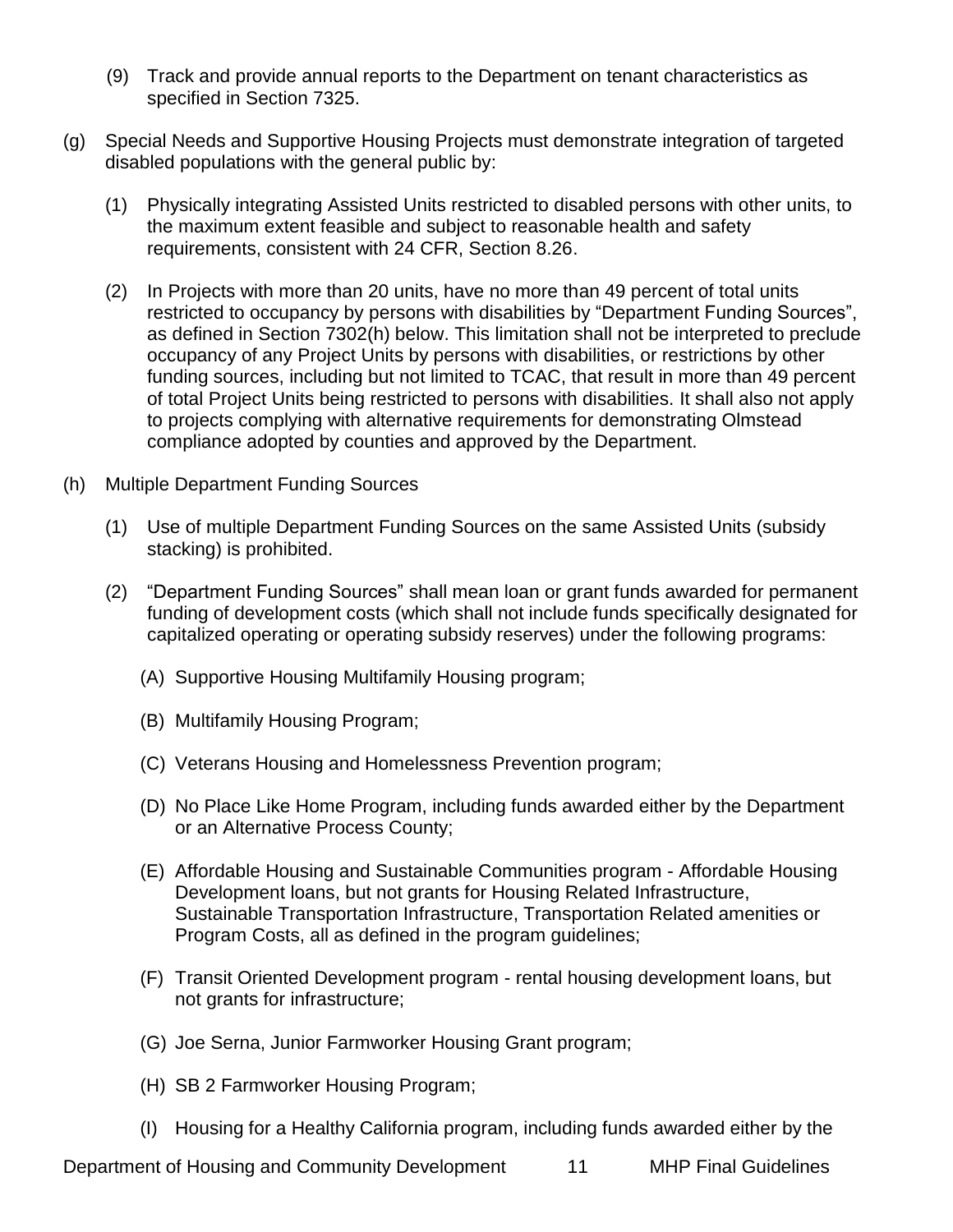Department or a county;

(J) National Housing Trust Fund Program.

"Department Funding Sources" do not include existing loans or grants under any Department funding source listed above that are at least 14 years old and will be assumed or recast as part of an acquisition and Rehabilitation project.

NOTE: Authority cited: Sections 50406(n), 50675.1(c) and 50675.11, HSC. Reference: Sections 50675.2(d), 50675.4, 50675.7, HSC.

# <span id="page-11-0"></span>**Section 7303. Eligible Sponsor.**

- (a) A Sponsor shall be any individual, joint venture, partnership, limited partnership, trust, corporation, limited liability company, local public entity, duly constituted governing body of an Indian reservation or Rancheria, or other legal entity, or any combination thereof which meets the requirements of subsection(c), below.
- (b) A Sponsor shall be organized on a for-profit, including limited profit, or nonprofit basis.
- (c) In order to be eligible for funding, a Sponsor must demonstrate experience relevant to owning and developing affordable rental housing through evidencing current capacity (including financial resources, an office and payroll), and one or more of the following:
	- (1) Successful prior ownership and development of affordable rental housing.
	- (2) Employment of a staff with demonstrated experience owning and developing affordable rental housing.
- (d) If the Sponsor is a joint venture, and qualifies as an eligible Sponsor under the preceding subsections based on the experience of only one joint venture partner, that partner must have a controlling interest in the joint venture and a substantial and continued role in the Project's ongoing operations, as evidenced in the documents governing the joint venture.

NOTE: Authority cited: Sections 50406(n), 50675.1(c) and 50675.11, HSC. Reference: Sections 50675.6 and 50675.7(c)(3), HSC.

# <span id="page-11-1"></span>**Section 7304. Eligible Uses of Funds.**

- (a) Funds shall be used only for approved eligible costs that are incurred on the Project as set forth in this section, including the Refinance of interim loans used to pay such costs. In addition, the costs must be necessary and must be consistent with the lowest reasonable cost consistent with the Project's scope and area as determined by the Department.
- (b) Eligible costs include the following:
	- (1) Property acquisition;
	- (2) Refinancing of existing long-term debt, only in connection with a Project involving a Rehabilitation contract in an amount equal to or exceeding the amount specified in

Department of Housing and Community Development 12 MHP Final Guidelines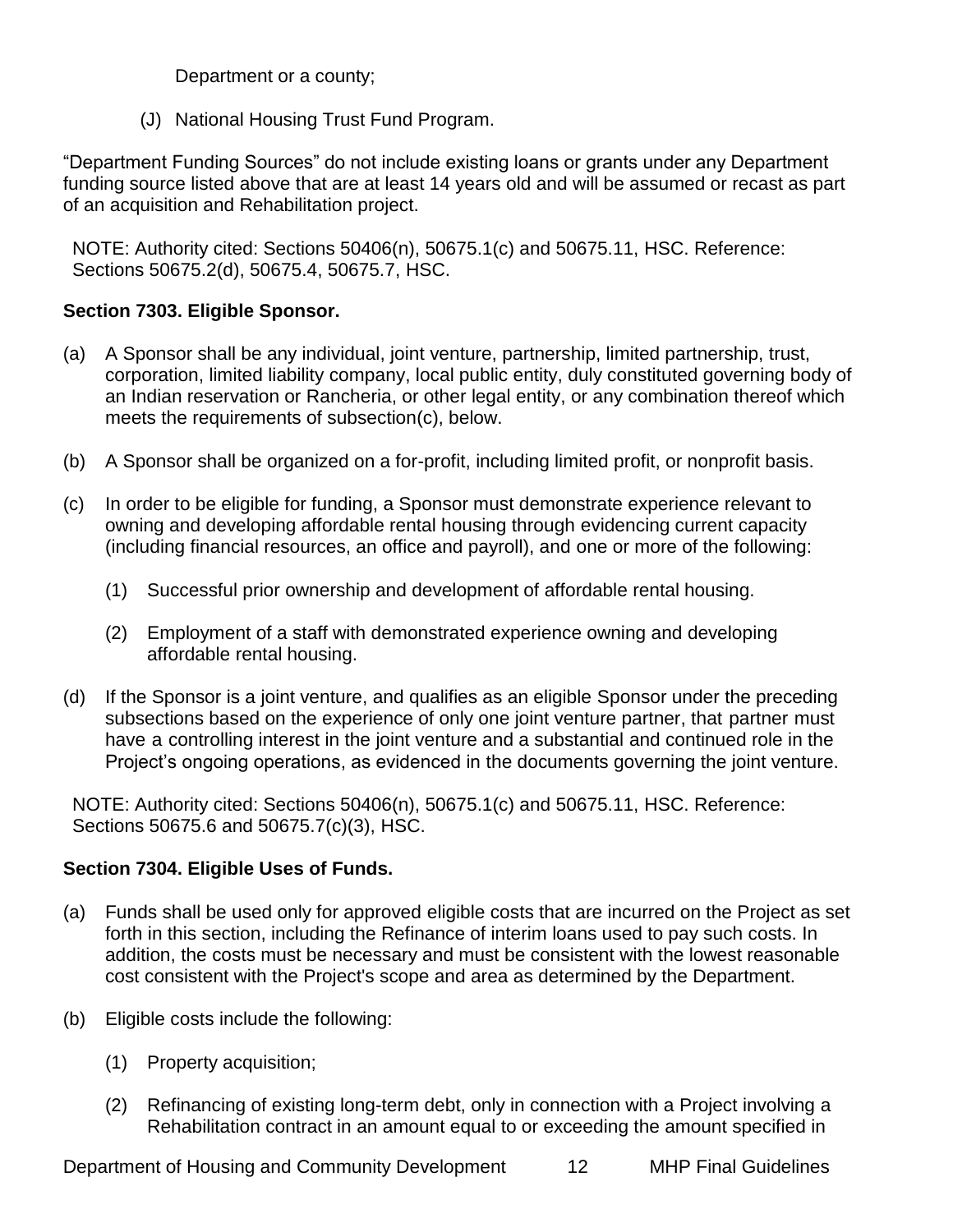UMR Section 8312(a)(1), and only to the extent necessary to reduce debt service to a level consistent with the provision of Affordable Rents in Assisted Units and with the Fiscal Integrity of the Project;

- (3) Land lease payments;
- (4) Construction and Rehabilitation work;
- (5) Offsite improvements, such as sewers, utilities and streets, directly related to, and required by the Rental Housing Development;
- (6) Onsite improvements related to the Rental Housing Development;
- (7) Architectural, appraisal, engineering, legal and other consulting costs and fees, which are directly related to the planning and execution of the Project and which are incurred through third-party contracts;
- (8) Development costs of a residential Unit reserved for an onsite manager, childcare facilities, and after-school care and social service facilities integrally linked to, and addressing the needs of the tenants of the Assisted Units;
- (9) Development costs of health care facilities integrally linked to, and addressing the needs of tenants of Assisted Units, such as an adult day health care center in a Project with Units restricted to the Frail Elderly;
- (10) A reasonable developer fee subject to the provisions of Section 7305;
- (11) Rent-Up Costs;
- (12) Carrying costs during construction, including insurance, construction financing fees and interest, taxes, and any other expenses necessary to hold the property while the Rental Housing Development is under construction;
- (13) Building permits and state and local fees;
- (14) Capitalized operating and capitalized replacement reserves up to the amount of the initial deposit required by the Department pursuant to UMR Sections 8308(b) and 8309(b);
- (15) Escrow, title insurance, recording and other related costs;
- (16) Costs for items intended to assure the completion of construction, such as contractor bond premiums;
- (17) Environmental hazard reports, surveys, and investigations;
- (18) Costs of relocation benefits and assistance required by law; and
- (19) Any other costs of Rehabilitation or new construction approved by the Department.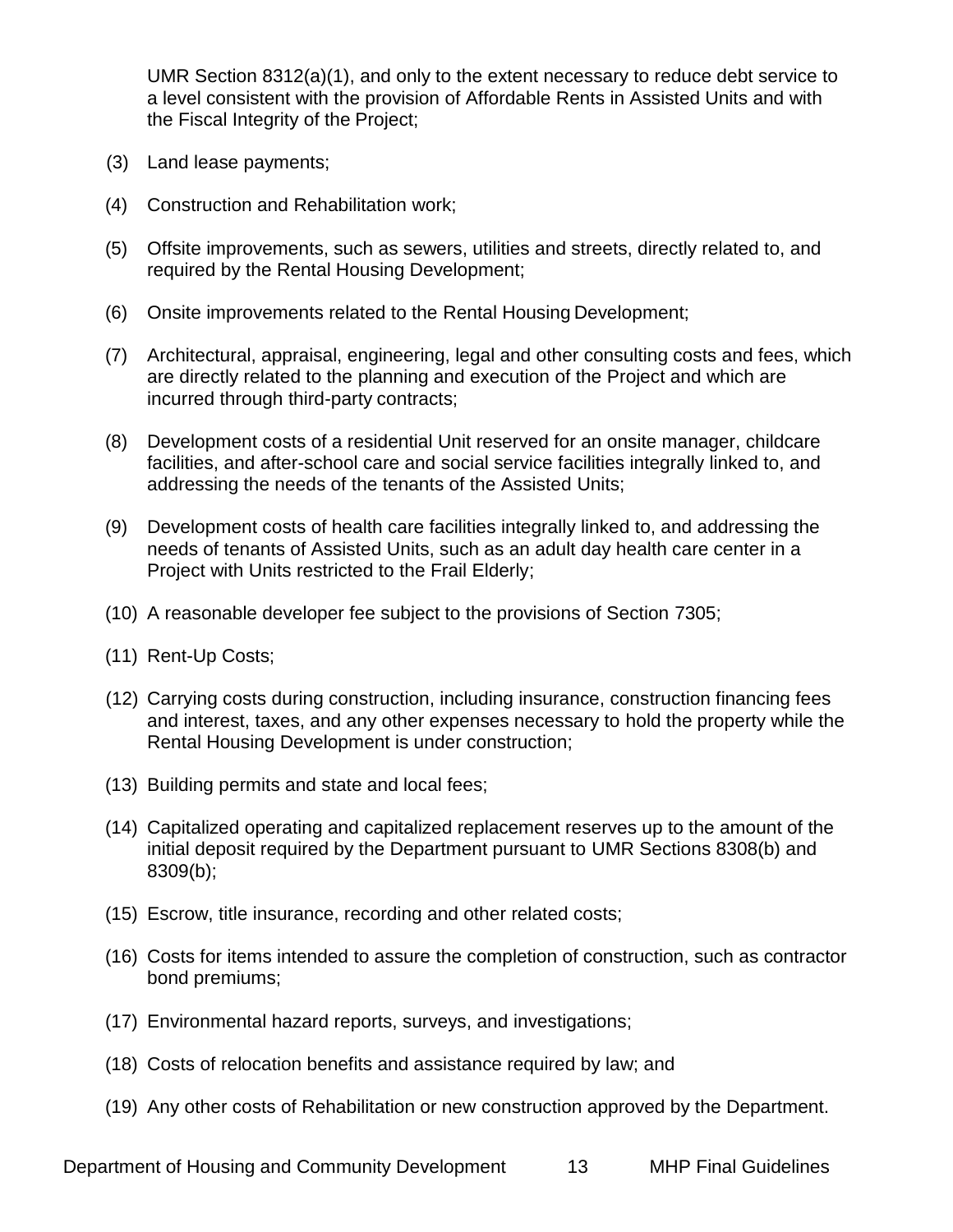- (c) Except as provided in subsection (b)(8) above, no Program funds shall be used for costs associated exclusively with non-Restricted Units or Commercial Space. A Manager's Unit may be considered to be a Restricted Unit for the purpose of allocating development costs. If only a portion of the Rental Housing Development consists of Restricted Units, the Program loan amount shall not exceed the sum of the following:
	- (1) The costs of all items specified in subsection (b), above, associated exclusively with the Restricted Units;
	- (2) A share of the costs of common areas used primarily by residential tenants. This share shall be in direct proportion to the ratio between the gross floor area of the Restricted Units and the gross floor area of all residential units; and
	- (3) A share of the cost of other items such as roofs that cannot specifically be allocated to Restricted Units, non-Restricted Units, or Commercial Space. This share shall be in direct proportion to the ratio between:
		- (A) The gross floor area of the Restricted Units, plus a share of the gross floor area of common areas used primarily by residential tenants in direct proportion to the ratio between the gross floor area of the Restricted Units and the gross floor area of all Units; and
		- (B) The total gross floor area of the structure or structures.

NOTE: Authority cited: Sections 50406(n), 50675.1(c) and 50675.11, HSC. Reference: Sections 50675.2(e) and (h), and 50675.5, HSC.

# <span id="page-13-0"></span>**Section 7305. Cost Limitations**

- (a) The limits on development costs specified in UMR Section 8311 shall apply, except that:
	- (1) For related party sales, property acquisition prices may be set at levels that allow for recovery of verified holding costs, the assumption of existing debt, and the maximization of acquisition tax credits. However, any proceeds realized by the seller, above their costs, shall be contributed back to the Project.
	- (2) The amount of funds set aside, borrowed or applied to cover future land lease payments must be discounted to the present value of these payments.
- (b) The limits on developer fee specified in UMR Section 8312 shall apply, except that:
	- (1) Section 8312(d) shall not apply; and
	- (2) For Projects utilizing 4 percent tax credits, Developer Fee payments shall not exceed the amount that may be included in project costs pursuant to Title 4 CCR, Section 10327. In addition, the Developer Fee paid from development funding sources shall not exceed the following:
		- (A) For acquisition and/or Rehabilitation projects or adaptive reuse projects, the lesser of the amount of Developer Fee in project costs or \$2,000,000.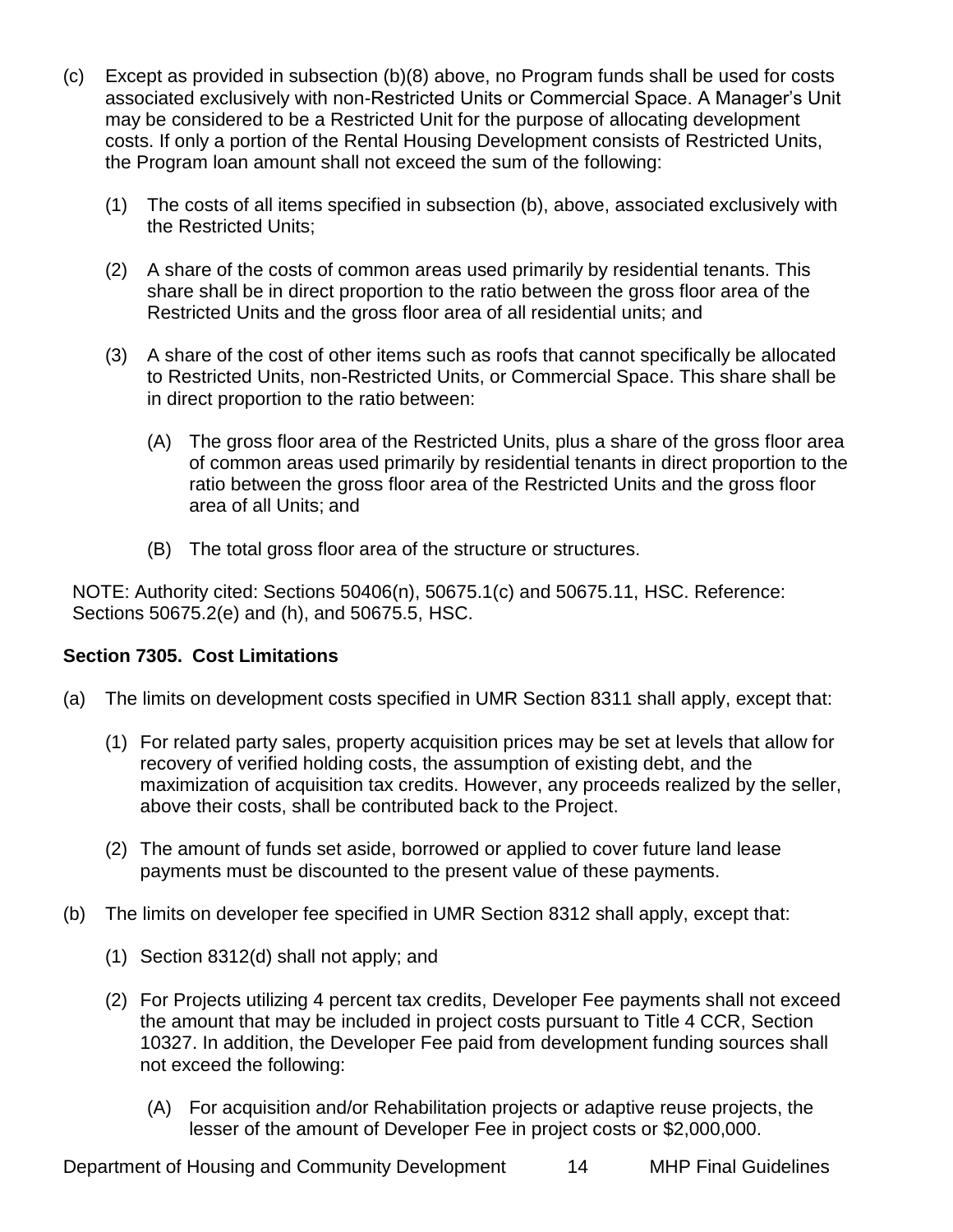(B) For new construction projects, the base limit shall be the lesser of the amount that may be included in project costs or \$2,200,000. To arrive at the final limit on Developer Fee paid from development funding sources, the base limit shall then be multiplied by a ratio that is the average of (i) the difference between two and the project's high-cost ratio, as calculated pursuant to Title 4 CCR, Section 10317(i)(6) or successor language and (ii) 100 percent.

# <span id="page-14-0"></span>**Section 7306. Type and Term of Loan.**

- (a) Program funds shall be used for post-construction, permanent financing only.
- (b) The initial term of the loan shall be 55 years, commencing on the date of recordation of the Program loan documents.
- (c) The Program loan shall be secured by the Project real property and improvements, subject only to liens, encumbrances and other matters of record approved by the Department pursuant to UMR Section 8315. The Program loan shall have priority over loans provided by the Affordable Housing Program administered by the Federal Home Loan Bank.
- (d) Where the requirements of federal funding for a project, or the requirements of the lowincome housing tax credits used in a project, would cause a violation of the requirements of these guidelines, the requirements of these guidelines may be modified as necessary to ensure program compatibility. Where the requirements of federal funding or tax credits create what are deemed to be minor inconsistencies as determined by the director of the Department, the Department may waive the requirements of these guidelines as deemed necessary to avoid an unnecessary administrative burden. Any such modifications or waivers shall be included in the Regulatory Agreement or other documents governing the MHP loan.

NOTE: Authority cited: Sections 50406(n), 50675.1(c) and 50675.11, HSC. Reference: Sections 50675.1(b), 50675.6, 50675.8, HSC.

#### **Section 7307. Maximum Loan Amounts.**

- (a) The loan amount shall not exceed the total eligible costs required, when considered with other available financing and assistance, including the full amount of any tax credit equity generated by the Project, in order to:
	- (1) Enable the acquisition, development and construction or Rehabilitation of the Rental Housing Development;
	- (2) Ensure that Rents for Assisted Units comply with Program requirements; and
	- (3) Operate in compliance with all other Program requirements.
- (b) The loan amount is further limited to the sum of:
	- (1) A base amount per Restricted Unit; plus

Department of Housing and Community Development 15 MHP Final Guidelines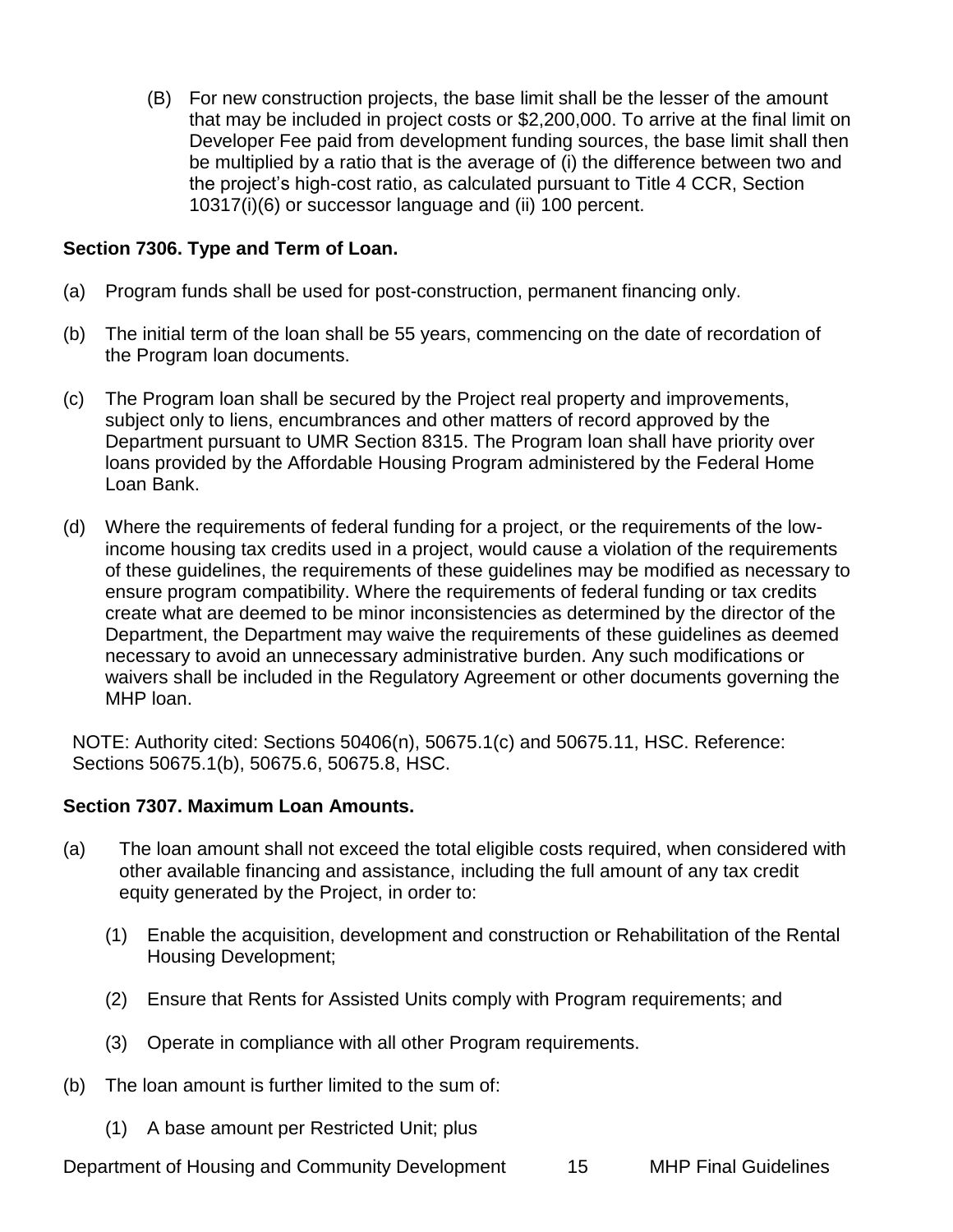(2) The amount per Restricted Unit required to reduce Rents from 30 percent of 60 percent of AMI to the actual maximum restricted Rent for the Unit, assuming that the Rent reduction will be achieved by substituting Program funds for private amortized debt, and calculated by the Department based on private market multifamily rental loan terms available at the time of issuance of each Notice of Funding Availability (NOFA).

The initial base amount shall be \$175,000 per Supportive Housing Unit, \$175,000 per Restricted Unit in a Large Family new construction project located in a "High Resource" or "Highest Resource" area on the TCAC/HCD Opportunity Map and \$150,000 per other Restricted Unit. The Department may periodically adjust this amount as necessary to ensure a sufficient volume of applications that meet the objectives of the Program, as evidenced by high rating scores received under Section 7320(b). In making adjustments to the base amount, the Department shall consider (A) demand evidenced in previous funding rounds; (B) the total amount of Program funds available for award; (C) trends in Project development costs; and (D) trends in the terms and availability of supplemental development funding sources.

- (c) For a Project required to be constructed as a condition of approval of one or more market rate developments pursuant to an inclusionary housing ordinance, or similar local requirement, units required under the ordinance or other requirement shall not be counted in determining applicable loan limits, except for units restricted under the Program at a lower rent level than required by the ordinance, in which case the loan amount shall be limited to the amount required to reduce rents from the level required under the ordinance or other requirement to the program-restricted amount, calculated using the loan limit tables published by the Department. For example, if the local requirement is to construct 60 percent AMI units and the applicant requests MHP funds to provide 30 percent AMI units, the per-unit loan limit shall be the difference between amount shown in the loan limit tables published by the Department for 60 percent AMI units and the amount shown for 30 percent AMI units.
- (d) For loan limit calculations, Unit count shall include the number of single-family houses plus the number of Units within an apartment building or Residential Hotel regardless of whether bedrooms are rented individually.

For Units receiving rental assistance under renewable rental subsidy contracts, the loan amount will be based on the level of income restriction that will apply following the closing of the Program loan.

(e) In each NOFA, the Department shall establish a maximum per Project loan amount. This maximum shall be set at a level that ensures sufficient demand for Program funds while meeting the Program's geographic and other distribution goals, taking into account the demand evidenced in previous funding rounds, the availability of other sources of rental subsidy financing and the total amount of Program funds available for award.

NOTE: Authority cited: Sections 50406(n), 50675.1(c) and 50675.11, HSC. Reference: Sections 50675.1 and 50675.6(e), HSC.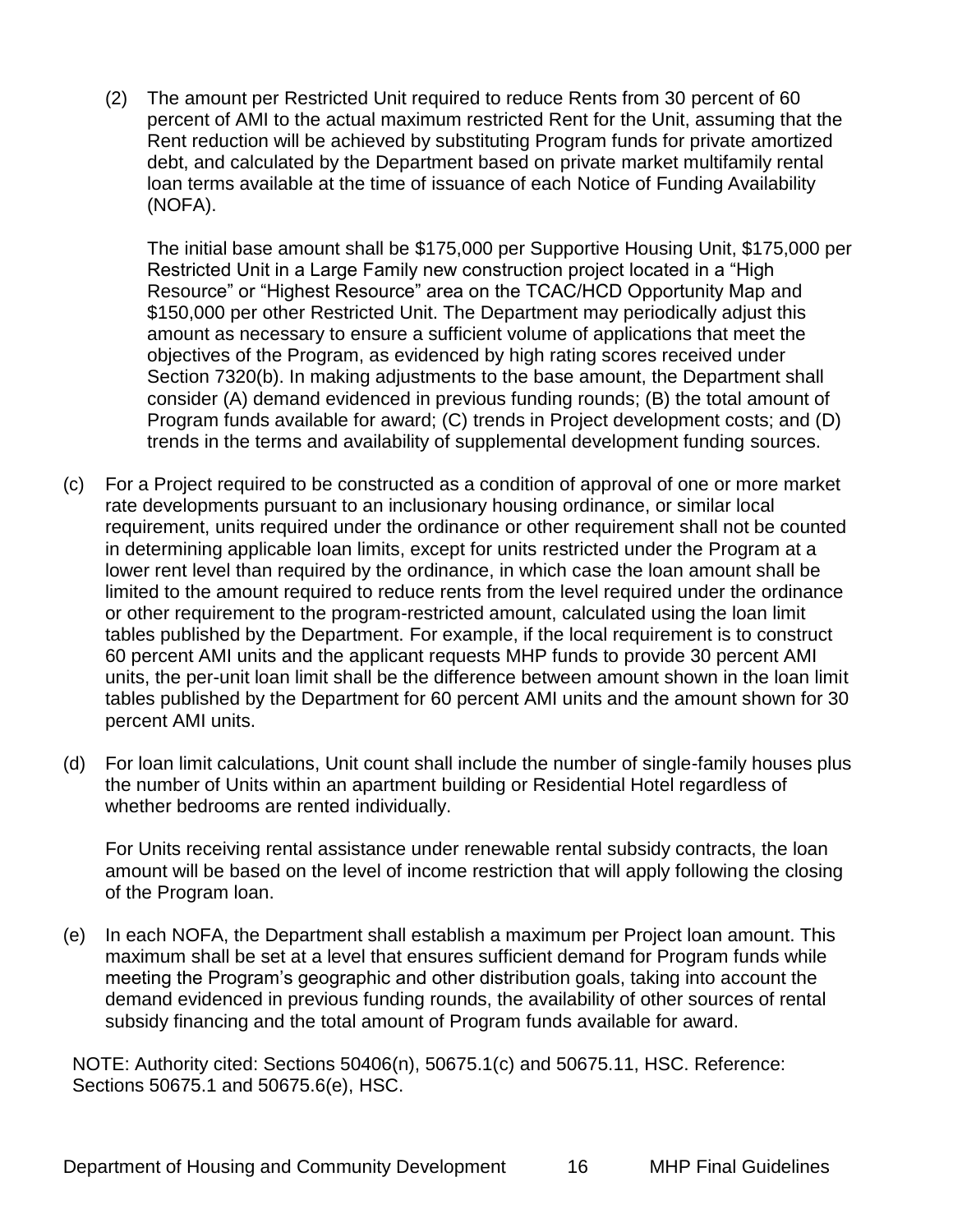# <span id="page-16-0"></span>**Section 7308. Interest Rate and Loan Repayments.**

- (a) Loans shall bear simple interest on the unpaid principal balance at a rate that is the lesser of:
	- (1) Three percent per annum; or, if a project has received an allocation of tax credits,
	- (2) The maximum rate that allows the Program loan to be treated as debt for federal or state low-income housing tax credit purposes, or that avoids the inability to syndicate due to projected negative capital account balances, but not less than 0.42 percent, but only if the change in interest rate:
		- (A) Materially increases the feasibility of the Project; and
		- (B) Ensures long term affordability for the residents.

The Department may require a third-party tax professional to verify the necessity for reducing the interest rate below 3 percent, pursuant to subdivision (a)(2), the cost of which shall be borne by the Sponsor.

- (b) Interest shall accrue from the date that funds are disbursed by the Department to or on behalf of the Sponsor.
- (c) For the first 30 years of the loan term, payments in the amount of 0.42% percent of the outstanding principal loan balance shall be payable to the Department commencing on the last day of the Initial Operating Year and continuing on each anniversary date thereafter. The balance of accrued interest shall be payable out of Operating Income remaining after payment of approved Operating Expenses, debt service on other loans, reserve deposits, and Sponsor Distributions. Commencing on the 30th anniversary of the last day of the Initial Operating Year, interest shall be payable in an amount equal to the lesser of: (1) the full amount of interest accruing on the outstanding principal loan amount; or (2) the amount determined by the Department to be necessary to cover the costs of continued monitoring of the Project for compliance with the requirements of the Program. HUD Section 811 and 202 projects will be subject to the requirements of this subsection.
- (d) Except for the required payment of 0.42 percent of the outstanding principal loan balance, the Department shall permit the deferral of accrued interest for such periods and subject to such conditions as will enable the Sponsor to maintain Affordable Rents, maintain the Fiscal Integrity of the Project, and pay allowable Distributions pursuant to UMR Section 8314.
- (e) All Program loan payments (including the 0.42 percent loan payment) shall be applied in the following order: (1) to any expenses incurred by the Department to protect the property or the Department's security interest in the property, or incurred due to the Sponsor's failure to perform any of the Sponsor's covenants and agreements contained in the deed of trust or other loan documents; (2) to the payment of accrued interest; and (3) to the reduction of principal.
- (f) The total outstanding principal and interest, including deferred interest, shall be due and

Department of Housing and Community Development 17 MHP Final Guidelines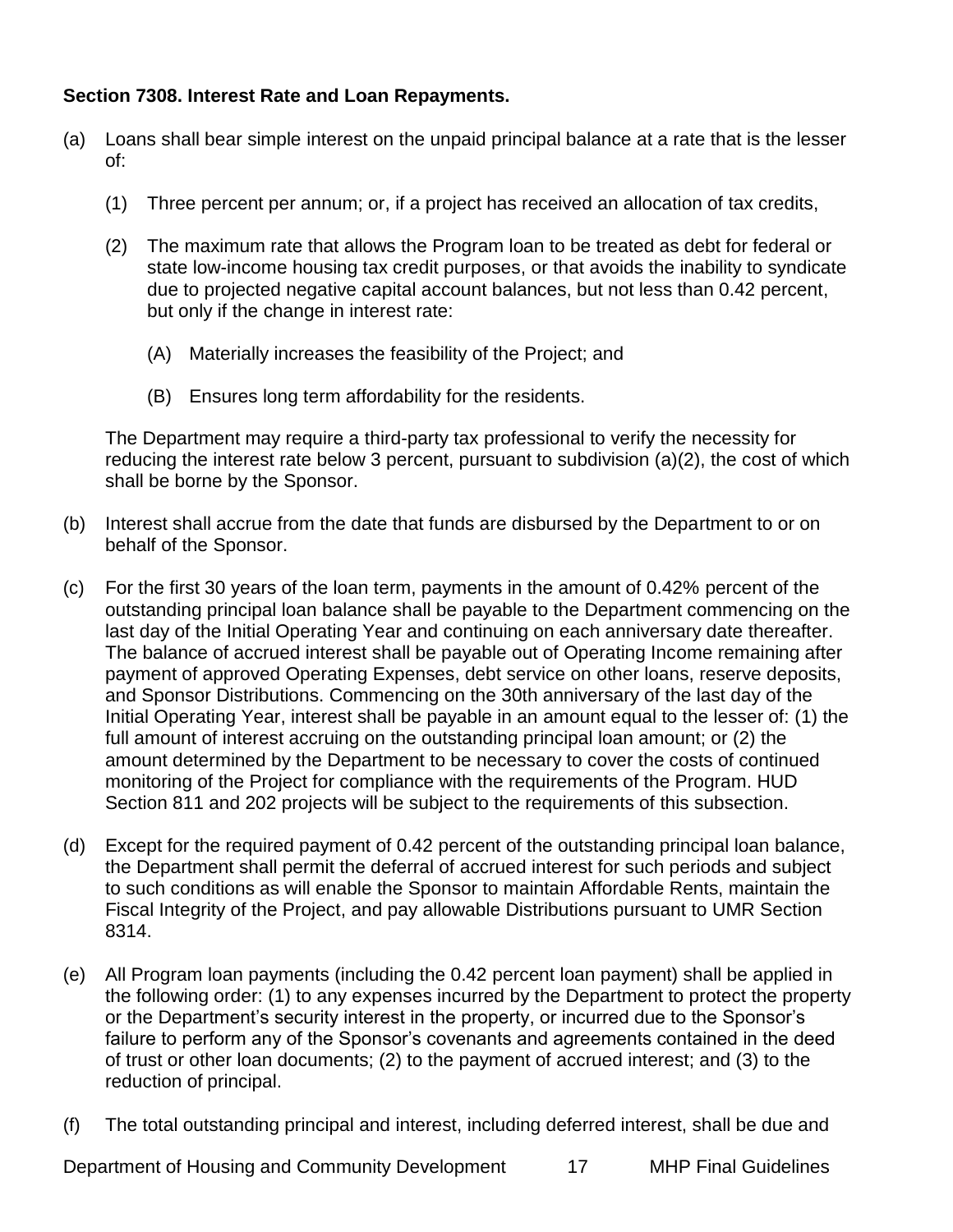payable in full to the Department at the end of the loan term including any extension granted by the Department.

NOTE: Authority cited: Sections 50406(n), 50675.1(c) and 50675.11, HSC. Reference: Sections 50675.1 and 50675.6(c), HSC.

## <span id="page-17-0"></span>**Section 7309. Appraisal and Market Study Requirements.**

- (a) As a condition of funding, the Department may require an appraisal or market study, or both, to:
	- (1) Establish a market value for the land to be purchased or leased as part of the Project for purposes of evaluating the reasonableness of the purchase price or lease terms pursuant to Section 7304.
	- (2) Assist with establishing other reasonable development costs pursuant to Section 7304.
	- (3) Assess Fiscal Integrity.
	- (4) Verify an adequate tenant market.
- (b) Any appraisal required by the Department shall be prepared at the Sponsor's expense by an individual or firm which:
	- (1) Has the appropriate license and the knowledge and experience necessary to competently appraise low-income residential rental property;
	- (2) Is aware of, understands, and correctly employs those recognized methods and techniques that are necessary to produce a credible appraisal;
	- (3) In reporting the results of the appraisal, communicates each analysis, opinion and conclusion in a manner that is not misleading as to the true value and condition of the property; and
	- (4) Is an independent third party having no identity of interest with the Sponsor, the partners of the Sponsor, the intended partners of the Sponsor, or with the general contractor.
- (c) Any market study required by the Department shall conform to the market study guidelines adopted by TCAC and be prepared at the Sponsor's expense by an individual or firm which:
	- (1) Has the knowledge and experience necessary to conduct a competent market study for low-income residential rental property;
	- (2) Is aware of, understands, and correctly employs those recognized methods and techniques that are necessary to produce a credible market study;
	- (3) In reporting the results of the market study, communicates each analysis, opinion

Department of Housing and Community Development 18 MHP Final Guidelines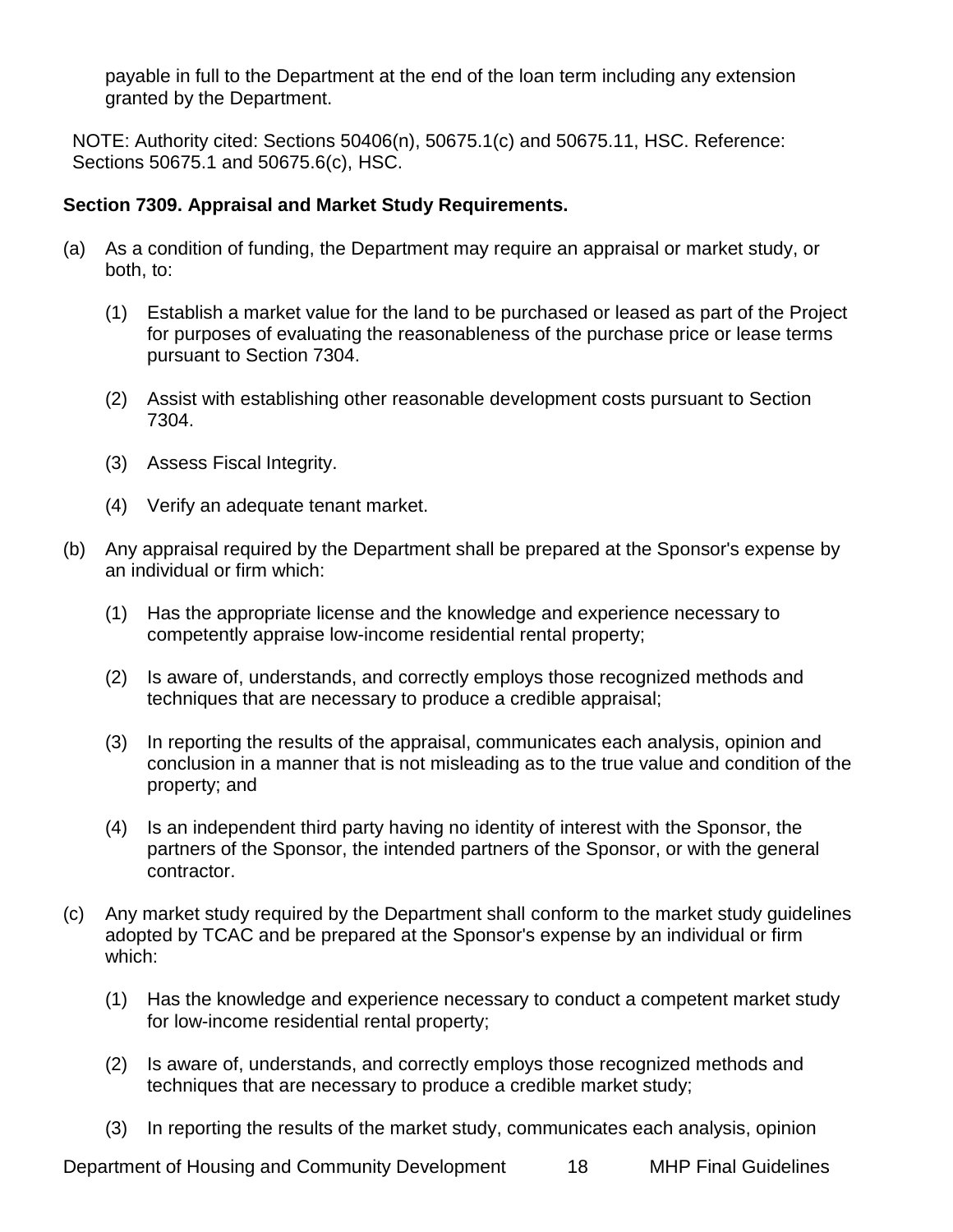and conclusion in a manner that is not misleading as to the true market needs for low-income residential property; and

(4) Is an independent third party having no identity of interest with the Sponsor, the partners of the Sponsor, the intended partners of the Sponsor, or with the general contractor.

NOTE: Authority cited: Sections 50406(n), 50675.1(c) and 50675.11, HSC. Reference: Sections 50675.1(c) and 50675.7(b)(3), HSC.

# <span id="page-18-0"></span>**Section 7310. [Reserved]**

# <span id="page-18-1"></span>**Section 7311. Over-income Households.**

For Assisted Units:

- (a) If, at the time of recertification, a tenant household's income exceeds the limit for an income level applicable to new tenants that is greater than the income limit designated for the household, and, to the extent a rent increase for the household is permitted by statutes and regulations governing the low income housing tax credit program, the Sponsor:
	- (1) Shall redesignate the tenant's Unit as a Unit at the higher income level;
	- (2) Shall increase the tenant's Rent to the level applicable to Units at the higher income level; and
	- (3) Shall designate the next available comparable Unit as a Unit at the income level originally applicable to the household until the Unit mix required by the Program regulatory agreement is achieved. A Unit shall be deemed "comparable" if it has the same number of bedrooms as the original Unit.

For example, in a Project where the income limits utilized to qualify new tenants are 20 percent, 40 percent, and 50 percent of AMI, if the income of a household occupying a Unit designated as a 20 percent Unit increases to 48 percent of AMI, the Sponsor must redesignate the household's Unit as a Unit at the 50 percent level, increase the tenant's Rent to the level applicable to Units at the 50 percent level, and designate the next available comparable Unit as a Unit at the 20 percent income level.

(b) If at the time of recertification a tenant household's income exceeds the income limit designated for the household's Unit, but does not exceed the limit for a higher income level applicable to new tenants, the Sponsor may increase the household's Rent to an amount not exceeding the Rent limit applicable to the household's income level at the time of recertification. For purposes of this subsection, income levels shall not be limited to those applicable to new tenants and shall consist of 5 percent increments of AMI. Continuing with the example described in the subsection (a), the income levels utilized to establish Rent limits upon recertification would be 20 percent, 25 percent, 30 percent, 35 percent, etc. A household occupying a Unit in this project with a 20 percent limit whose income, upon recertification, had increased to 32 percent of AMI could have their Rent increased to the Rent level applicable to the 35 percent income level.

Department of Housing and Community Development 19 MHP Final Guidelines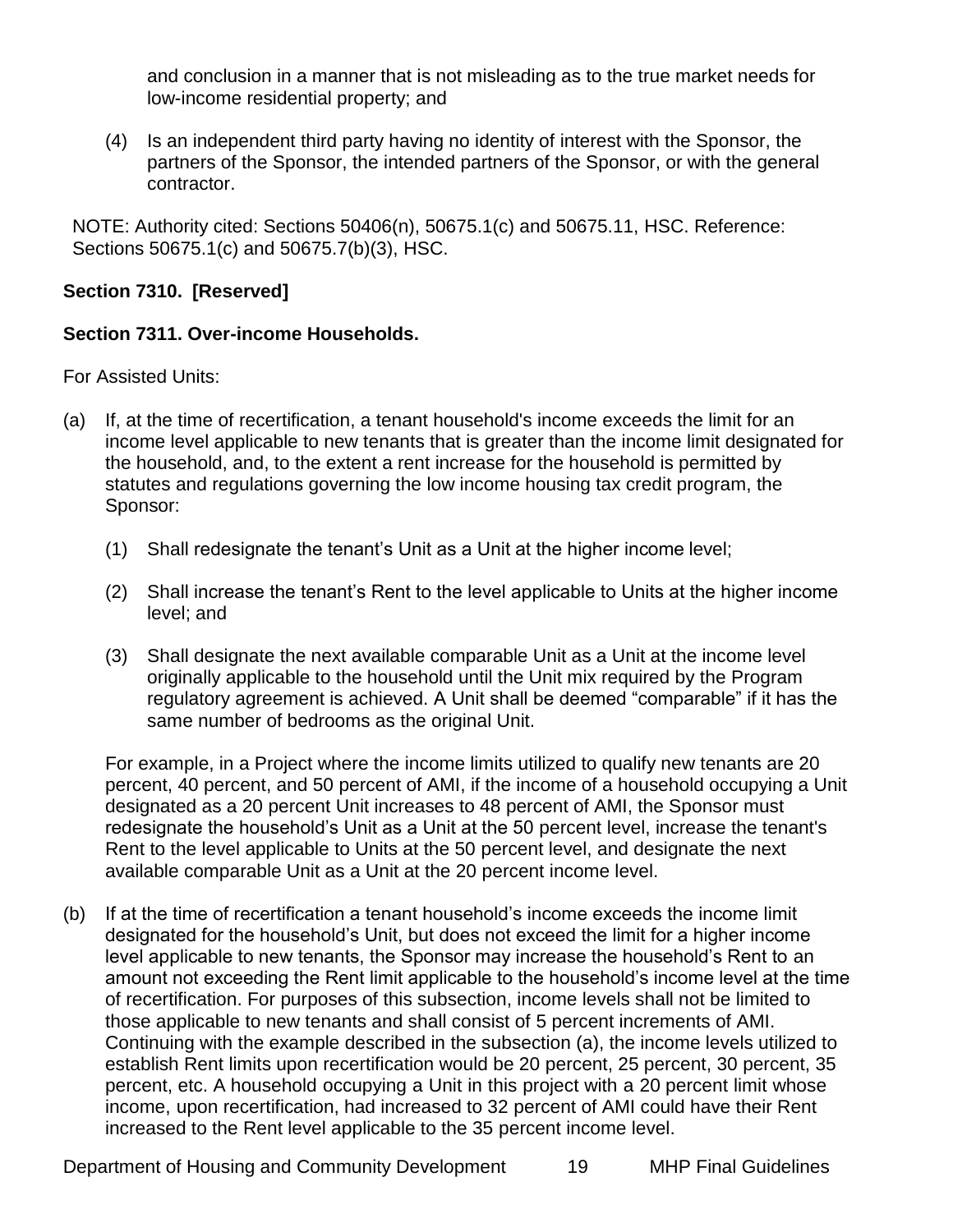NOTE: Authority cited: Sections 50406(n), 50675.1(c) and 50675.11, HSC. Reference: Sections 50675.2(b), 50675.7 and 50675.8, HSC.

# <span id="page-19-0"></span>**Section 7312. Rent Standards.**

The Department shall establish Rent limits for Assisted Units in each Project in accordance with the following:

- (a) Rent limits for initial occupancy and for each subsequent occupancy by a new Eligible Household shall be based on Unit type, applicable income limit, and area in which the Project is located, following the calculation procedures used by TCAC and using income limits in 5 percent increments of AMI, including the income limits utilized by the Program for this purpose pursuant to Section 7320(b)(1). The maximum Rent limit shall be 30 percent of 60 percent of AMI for the appropriate Unit size.
- (b) Rents will be further restricted in accordance with Rent and income limits submitted by the Sponsor in its application for the Program loan, approved by the Department, and set forth in the Regulatory Agreement. Rents shall not exceed 30 percent of the applicable income eligibility level.
- (c) Rents in Assisted Units may be adjusted no more often than annually. The amount and method of adjustment for Assisted Units shall be in accordance with the regulations and procedures used by TCAC.
- (d) The Department may permit an annual Rent increase greater than that permitted by this section if the Project's continued Fiscal Integrity is jeopardized due to factors that could not be reasonably foreseen.
- (e) For Units receiving HUD Section 8 or other similar rental assistance, the rules of the rental assistance program pertaining to Rent increases will prevail for as long as the rental assistance remains in place. Changes in the tenant contribution amounts may occur more often than annually as required by the rental assistance program.
- (f) Where a Project is receiving renewable Project-based rental assistance:
	- (1) The Sponsor shall in good faith apply for and accept all renewals available;
	- (2) The Sponsor shall fund a transition reserve to be used in the event the rental assistance contract is terminated. The transition reserve shall be in an amount sufficient to prevent, for one year, Rent increases for Units that formerly received rental assistance and were restricted to households with incomes not exceeding 30 percent of AMI. The transition reserve may be capitalized or funded from annual project cash flow in amounts to be approved by the Department. Use of funds in the reserve shall be subject to the review and approval of the Department; and
	- (3) If the Project-based rental assistance is terminated, the owner shall notify the Department in writing immediately and shall make every effort to find alternative subsidies or financing structures that would maintain the tenant income, rent, and special population targeting specified in the Department's regulatory agreement.

Department of Housing and Community Development 20 MHP Final Guidelines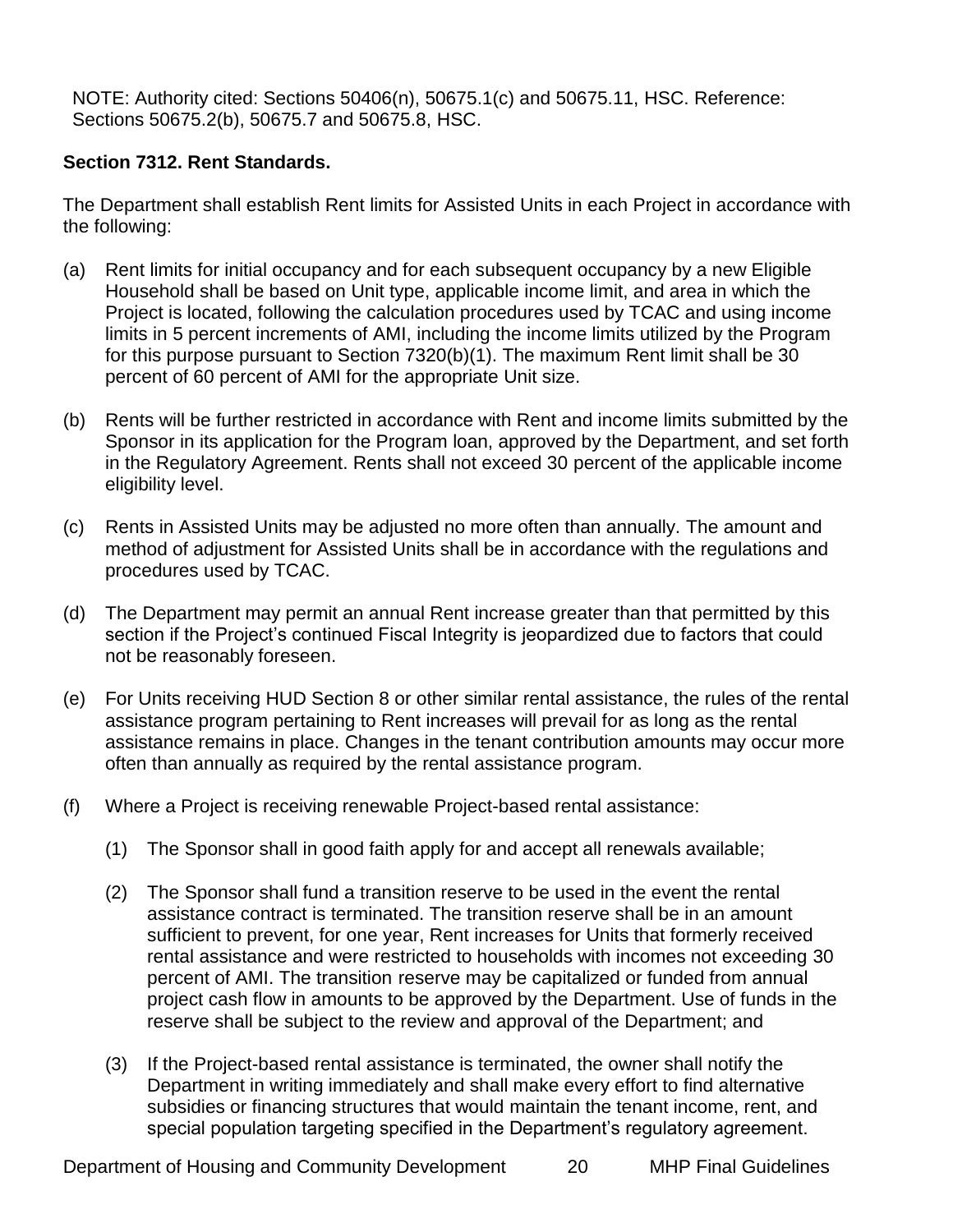Upon documenting to the Department's satisfaction unsuccessful efforts to identify and obtain alternative resources, and where the termination occurs through no fault of the owner:

- (A) Rents and income limits for Units previously covered by this assistance may be increased above the levels allowed pursuant to subsection (c), above, but only to the minimum extent required for Fiscal Integrity, as determined by the Department, with income limits not to exceed 60 percent of AMI and Rents not to exceed 30 percent of 60 percent of AMI.
- (B) Restrictions for Units previously covered by this assistance requiring occupancy by special populations, including by Persons Experiencing Homelessness, Persons Experiencing Chronic Homelessness and Special Needs Populations, may be modified or eliminated, but only to the minimum extent required for Fiscal Integrity, as determined by the Department.
- (C) Any increase in rents and income limits pursuant to subsection (A) above, or modification of special population occupancy requirements pursuant to subsection (B), shall require advance Department approval. To the maximum extent possible, these changes shall minimize the impact on the lowest income Project residents, and shall be phased in as gradually as possible.
- (4) Based on an analysis of the risk associated with specific rental assistance programs, the Department may modify the requirements of subsection (2) above by an amendment to these guidelines. This modification may include adjusting the amount of the required reserve, setting different amounts for different rental assistance programs to reflect the relative risk associated with these programs, allowing the reserve to be funded and controlled by a locality, establishing a reserve funded and held by the Department rather than the Sponsor, or adjusting the level to which rents may be increased upon subsidy termination.

NOTE: Authority cited: Sections 50406(n), 50675.1(c) and 50675.11, HSC. Reference: Sections 50675.2(b) and (c) and 50675.8, HSC.

# <span id="page-20-0"></span>**Section 7313. Use of Operating Income**

- (a) Notwithstanding UMR Section 8314(a)(1), first-priority use of operating income remaining after payment of approved current and prior year operating expenses, reserve deposits and mandatory debt service shall be payment of any:
	- (1) Approved deferred Developer Fee, pursuant to Section 7305, provided that the aggregate of the Developer Fee paid from sources and paid as deferred shall not exceed \$3,500,000.
	- (2) Asset management, partnership management, and similar fees, including fees paid to investors, in an amount not to exceed the sum of:
		- (A) An amount for the current year, equal to \$30,000 for 2016 and increased at the rate of 3.5 percent for each subsequent year, plus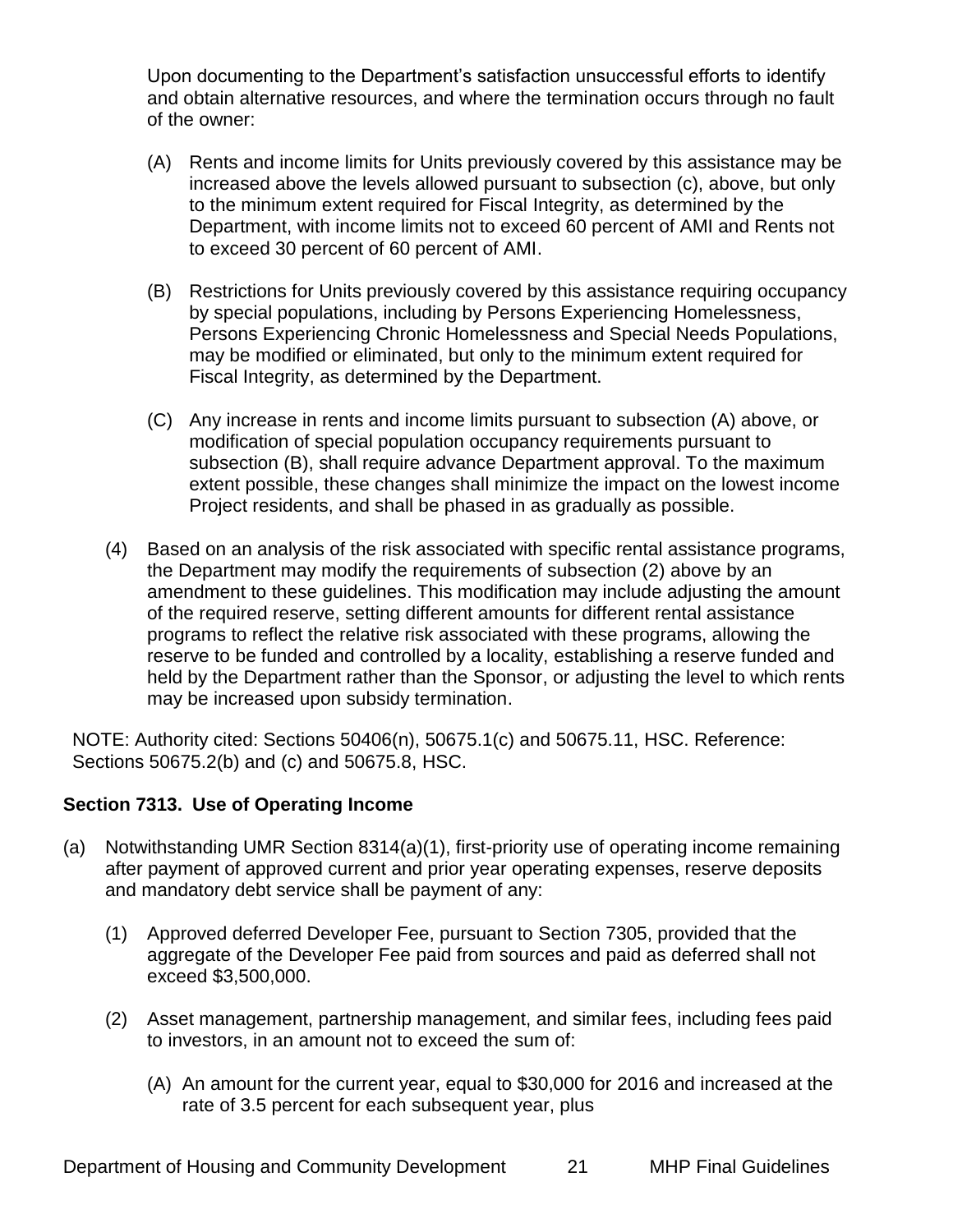- (B) Unpaid asset management, partnership management, and similar fees accrued for a period not to exceed three project fiscal years following the year during which they are earned, up to the difference between the limit for the year and the amount paid for that year; and
- (3) Supportive Services Costs that the UMRs would allow to be paid as operating costs, but that other funding sources do not.
- (b) Any operating income remaining after the payments listed in the previous subsection (a) shall be applied in accordance with UMR Section 8314(a)(2).
- (c) The requirements of UMR Section 8314(b) through 8314(h) shall apply.

# <span id="page-21-0"></span>**Section 7314. [Reserved]**

# <span id="page-21-1"></span>**Section 7315. Relocation Requirements.**

- (a) The Sponsor of a Project resulting in displacement of residential tenants shall be solely responsible for providing the assistance and benefits set forth in this section and in applicable state and federal law, and shall agree to indemnify and hold harmless the Department from any liabilities or claims for relocation-related costs.
- (b) All tenants of a property who are displaced as a direct result of the development of a Project shall be entitled to relocation benefits and assistance as provided in GC Title 1, Division 7, Chapter 16, commencing at Section 7260, and Title 25 CCR, Subchapter 1, Chapter 6, commencing at Section 6000. Displaced tenants who are not replaced with Eligible Households under this Program shall be provided relocation benefits and assistance from funds other than Program funds.
- (c) The Sponsor shall prepare a relocation plan in conformance with the provisions of Title 25 CCR, Section 6038. The relocation plan shall be subject to the review and approval by the Department prior to the disbursement of Program funds.
- (d) All Eligible Households who are temporarily displaced as a direct result of the development of the Project shall be entitled, upon initial occupancy of the Rental Housing Development, to occupy Assisted Units meeting the tenant occupancy standards set forth in UMR Section 8305.
- (e) All in-Eligible Households who are temporarily displaced as a direct result of the development of the Project shall be entitled, upon initial occupancy of the Rental Housing Development, to occupy any available non-Assisted Units for which they qualify.
- (f) Notwithstanding the preceding subsections, tenants who are notified in writing prior to their occupancy of an existing Unit that the Unit may be demolished as a result of funding provided under the Program shall not be eligible for relocation benefits and assistance under this section. The form of any notices used for this purpose shall be subject to Department approval.

NOTE: Authority cited: Sections 50406(n), 50675.1(c) and 50675.11, HSC. Reference: Government Code, Title 1, Division 7, Chapter 16 (commencing with Section 7260).

Department of Housing and Community Development 22 MHP Final Guidelines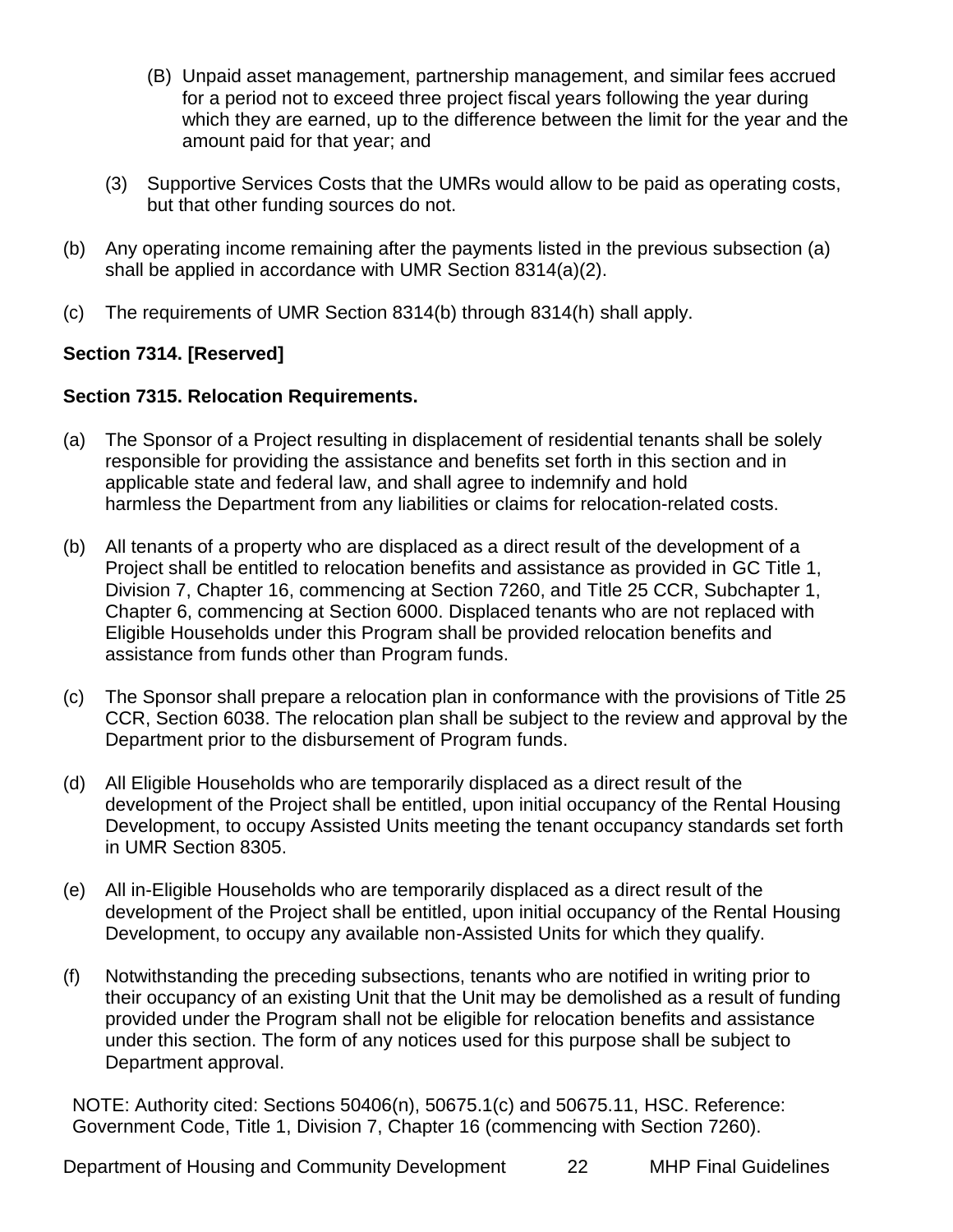## <span id="page-22-0"></span>**Section 7316. Construction Requirements.**

(a) The Department may review Project plans and specifications to ensure the following objectives:

Maintenance, repair, and replacement costs shall be minimized during the useful life of the Rental Housing Development through use of durable, low maintenance materials**,** and equipment and design features that minimize wear and tear.

- (1) Operating costs shall be minimized during the useful life of the Rental Housing Development.
- (2) Tenant security shall be enhanced through features such as those designed to prevent or discourage unauthorized access and to allow for ready monitoring of public areas.
- (3) Unit sizes, amenities, and general design features shall not exceed the standard for new developments rented at or below the market rent in the area of the Project.
- (b) The Sponsor shall ensure that the construction work for the Project is performed in a competent, professional manner at the lowest reasonable cost consistent with the Project's scope, design and locality and not in excess of the total funds available.
- (c) The Sponsor shall enter into a written contract for the construction or Rehabilitation work with a contractor having the appropriate state license.
- (d) The construction contract shall be a completely integrated agreement containing all the understandings, covenants, conditions and representations between the parties and shall specify a total contract price consistent with the Project budget approved by the Department.
- (e) The Sponsor shall ensure the construction contract requires compliance with state prevailing wage law (Labor Code, Chapter 1, Part 7, Division 2, commencing with Section 1720). The construction contract shall require the contractor to maintain labor records as required by law, and to make these records available to any enforcement agency upon request.

Prior to the close of the Program loan, the Sponsor shall provide to the Department a certification that prevailing wages have been paid or will be paid, and that the records shall be available consistent with the requirements of this subsection.

NOTE: Authority cited: Sections 50406(n), 50675.1(c) and 50675.11, HSC. Reference: Sections 50675.5 and 50675.7, HSC.

#### <span id="page-22-1"></span>**Article 3. Application Procedures**

#### <span id="page-22-2"></span>**Section 7317. Application Process.**

(a) The Department shall periodically issue a NOFA that specifies, among other things, the

Department of Housing and Community Development 23 MHP Final Guidelines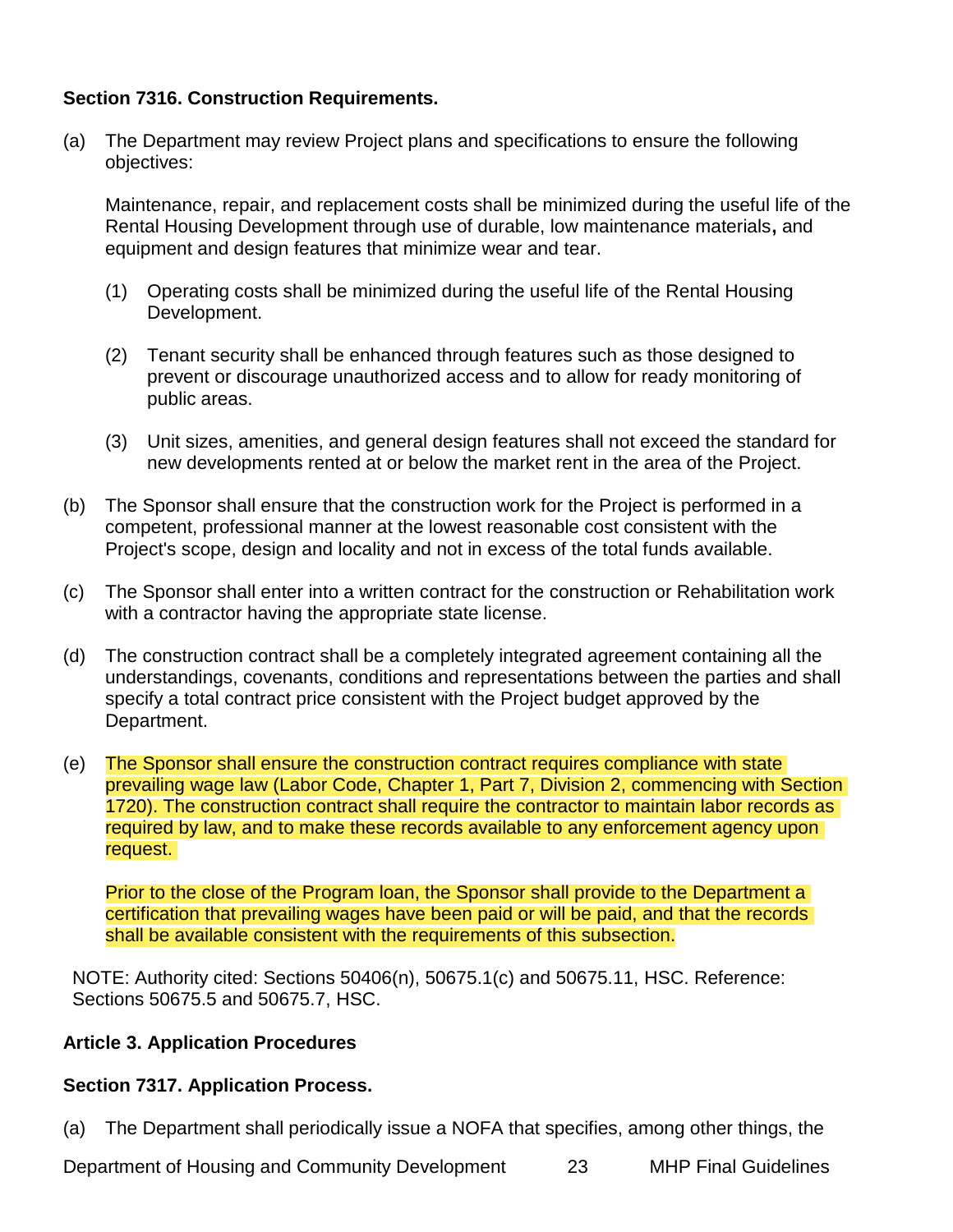amount of funds available, application requirements, the allocation of rating points, minimum eligibility threshold point scores, the deadline for submittal of applications, the schedule for rating and ranking applications and awarding funds, and the general terms and conditions of funding commitments. A NOFA may declare as ineligible those Project applications for which the Department has issued, or concurrently will issue, a special NOFA pursuant to subsection (b)(4), below. Applications selected for funding shall be approved at loan amounts, terms, and conditions specified by the Department. For each Project selected for funding, the Department shall issue an award letter and standard agreement.

- (b) In order to implement goals and purposes of the Program, the Department may adopt measures to direct funding awards to designated Project types including, but not limited to, Rural Area Projects, Projects located in areas needing additional funding to achieve a reasonable geographic distribution of Program funds, Projects preserving continued affordability, and Projects with specified funding characteristics, including, but not limited to, Projects receiving an award of tax credits from TCAC. These measures may include, but are not limited to:
	- (1) Issuing a special NOFA for designated Project types.
	- (2) Awarding bonus points within a particular NOFA to designated Project types.
	- (3) Reserving a portion of funds in the NOFA for designated Project types.
	- (4) Notwithstanding anything in these guidelines to the contrary, a special NOFA issued pursuant to this subsection may establish an over-the-counter application process, meaning the Department continuously accepts and rates applications according to minimum threshold criteria published in a NOFA for the process, and makes loans to Projects that meet or exceed these criteria until the funding available for the process is exhausted. At a minimum, a special NOFA shall include a description of the application process and funding conditions, shall require compliance with Section 7320(a), and shall establish minimum funding threshold criteria based on the rating criteria set forth in Section 7320(b).
- (c) Of the total MHP funds awarded, and authorized by the Veterans and Affordable Housing Bond Act of 2018 (Proposition 1), the share that is awarded to Senior Projects shall be not less than the percentage of lower income renter households in the state that are lower income elderly renter households.
	- (1) The required percentage shall be calculated using data from the American Community Survey or successor survey conducted by the U.S. Census Bureau, as defined and reported by HUD. The required percentage shall be calculated using HUD's most recent definitions and report of the data.
	- (2) In each funding round, to the extent the Department receives applications meeting the requirements of Section 7320, the amount of awards to Senior Projects will be sufficient to make the share of total cumulative Proposition 1 MHP awards to Senior Projects at least equal to the percentage calculated pursuant to the preceding subsection, less one percent.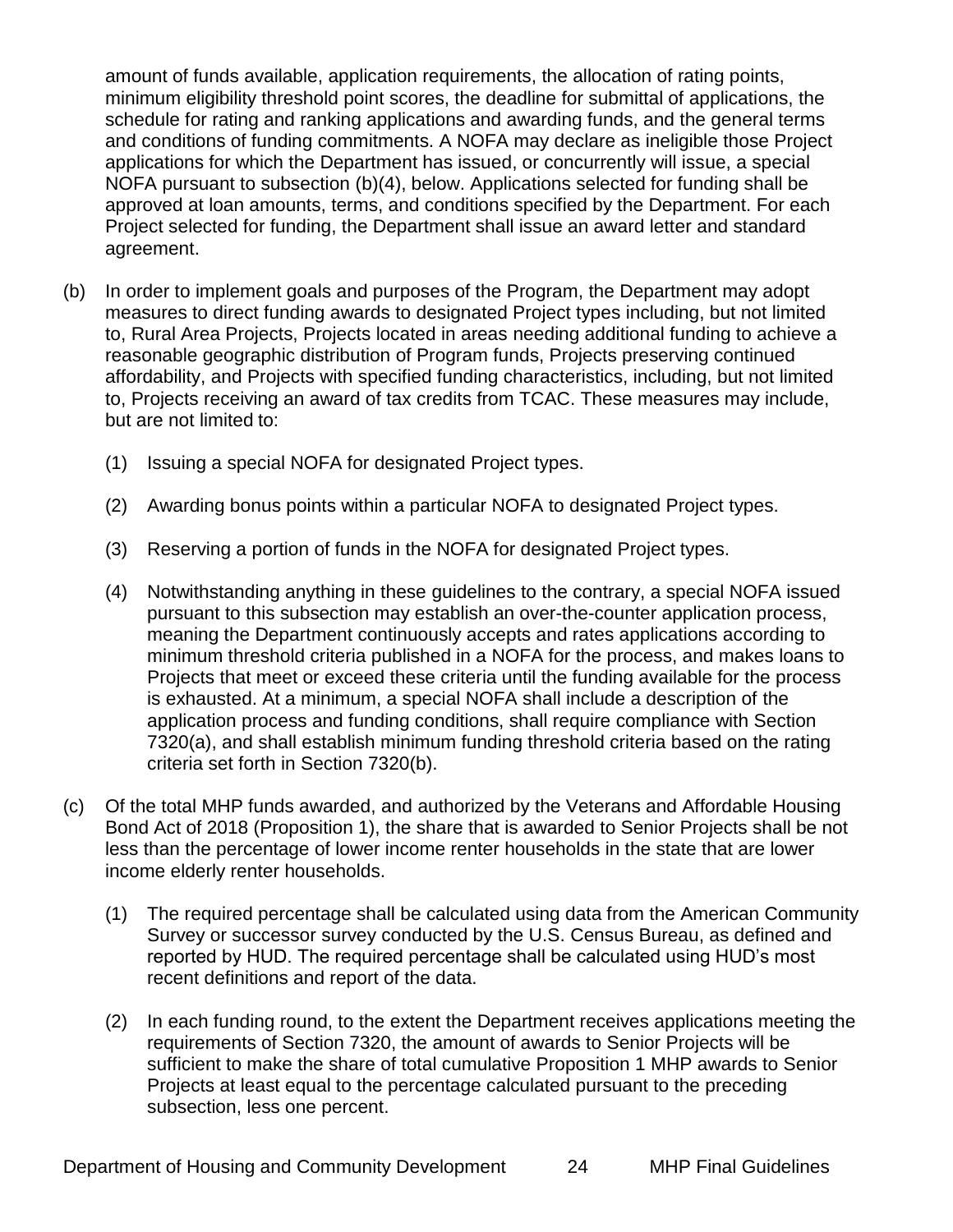(3) The required percentage as of the effective date of these guidelines is 18.3 percent.

NOTE: Authority cited: Sections 50406(n), 50675.1(c) and 50675.11, HSC. Reference: Sections 50675.1(c), 50675.6, 50675.7, HSC.

## <span id="page-24-0"></span>**Section 7318. Application Requirements.**

- (a) Application shall be made on a form made available by the Department requesting the information required by MHP guidelines.
- (b) An application shall be deemed complete when the Department is able to review the application and assess the proposed project's feasibility pursuant to UMR Section 8310 and to determine from the information provided whether the Project is eligible for rating and ranking pursuant to Section 7320.
- (c) Submission of an application by the applicant and a co-applicant must be authorized by resolutions of the governing boards of both the applicant and co- applicant, unless the applicants are individuals.
- (d) The applicant shall disclose on the MHP application whether the Project will be part of an application to TCAC seeking hybrid tiebreaker incentives. This election is irrevocable. Once awarded, the Department will not break up or combine project awards to accommodate a conversion to or from a hybrid project.

<span id="page-24-1"></span>NOTE: Authority cited: Sections 50406(n), 50675.1(c) and 50675.11, HSC. Reference: Sections 50675.6 and 50675.7, HSC.

# <span id="page-24-2"></span>**Section 7319. [Reserved]**

#### **Section 7320. Project Selection.**

- (a) Projects shall not be eligible for an award of funds unless the application demonstrates that all of the following conditions exist:
	- (1) The applicant is an eligible Sponsor pursuant to Section 7303;
	- (2) The Project involves an eligible Project pursuant to Section 7302;
	- (3) All proposed uses of Program funds are eligible pursuant to Section 7304;
	- (4) The application is complete pursuant to Section 7318;
	- (5) The Project will maintain Fiscal Integrity consistent with proposed Rents in the Assisted Units and is feasible pursuant to UMR Section 8310;
	- (6) The Project site is free from severe adverse environmental conditions, such as the presence of toxic waste that is economically infeasible to remove and that cannot be mitigated;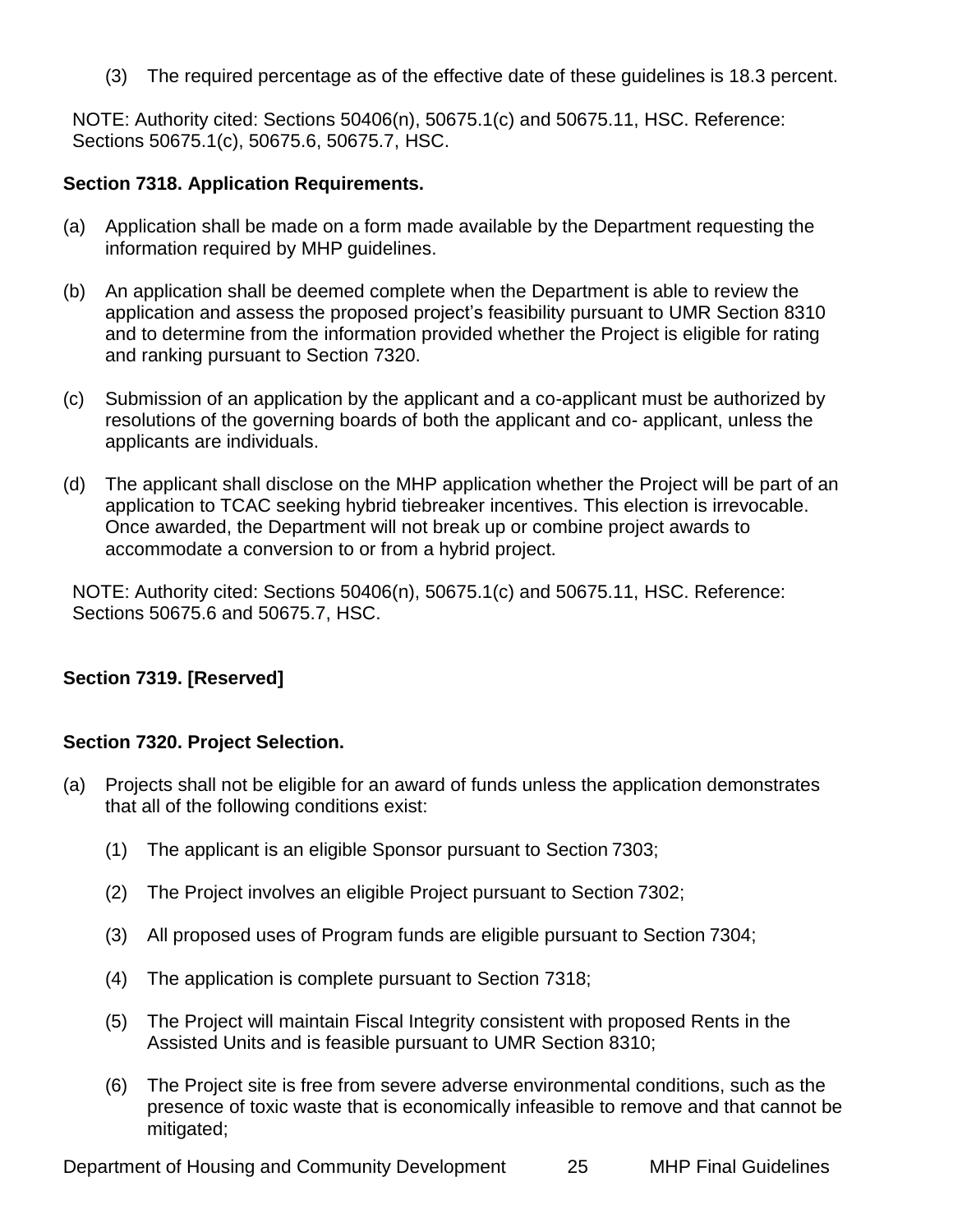- (7) The Project site is reasonably accessible to public transportation, shopping, medical services, recreation, schools, and employment in relation to the needs of the Project tenants;
- (8) In Projects targeting Special Needs Populations, or including Supportive Housing Units, the Project will provide services suitable to the needs of the tenants, and the application demonstrates a specific, feasible plan for delivery and funding of those services including identification of service partners and funding sources; and
- (9) The Project complies with the requirements of UMR Sections 8302 and 8303.
- (b) Applications shall be reviewed by the Department to determine compliance with subsection (a), above, and shall be rated and ranked in accordance with this subsection (b). Applications shall be ranked in the order of their point scores. The Department may establish a preliminary point score and ranking for applications prior to determining their compliance with subsection (a), above. If an application will not be within a fundable range as indicated by the preliminary ranking, the Department is not required to determine the application's compliance with subsection (a), above. Additional or alternative scoring may be implemented in particular NOFAs for designated Project types as described above in Section 7317(b).

The criteria detailed below and summarized in the following table shall be used to rate applications:

| <b>Criterion</b>                                                       | <b>Maximum</b><br><b>Score</b> |
|------------------------------------------------------------------------|--------------------------------|
| <b>Serving Lowest Income Levels</b>                                    | 35                             |
| <b>Addressing Most Serious Local Housing Needs</b>                     | 10                             |
| Development and Ownership Experience                                   | 20                             |
| Leverage of Other Funds                                                | 20                             |
| <b>Readiness</b>                                                       | 15                             |
| Adaptive Reuse / Infill / Proximity to Amenities/ Sustainable Building | 15                             |
| Methods                                                                |                                |
| Total                                                                  | 115                            |

## (1) **The extent to which the Project serves households at the lowest income levels – 35 points maximum.**

Applications will be scored based on the percentage of Restricted Units limited to various percentages of AMI, adjusted by household size, and as follows:

(A) A maximum of 25 points will be awarded based on the Lowest Income Points Table below.

The "Percent of Area Median Income" category may be used only once. For instance, 50 percent of Restricted Units at 50 percent of Area Median Income cannot be used twice for 100 percent at 50 percent and receive 25 points, nor can 50 percent of Restricted Units at 50 percent of Area Median Income for 12.5 points and 40 percent of Restricted Units at 50 percent of Area Median Income be used for an additional 10

Department of Housing and Community Development 26 MHP Final Guidelines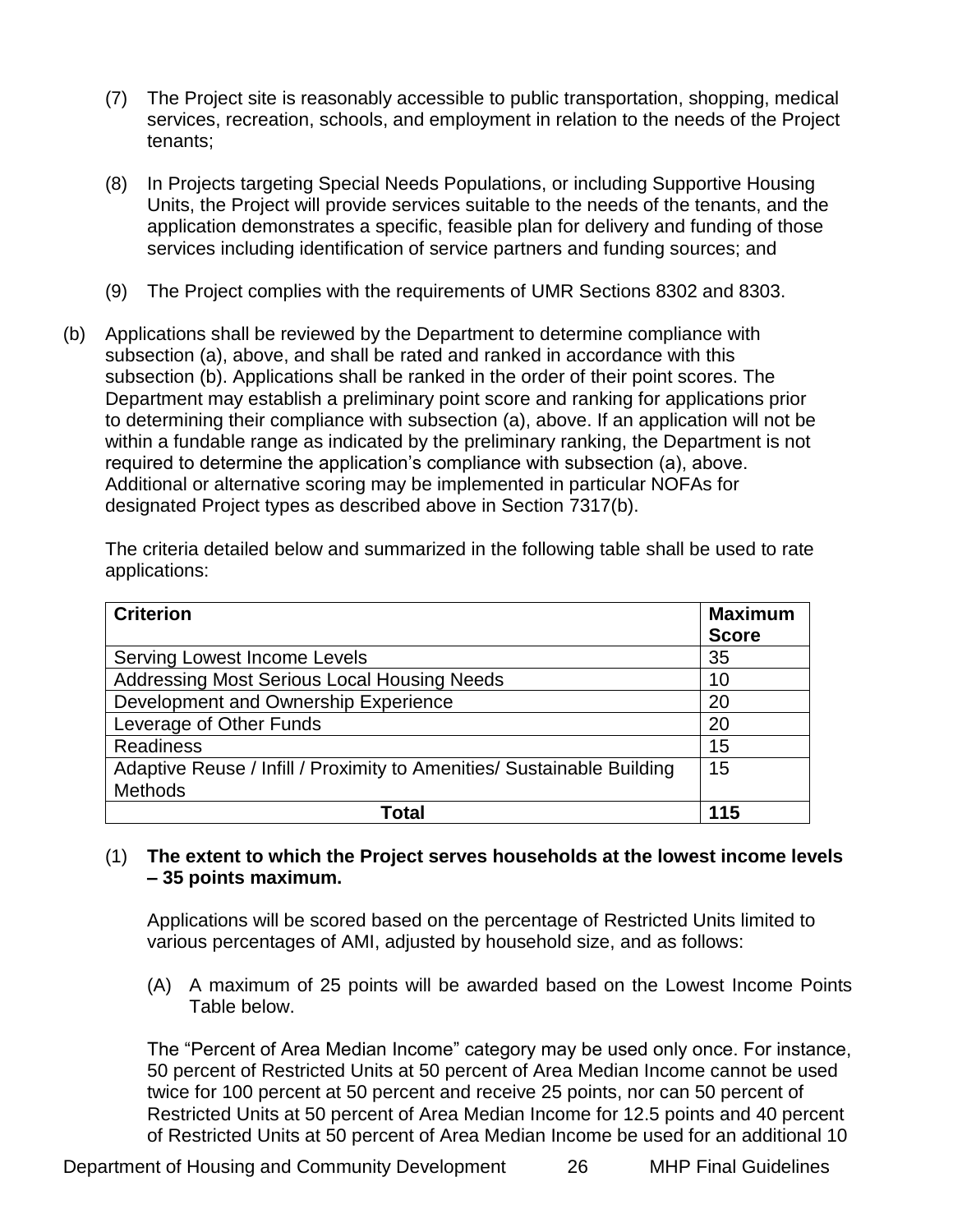points. However, the "Percent of Restricted Units" may be used multiple times. For example, 50 percent of Restricted Units at 50 percent of Area Median Income for 12.5 points may be combined with another 50 percent of Restricted Units at 45 percent of Area Median Income to achieve the maximum points.

Only projects in Rural Areas may use the 55 percent of Area Median Income column.

|                   |     | <b>Percent of Area Median Income</b> |          |       |      |       |       |      |     |
|-------------------|-----|--------------------------------------|----------|-------|------|-------|-------|------|-----|
|                   |     | 55%                                  | 50%      | 45%   | 40%  | 35%   | 30%   | 25%  | 20% |
|                   | 50% | $5^*$                                | $12.5*$  | 18.75 | 17.5 | 18.75 | 25    | 25   | 25  |
| <b>Percent</b>    | 45% | $5^*$                                | $11.25*$ | 16.9  | 17.5 | 18.75 | 25    | 25   | 25  |
| οf                | 40% | $5^*$                                | 10       | 15    | 17.5 | 18.75 | 25    | 25   | 25  |
| <b>Restricted</b> | 35% | $4.4*$                               | 8.75     | 13.15 | 17.5 | 18.75 | 25    | 25   | 25  |
| <b>Units</b>      | 30% | $3.75*$                              | 7.5      | 11.25 | 15   | 18.75 | 22.5  | 25   | 25  |
|                   | 25% | $3.15*$                              | 6.25     | 9.4   | 12.5 | 15.65 | 18.75 | 21.9 | 25  |
|                   | 20% | $2.5*$                               | 5        | 7.5   | 10   | 12.5  | 15    | 17.5 | 20  |
|                   | 15% | $1.9*$                               | 3.75     | 5.65  | 7.5  | 9.4   | 11.25 | 13.1 | 15  |
|                   | 10% | $1.25*$                              | 2.5      | 3.75  | 5    | 6.25  | 7.5   | 8.75 | 10  |

Lowest Income Points Table (maximum 25 points):

\*Available to Rural Area projects only

- (B) An additional 10 points will be awarded to projects where at least 20 percent of the Restricted Units are restricted as follows:
	- **i** To households with incomes not exceeding 25 percent of AMI, in counties where AMI exceeds 150 percent of median family income for California, as reported by HUD (currently San Francisco, Santa Clara, San Mateo and Marin counties); or
	- ii To households with incomes not exceeding 30 percent of AMI, in other counties.

The units receiving points under this subsection (B) must be spread across the various bedroom-count units, starting with the largest bedroom count units (e.g. fourbedroom units), and working down to the smaller bedroom count units, assuring that at least 20 percent of the larger units are proposed at 25 percent or 30 percent of area median income, as applicable. So long as the applicant meets the 20 percent standard project wide, the 20 percent standard need not be met among all the smaller units.

In Projects that rely on renewable project-based rental assistance contracts to maintain Fiscal Integrity consistent with the targeted income limits (and associated tenant Rents), scores will be based on the income and Rent limits applicable as long as the rent subsidy contract remains in place.

## (2) **The extent to which the Project addresses the most serious identified local housing needs – 10 points maximum.**

Department of Housing and Community Development 27 MHP Final Guidelines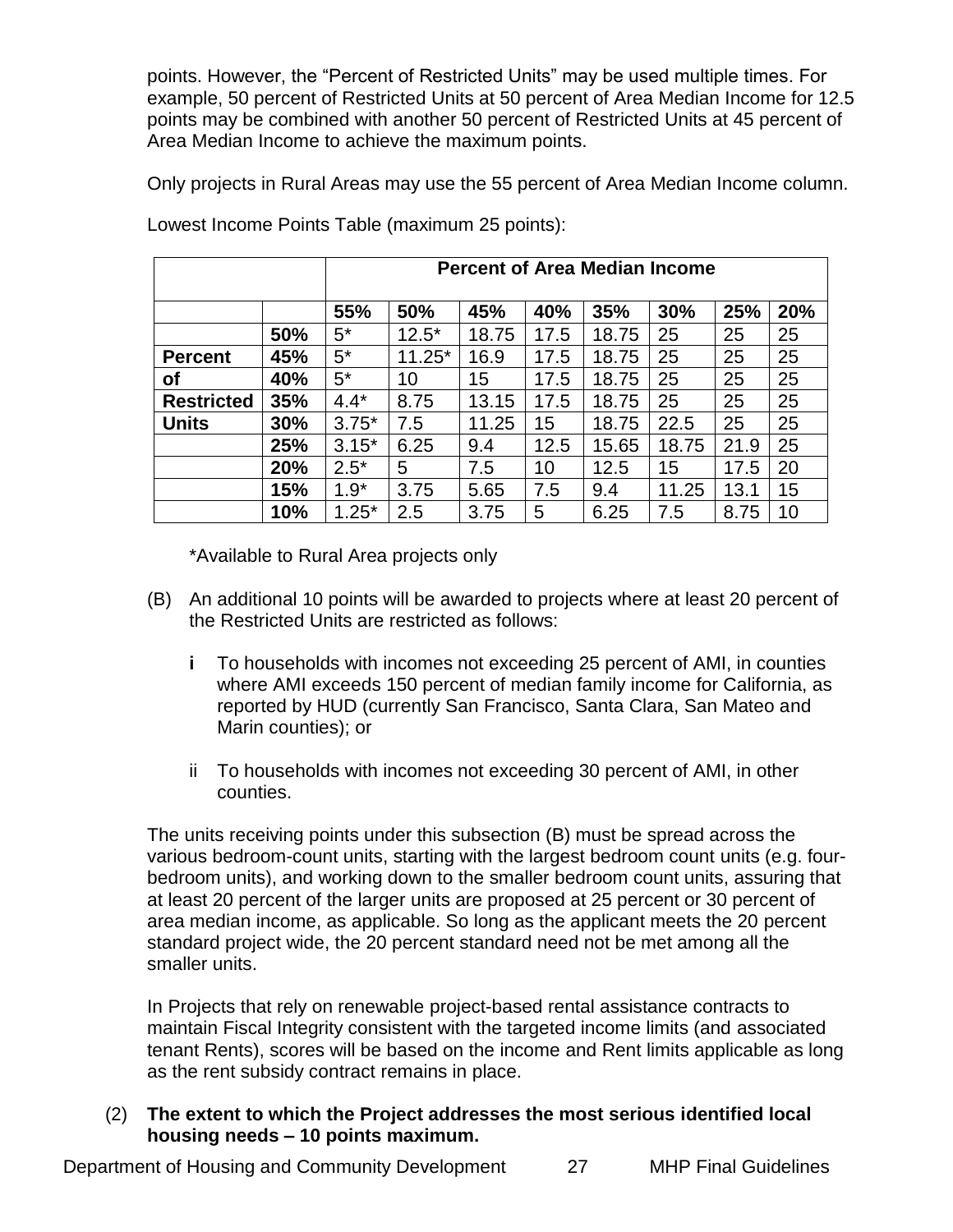Five points will be awarded for each of the following conditions met by the Project:

- (A) Location in a "High Resource" or "Highest Resource" area (Large Family new construction projects only) as shown on the TCAC/HCD Opportunity Area Map.
- (B) Qualifying as both a Senior and a Special Needs Project.
- (C) Having at least 10 percent of the Restricted Units restricted under the Program regulatory agreement for occupancy by Homeless households, with vacancies filled by referrals from the local coordinated entry system, when and where this system is actively referring households to housing.
- (D) Meeting one or more of the following conditions:
	- i Consisting of the new construction or acquisition and Rehabilitation of units not subject to income and rent restrictions at the time of application, unless the restrictions are associated with acquisition financing closed less than five years prior to this date.
	- ii Qualifying as At High Risk, or involving the conversion of single occupancy units without kitchens and bathrooms to units with kitchens and bathrooms.
	- iii The Program loan amount is limited to the amount necessary to reduce rents below existing levels, to create new Restricted Units, or to make accessibility improvements necessary for occupancy by disabled persons.

## (3) **The development and ownership experience of the Project Sponsor – 20 points maximum, negative 50 points maximum.**

- (A) Applications will be scored based on the number of subsidized Rental Housing Developments (including tax credit Projects) that the Sponsor has completed over the last ten years and whether they have identified performance problems.
- (B) A Sponsor may include the experience of its controlled affiliated entities or its principals (e.g., employees responsible for managing development activities), but not the experience of non-management board members. A Sponsor may include the experience of a partner in order to gain experience points; however, the experienced partner must have a controlling interest in the partnership and a substantial and continued role in the Project's ongoing operations, as evidenced in partnership documents. In such cases, points will be awarded based only on the experience of the more experienced partner. Any dissolution of the partnership or withdrawal of the more experienced partner will require prior written approval by the Department.
- (C) To be counted towards experience pursuant to subsection (b)(3), above, completed Projects cited for experience points must contain 10 or more Units, except if the proposed Project contains less than 15 Units and at least 70 percent of the total Units in the proposed Project are reserved for Special Needs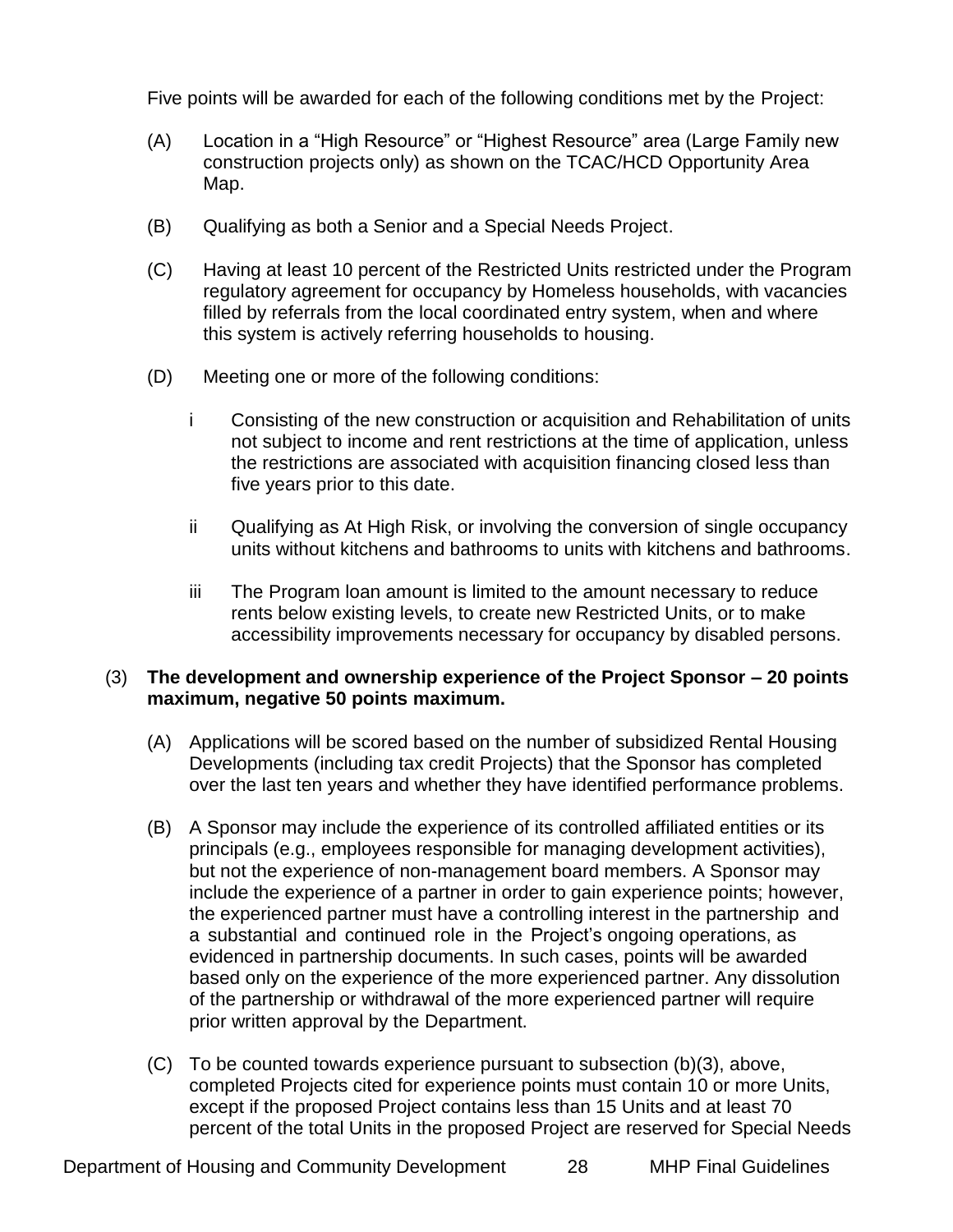Populations, completed Projects submitted for experience points must contain at least five Units.

- (D) Four points will be awarded for each Project completed in the five years preceding the application due date, and two points will be awarded for each Project completed in the five years preceding that period, up to a maximum of 20 points.
- (E) Where at least 70 percent of the Units in the proposed Project are reserved for Special Needs Populations, the Sponsor may elect to have its application scored based on the lesser of:
	- i The number of subsidized Rental Housing Developments that the Sponsor's development consultant or contracted developer has completed in the last 10 years; or
	- ii The number of subsidized Rental Housing Developments that the Sponsor, or affiliates or principals of the Sponsor either own or operate under a longterm lease or other arrangement that involves all responsibilities commensurate with ownership.

To qualify for scoring under this alternative, the Sponsor must contract with the developer or development consultant for comprehensive development services, including financial packaging, selection of other consultants, selection of the construction contractor and property management agent, oversight of architectural design, construction management, and other major aspects of the development process.

Applications scored under this alternative shall be awarded four points per Rental Housing Development completed in the last five years, and two points per Rental Housing Development completed in the preceding five years, up to a maximum of 20 points.

- (F) Five points will be deducted for each occurrence or event in the following categories, with a maximum deduction of 10 points per category and a maximum total deduction of 50 points, which shall offset positive points awarded under subsections (A) through (D):
	- i Removal or withdrawal under threat of removal as general partner as a consequence of failing to comply with contractual obligations;
	- ii Failure to submit, when due, compliance documentation required under the Department Program;
	- iii Use of reserve funds for Department-assisted Projects in a manner contrary to Program requirements, or failure to deposit reserve funds as required by the Department;
	- iv Failure to provide promised supportive services to a Special Needs population or other tenants of a publicly funded Project without just cause;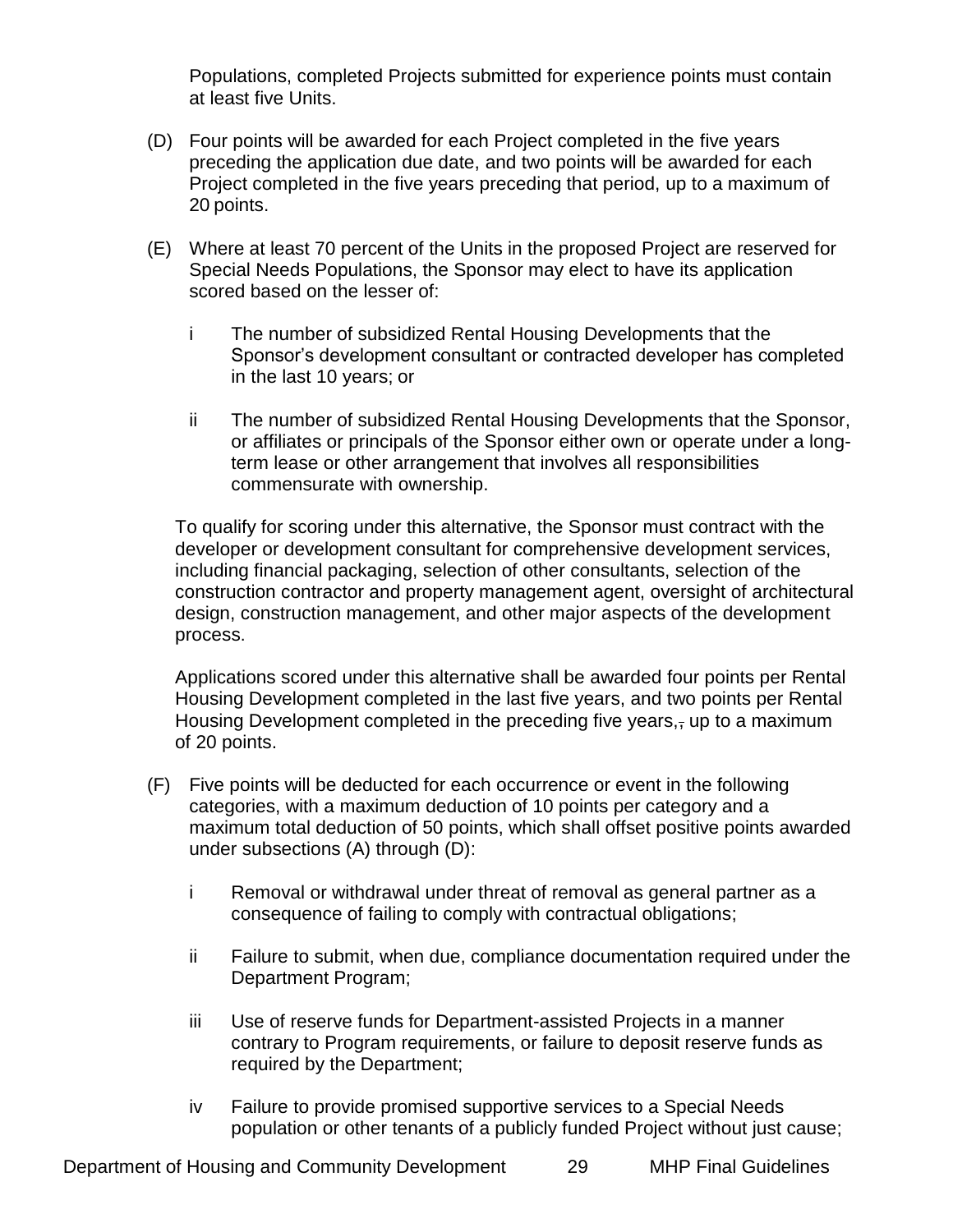- v Failure to restrict occupancy of units to a Special Needs population or other target population as required by a Department program or regulatory agreement for any publicly-assisted project;
- vi Other significant violations of the requirements of Department programs or of the programs of other public agencies, such as the failure to adequately maintain a Project or the books and records thereof.

Events occurring in connection with Projects under the control of the Sponsor shall be used as the basis for point deductions. Such events shall have had a detrimental effect on the Project or the Department's ability to monitor the Project, as determined by the Department.

Events shall not result in the deduction of points if they have been fully resolved as determined by, or to the satisfaction of, the Department as of the application due date, or the date awards or made, at the Department's discretion.

## (4) **Leverage of other funds, in those jurisdictions where they are available – 20 points maximum.**

- (A) Applications will be scored based on the leverage of other funds, meaning the amount of funds other than MHP funds to be used for permanent funding of the development costs attributable to the Restricted Units as a percentage of the requested amount of MHP funds.
- (B) Deferred developer fees will not be counted as leveraged funds. Land donations will be counted as leveraged funds where the value is established with a current appraisal, with the amount discounted to reflect any fees, or other reliably predictable payments required as a condition of the donation.
- (C) For Large Family new construction projects located in an area shown on the TCAC/HCD Opportunity Area Map as "High Resource" or "Highest Resource", two points will be awarded for each full 5 percentage point increment above 50 percent. A Project where other funds equal 100 percent of MHP funds will receive 20 points.
- (D) For projects including Supportive Housing units, and not qualifying for points under subsection (C) above, points will be awarded based on the mix of Supportive Housing and other units. The number of points awarded for each full 5 percentage point increment above 50 percent will be computed by multiplying the percentage of total Restricted Units that are Supportive Housing units by two, and adding this to the fraction of total Restricted Units that are not Supportive Housing units. For example, a Project where 20 percent of total Restricted Units are Supportive Housing units, 1.2 points will be awarded for each full 5 percent increment  $[(20$  percent x 2) + 80 percent = 1.2]. With this unit mix, a project where other funds equal 135 percent of MHP funds will receive twenty points.
- (E) For other projects, one point will be awarded for each full 5 percentage point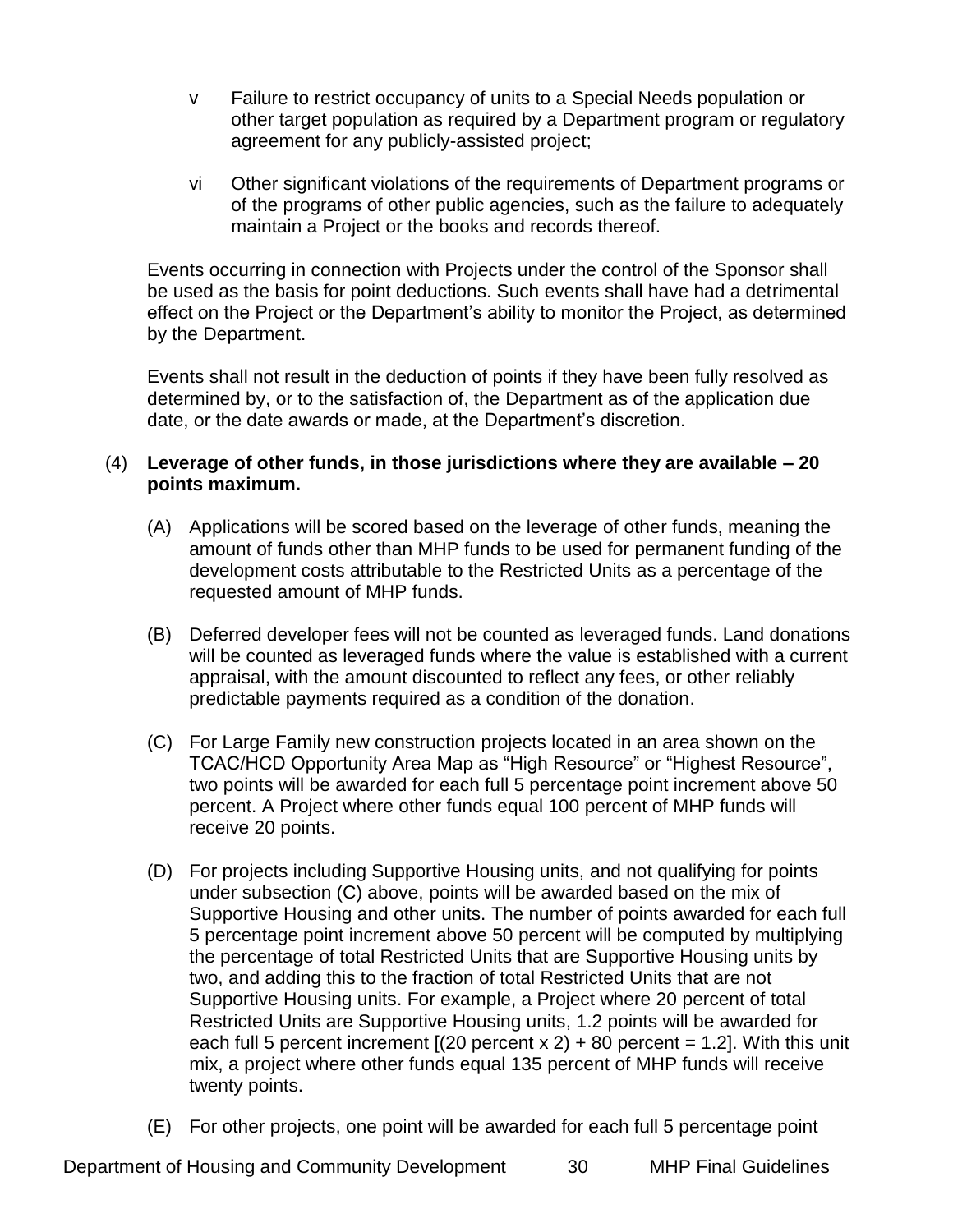increment above 50 percent. For example, a project where other funds equal 150 percent of MHP funds will receive 20 points.

# (5) **Project Readiness – 15 points maximum, negative 5 points maximum.**

Points will be awarded to projects for each of the following circumstances as documented in the application and as indicated below. If a particular category is not applicable, full points shall be awarded in that category.

- (A) Four points will be awarded for obtaining enforceable commitments for all construction financing, not including tax-exempt bonds, tax credits, and funding to be provided by another Department program awarded prior to final rating and ranking for the MHP application;
- (B) Four points will be awarded for adoption or certification of all necessary environmental reviews (California Environmental Quality Act and National Environmental Policy Act);
- (C) Land use approvals
	- i Three points will be awarded for obtaining all necessary land use approvals or entitlements necessary prior to issuance of a building permit, including any required discretionary approvals, such as site plan review or design review;
	- ii Two points will be awarded for submission of a complete application to the relevant local authorities for land use approval under a nondiscretionary local approval process, where the application has been neither approved or disapproved;
	- iii One point will be awarded for a letter signed by a planner certified by the American Institute of Certified Planners indicating that, in their opinion, the project meets all of the requirements for approval under a nondiscretionary local approval process, where an application has not been approved or disapproved by the local authorities.
	- iv A "nondiscretionary local approval process" is one that includes little or no subjective judgement by the public official and is limited to ensuring that the proposed development meets a set of objective zoning, design review and/or subdivision standards in effect at the time the application is submitted to the local government. A "nondiscretionary local approval process" includes Streamlined Ministerial Approval Processing under to Chapter 366, Statutes of 2017 (SB 35), By-Right Processing for Permanent Supportive Housing under Chapter 753, Statutes of 2018 (AB 2162)), housing element law (Government Code Section 65583.2(i), or other local process that meets the definition of non-discretionary approval process.
- (D) Four points will be awarded for obtaining commitments for all deferredpayment financing, grants and subsidies, excluding tax credits, and in accordance with TCAC requirements and with the same exceptions as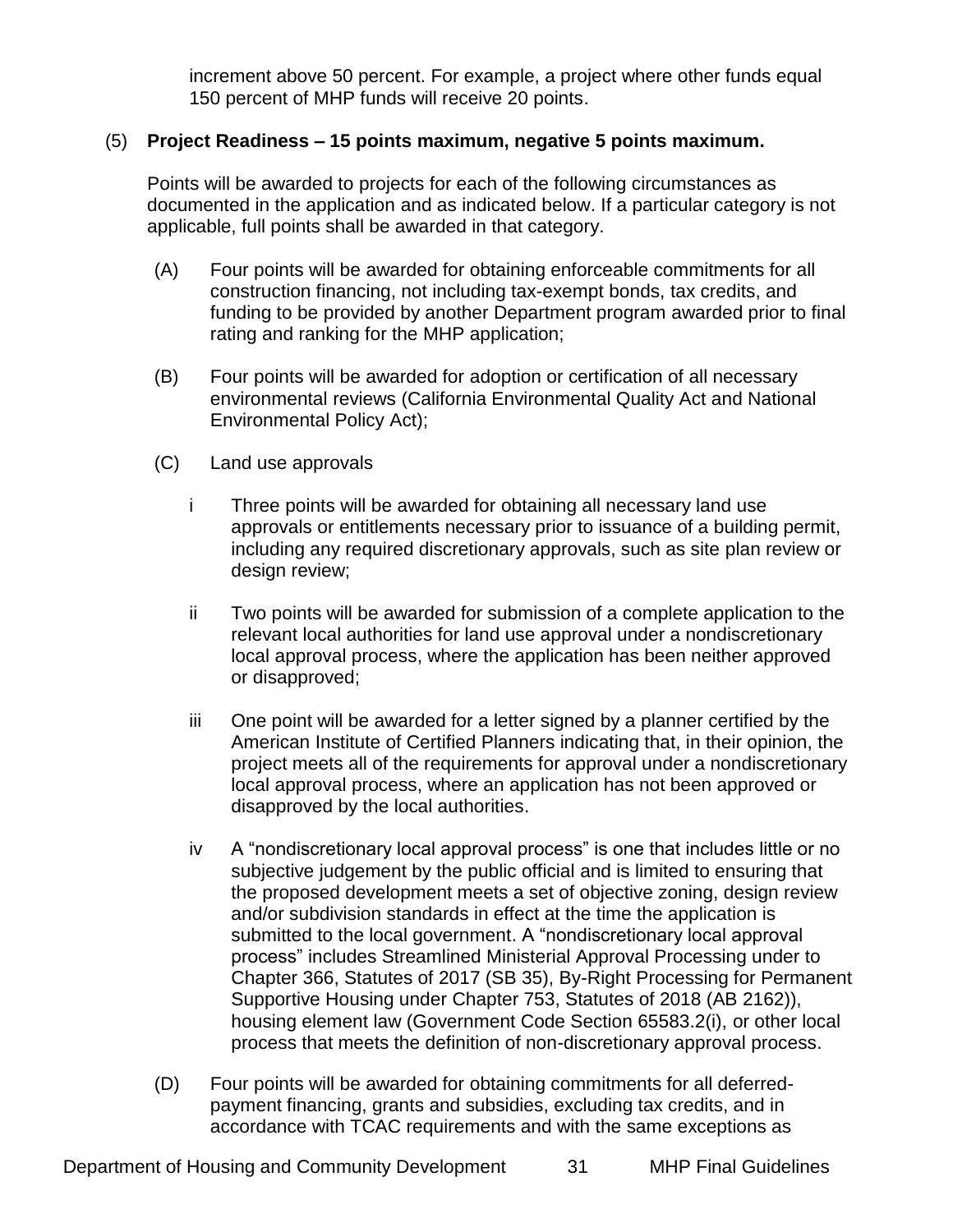allowed by TCAC. Deferred-payment financing, grant funds and subsidies from other Department programs proposed for Project financing must be awarded prior to final rating and ranking for the MHP application.

(E) Five points will be subtracted for a Project utilizing 4 percent low-income housing tax credits that will be part of an application to TCAC seeking hybrid tiebreaker incentives.

# (6) **Adaptive Reuse / Infill / Proximity to Amenities/ Sustainable Building Methods – 15 points maximum.**

Except for Large Family new construction projects located in "High Resource" or "Highest Resource" areas, which shall be scored in accordance with subsection (D) below, applications will receive five points for meeting each of the following three conditions, up to a maximum of 15 points.

- (A) Infill development. Five points will be awarded for infill development, including adaptive reuse of vacant and underutilized commercial or industrial building located in a developed area served with public infrastructure. The Project will be:
	- i located on a site where either:
		- a. At least 75 percent of the site was previously improved (including areas where improvements have been demolished) or used for any use other than open space, agriculture, forestry, or mining waste storage; or
		- b. At least 75 percent of the perimeter of the site's adjoining parcels that are developed with Urban Uses (residential, commercial, industrial, public institutional, transit or transportation passenger facility use, or retail use, or any combination of those uses, but not including lands used for agricultural uses or parcels in excess of 15,000 square feet in size and containing only one single family residence, or is separated from parcels that are developed with Urban Uses only by an improved public right-of-way. In calculating this percentage, perimeters bordering navigable bodies of water and improved parks shall not be included; or
		- c. The combination of at least 50 percent of site area as previously improved (including areas where improvements have been demolished) or used for any use other than open space, agriculture, forestry or mining waste storage, and at least 50 percent of the perimeter of the site adjoining parcels that are developed with Urban Uses, or is separated from parcels that are developed with Urban Uses only by an improved public right-of-way. In calculating this percentage, perimeters bordering navigable bodies of water and improved parks shall not be included. and
	- ii Developed at average residential Net Densities on the parcels to be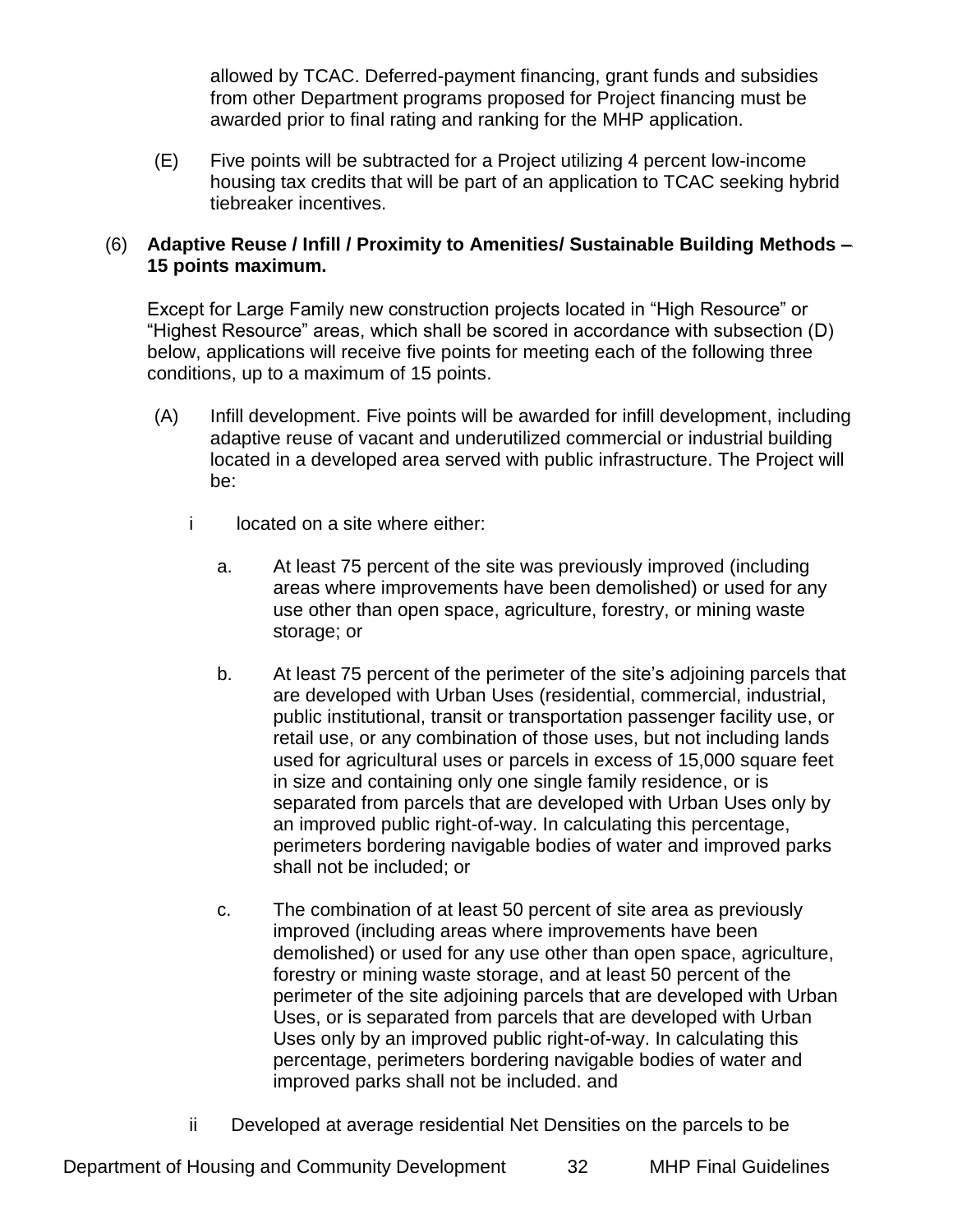developed that are equal to or greater than the densities described in Subparagraph (B) of Paragraph (3) of Subdivision (c) of Section 65583.2 of the Government Code, except that in a Rural Area the average residential Net Densities on the parcels to be developed shall be at least 10 units per acre. Minimum densities for localities that are not Rural Areas may be found at Appendix 1 of the Housing Element Law memorandum issued by the Department on "Default Density Standard Option (2010 Census Update)", dated June 20, 2012 and found at [http://www.hcd.ca.gov/community-development/housing-element/housing](http://www.hcd.ca.gov/community-development/housing-element/housing-element-memos.shtml)[element-memos.shtml.](http://www.hcd.ca.gov/community-development/housing-element/housing-element-memos.shtml) "Net Density" means the total number of dwelling units per acre of land to be developed for residential or mixed use, excluding allowed deductible areas. Allowed deductible areas are public dedications of land which are for public streets, public sidewalks, public open space, and public drainage facilities. Non-allowed deductible areas include utility easements, setbacks, private drives and walkways, landscaping, common areas and facilities, off street parking, drainage facilities exclusive to a Development project, and any other related mitigation space required for development.

- (B) Proximity to amenities. Five points will be awarded for projects achieving the maximum point score available for site amenities under TCAC Regulations, Title 4 CCR, Division 17, Chapter 1, Section 10325(c)(4)(A) or successor regulation.
- (C) Sustainable building methods. Five points will be awarded for projects achieving the maximum possible score available for using sustainable building methods under the TCAC Regulations, Section 10325(c)(5) or successor regulation.
- (D) Large Family new construction projects located in "High Resource" or "Highest Resource" areas, as shown on the TCAC/HCD Opportunity Area Map, will receive five points plus five points for meeting each of the conditions described in subsections (B) and (C) above, up to a maximum of 15 points.

#### (7) **Tiebreaker**

In the event of tied point scores, the Department shall rank tied applications based on the lowest weighted average affordability of Restricted Units, which shall be computed as follows:

- (A) Multiplying each income limit applicable to the Project by the number of Units restricted at that income level.
- (B) Adding the products calculated pursuant to the previous subsection.
- (C) Dividing the sum calculated pursuant to the previous subsection by the number of Restricted Units in the Project.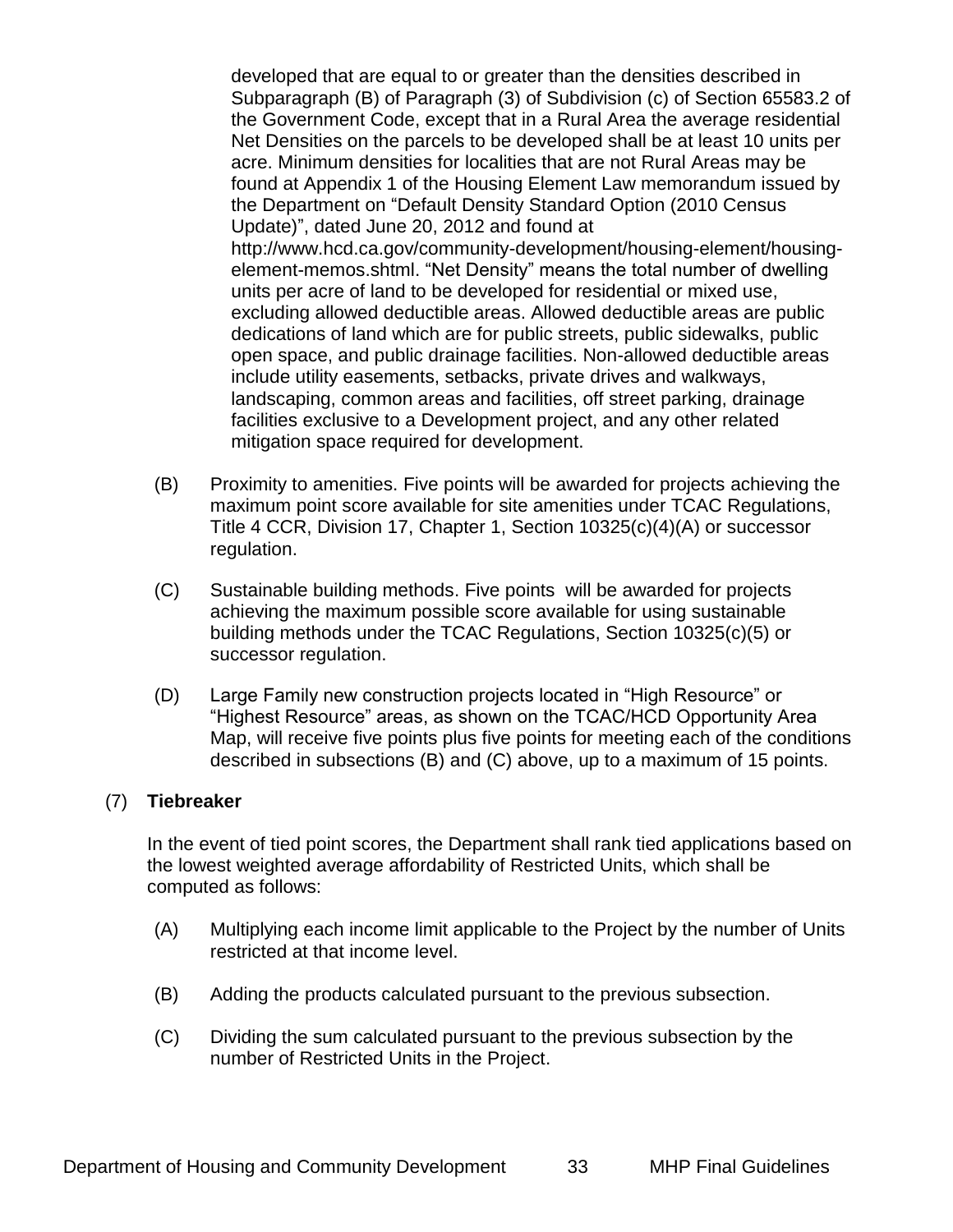# <span id="page-33-0"></span>**Article 4. Program Operations**

# <span id="page-33-1"></span>**Section 7321. Legal Documents.**

- (a) Upon the award of Program funds to a Project, the Department shall enter into one or more agreements with the Sponsor, including a standard agreement, which shall commit monies in an amount sufficient to fund the approved loan amount. The agreement or agreements shall contain the following:
	- (1) A description of the approved Project and the permitted uses of Program funds;
	- (2) The amount and terms of the loan;
	- (3) The regulatory restrictions to be applied to the Project through the Regulatory Agreement;
	- (4) Provisions governing the construction work and, as applicable, the acquisition of the Project site, and the disbursement of loan proceeds;
	- (5) Special conditions imposed as part of Department approval of the Project;
	- (6) Requirements for the execution and the recordation of the agreements and documents required under the Program;
	- (7) Terms and conditions required by federal or state law;
	- (8) Requirements regarding the establishment of escrow accounts for the deposit of documents and the disbursement of loan proceeds;
	- (9) The approved schedule of the Project, including land acquisition if any, commencement and completion of construction or Rehabilitation work, and occupancy by Eligible Households;
	- (10) The approved Project development budget and sources and uses of funds and financing;
	- (11) Requirements for reporting to the Department;
	- (12) Terms and conditions for the inspection and monitoring of the Project in order to verify compliance with the requirements of the Program;
	- (13) Provisions regarding tenant relocation;
	- (14) Provisions relating to the erection and placement on or in the vicinity of the Project site a sign indicating that the Department has provided financing for the Project. The Department may also arrange for publicity of the Program loan in its sole discretion; and
	- (15) Other provisions necessary to ensure compliance with the requirements of the Program.

Department of Housing and Community Development 34 MHP Final Guidelines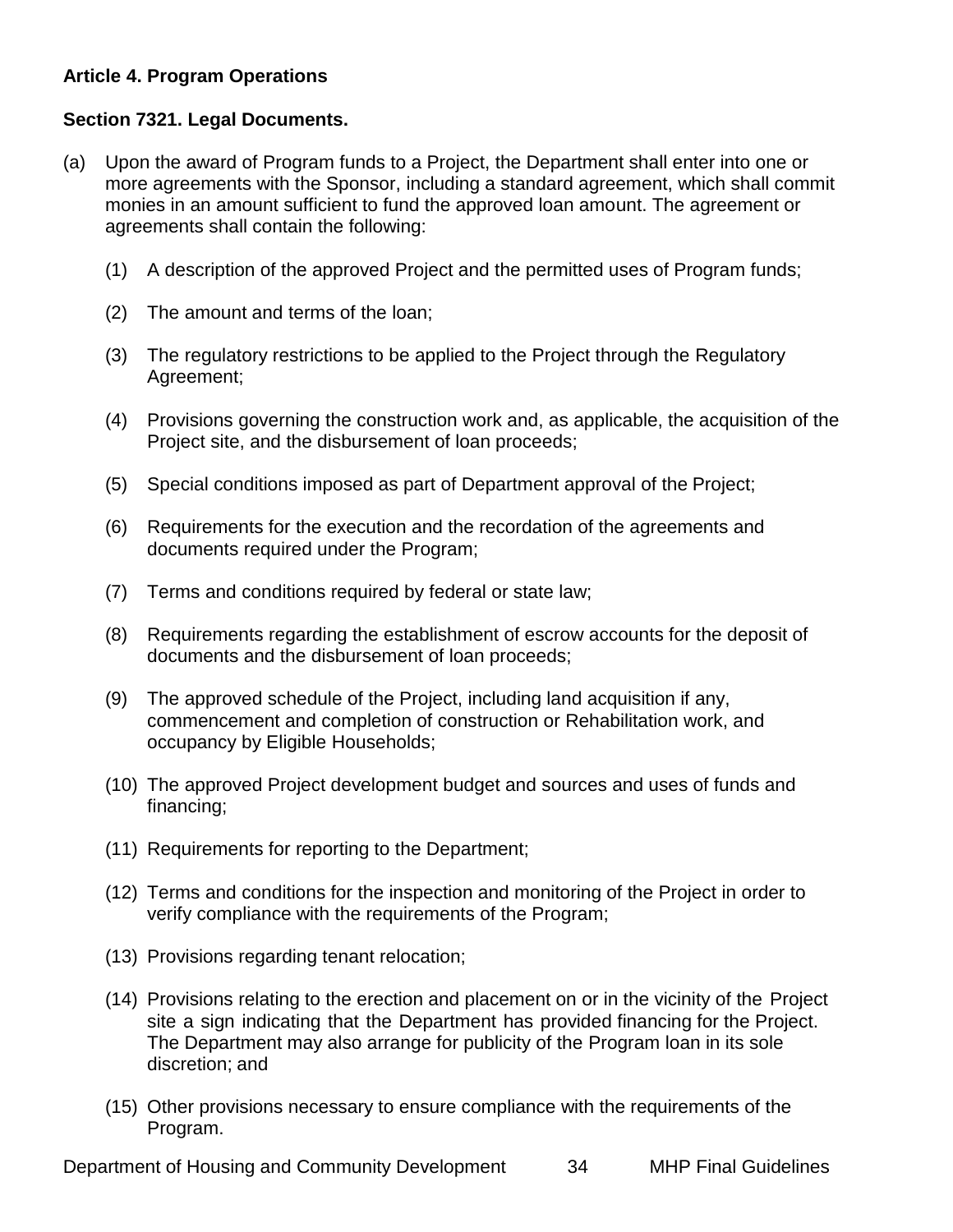- (b) The Department shall enter into a Regulatory Agreement with the Sponsor for not less than the original term of the loan that shall be recorded against the Project property title prior to the disbursement of funds. The Regulatory Agreement shall include, but not be limited to, the following:
	- (1) The number, type and income level of Assisted Units pursuant to UMR Section 8304;
	- (2) Standards for tenant selection pursuant to UMR Section 8305;
	- (3) Provisions regulating the terms of the rental agreement pursuant to UMR Section 8307;
	- (4) Provisions related to an annual operating budget approved by the Department pursuant to Section 7326;
	- (5) Provisions related to a management plan pursuant to Section 7324;
	- (6) Provisions related to a Rent schedule, including initial Rent levels for Assisted Units and non-Assisted Units pursuant to subsections (a) and (b) of Section 7312;
	- (7) Conditions and procedures for permitting Rent increases pursuant to Section 7312;
	- (8) Provisions for limitations on distributions pursuant to UMR Section 8314;
	- (9) Provisions relating to annual reports, inspections and independent audits pursuant to Section 7325;
	- (10) Provisions regarding the deposit and withdrawal of funds to and from reserve accounts;
	- (11) Assurances that the Rental Housing Development will be maintained in a safe and sanitary condition in compliance with state and local housing codes and the management plan, pursuant to Section 7324;
	- (12) Description of the conditions constituting breach of the Regulatory Agreement and remedies available to the parties thereto;
	- (13) Provisions governing use and operation of non-Assisted Units and common areas to the extent necessary to ensure compliance with program requirements;
	- (14) Provisions relating to enforcement of program requirements by tenants;
	- (15) Special conditions of loan approval imposed by the Department;
	- (16) Provisions specifying that the Regulatory Agreement shall be binding on all assigns and successors in interest of the Sponsor and that all sales, transfers, and encumbrances shall be subject to Section 7322;
	- (17) For Projects serving Special Needs Populations and/or providing services to the general tenant population, provisions regarding the implementation and maintenance

Department of Housing and Community Development 35 MHP Final Guidelines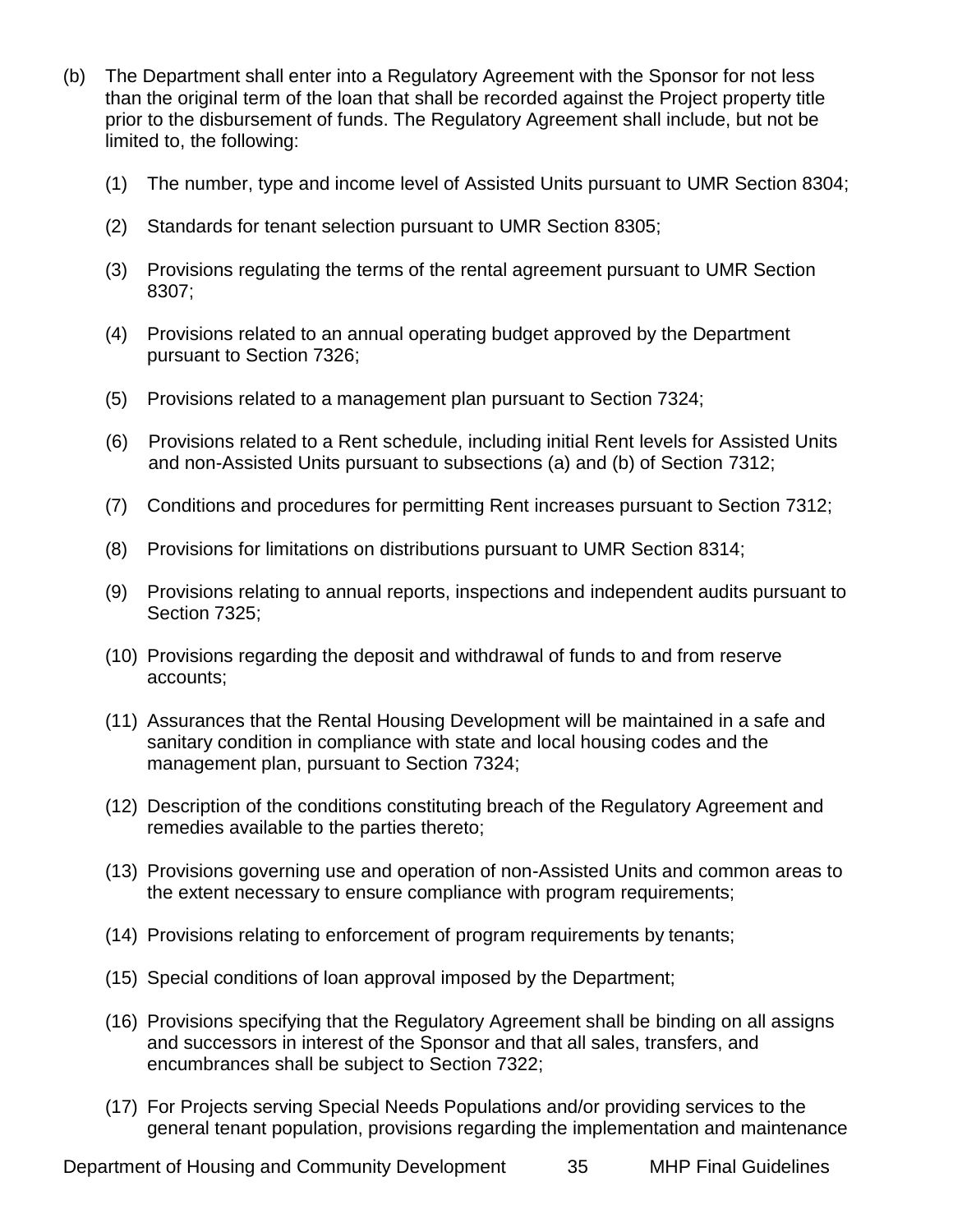of services and facilities for the targeted Special Needs Population group and/or general tenant population; and

- (18) Other provisions necessary to assure compliance with the requirements of the Program.
- (c) All loans shall be evidenced by a promissory note payable to the Department in the principal amount of the loan and stating the terms of the loan consistent with the requirements of the Program. The note shall be secured by a deed of trust on all of the sites comprising the Project property naming the Department as beneficiary or by other security acceptable to the Department; this deed of trust or other security shall be recorded junior only to such liens, encumbrances and other matters of record approved by the Department and shall secure the Department's financial interest in the Project and the performance of Sponsor's Program obligations.

NOTE: Authority cited: Sections 50406(n), 50675.1(c) and 50675.11, HSC. Reference: Sections 50675.1, 50675.6 and 50675.8, HSC.

# <span id="page-35-0"></span>**Section 7322. Sales, Transfers, Encumbrances, and Loan Payoff**

- (a) A Sponsor shall not sell, assign, transfer, or convey the Rental Housing Development, or any interest therein or portion thereof, without the express prior written approval of the Department. A sale, transfer or conveyance shall be approved only if all of the following requirements are met:
	- (1) The existing Sponsor is in compliance with the Regulatory Agreement, or the sale, transfer or conveyance will result in the cure of any existing violations;
	- (2) The successor-in-interest to the Sponsor agrees to assume all obligations of the existing Sponsor pursuant to the Regulatory Agreement and the program;
	- (3) The successor-in-interest is an eligible Sponsor and demonstrates to the Department's satisfaction that it can successfully own and operate the Rental Housing Development and comply with all Program requirements; and
	- (4) No terms of the sale, transfer, or conveyance jeopardize either the Department's security or the successor's ability to comply with all Program requirements.
- (b) If the Sponsor or its successor-in-interest is a partnership, the Sponsor shall not discharge or replace any general partner or amend, modify or add to its partnership agreement, or cause or permit the general partner to amend, modify or add to the organizational documents of the general partner, without the prior written approval of the Department. The Sponsor may transfer limited partnership interests without the prior written approval of the Department.
- (c) The Department shall grant its approval of a sale, assignment, transfer, or conveyance subject to such terms and conditions as may be necessary to preserve or establish the Fiscal Integrity of the Project. Such conditions may include:
	- (1) The deposit of sales proceeds, or a portion thereof, to maintain required reserves, or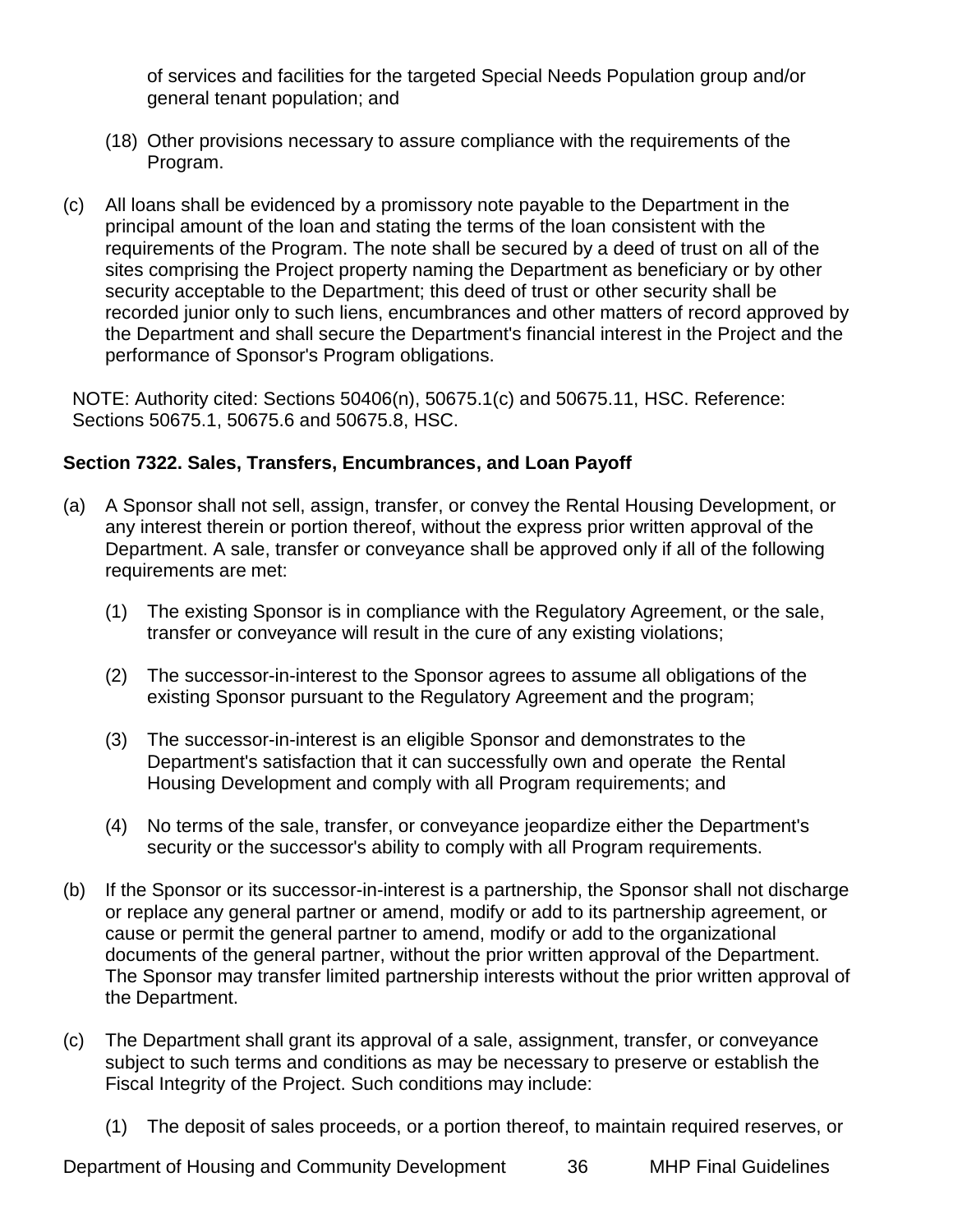to offset negative cash flow;

- (2) The recapture of syndication proceeds or other funds in accordance with special conditions included in any agreement executed by the Sponsor; or
- (3) Such conditions as may be necessary to ensure compliance with the Program requirements.
- (d) The Sponsor shall not encumber, pledge, or hypothecate the Rental Housing Development, or any interest therein or portion thereof, or allow any lien, charge, or assessment against the Rental Housing Development without the prior written approval of the Department. The Department may permit refinancing of existing liens or additional financing secured by the Rental Housing Development to the extent necessary to maintain or improve the Fiscal Integrity of the Project, to maintain Affordable Rents, or to decrease Rents.
- (e) No MHP loan may be paid off prior to maturity without the prior written consent of the Department in its sole discretion, which consent shall be subject to conditions deemed necessary to ensure compliance with the Program requirements.

NOTE: Authority cited: Sections 50406(n), 50675.1(c) and 50675.11, HSC. Reference: Sections 50675.1 and 50675.8, HSC.

# <span id="page-36-0"></span>**Section 7323. Defaults and Loan Cancellations.**

- (a) In the event of a breach or violation by the Sponsor of any of the provisions of the Regulatory Agreement, the promissory note, or the deed of trust, or any other agreement pertaining to the Project, the Department may give written notice to the Sponsor to cure the breach or violation within a period of not less than 15 days. If the breach or violation is not cured to the satisfaction of the Department within the specified time, the Department, at its option, may declare a default under the relevant document(s) and may seek legal remedies for the default including the following:
	- (1) The Department may accelerate all amounts, including outstanding principal and interest, due under the loan and demand immediate repayment thereof. Upon a failure to repay such accelerated amounts in full, the Department may proceed with a foreclosure in accordance with the provisions of the deed of trust and state law regarding foreclosures.
	- (2) The Department may seek, in a court of competent jurisdiction, an order for specific performance of the defaulted obligation or the appointment of a receiver to operate the Rental Housing Development in accordance with Program requirements.
	- (3) The Department may seek such other remedies as may be available under the relevant agreement or any law.
- (b) If the breach or violation involves charging tenants Rent or other charges in excess of those permitted under the Regulatory Agreement, the Department may demand the return of such excess Rents or other charges to the respective households. In any action to enforce the provisions of the Regulatory Agreement, the Department may seek, as an

Department of Housing and Community Development 37 MHP Final Guidelines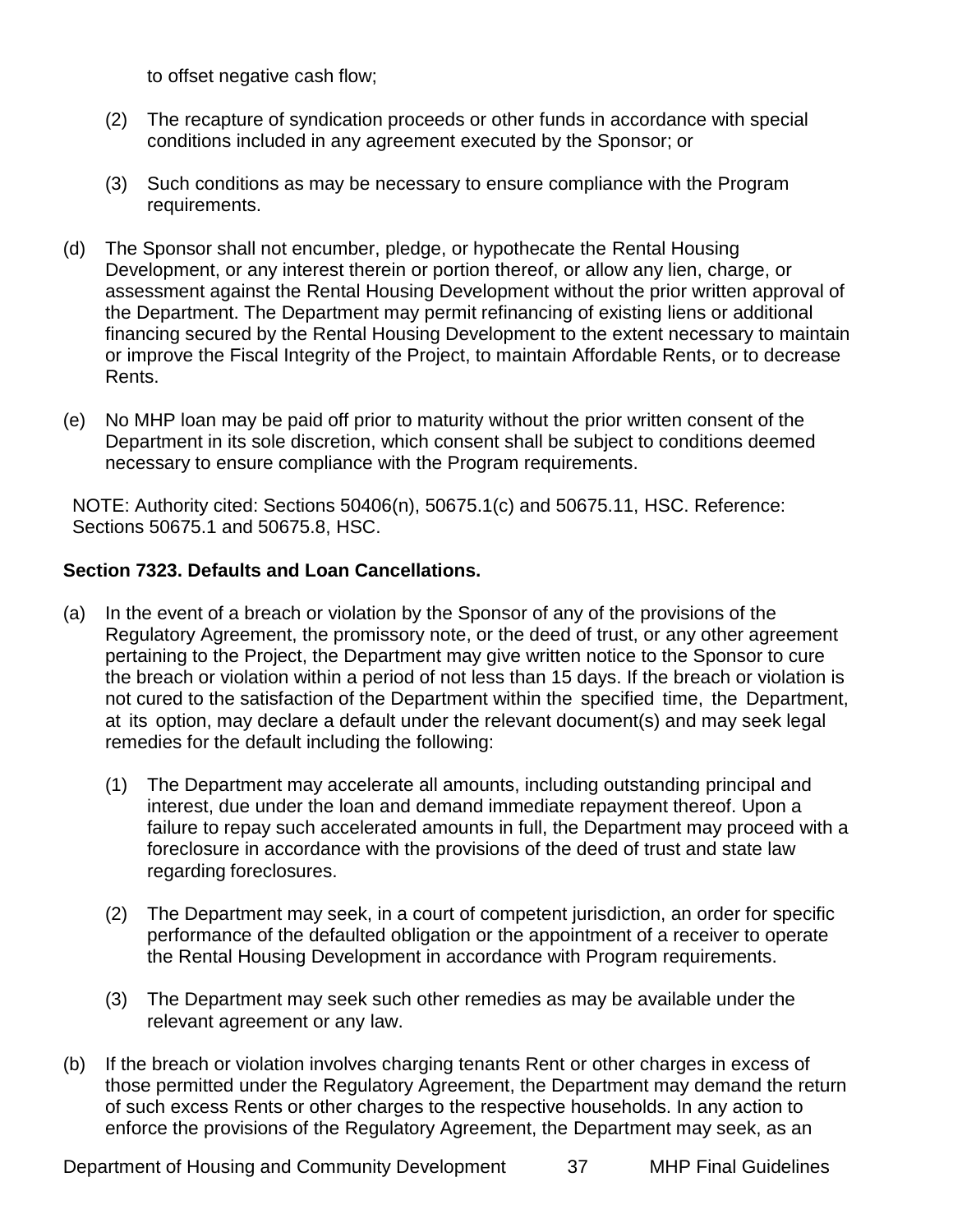additional remedy, the repayment of such overcharges.

- (c) The Department may cancel loan commitments under any of the following conditions:
	- (1) The objectives and requirements of the Program cannot be met;
	- (2) Implementation of the Project cannot proceed in a timely fashion in accordance with the approved plans and schedules;
	- (3) Special conditions have not been fulfilled within required time periods; or
	- (4) There has been a material change, not approved by the Department, in the Project or the principals or management of the Sponsor or Project.

The Department, in writing and upon demonstration by the Sponsor of good cause, may extend the date for compliance with any of the conditions in this subsection.

- (d) Upon receipt of a notice from the Department of intent to cancel the loan, the Sponsor shall have the right to appeal to the Director.
- (e) The Department may use amounts in the Housing Rehabilitation and Loan Fund to cure or avoid a Sponsor's default on the terms of any loan or other obligation that jeopardizes the Fiscal Integrity of a Project or the Department's security in the Project. Such defaults may include defaults or impending defaults in payments on mortgages, failures to pay taxes, or failures to maintain insurance or required reserves. The payment or advance of funds by the Department pursuant to this subsection shall be solely within the discretion of the Department and no Sponsor shall be entitled to or have any right to payment of these funds. All funds advanced pursuant to this subsection shall be part of the Program loan and, upon demand, due and payable to the Department. Where it becomes necessary to use the Housing Rehabilitation and Loan Fund to assist a Project to avoid threatened defaults or foreclosures, the Department shall take those actions necessary, including, but not limited to, foreclosure or forced sale of the Project property, to prevent further, similar occurrences and ensure compliance with the terms of the applicable agreements.

NOTE: Authority cited: Sections 50406(n), 50675.1(c) and 50675.11, HSC. Reference: Sections 50675.1, 50675.8 and 50675.10, HSC.

# <span id="page-37-0"></span>**Section 7324. Management, Maintenance, and Supportive Services**

- (a) The Sponsor shall be responsible for all management functions of the Rental Housing Development including selection of the tenants, annual recertification of household income and size, evictions, and collection of Rent.
- (b) The Sponsor is responsible for all repair and maintenance functions of the Rental Housing Development, including ordinary maintenance and replacement of capital items. The Sponsor shall ensure maintenance of residential units, Commercial Space and common areas in accordance with local health, building, and housing codes, and the management plan.
- (c) The Sponsor shall ensure that the Rental Housing Development is managed by an entity

Department of Housing and Community Development 38 MHP Final Guidelines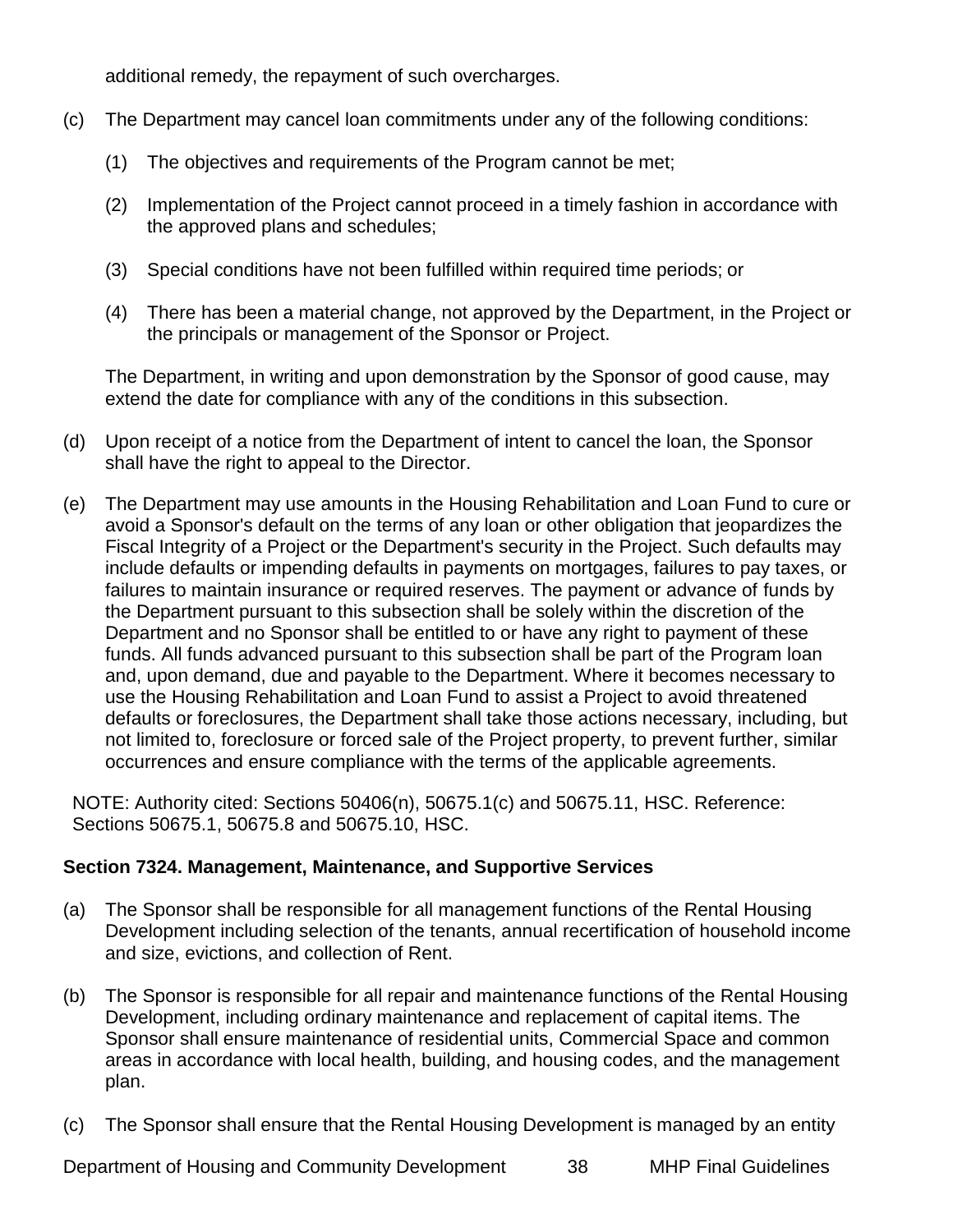approved by the Department that is actively in the business of managing low-income housing. Any management contract entered into for this purpose shall be subject to Department approval and contain a provision allowing the Sponsor to terminate the contract upon 30-days' notice. The Sponsor shall terminate said contract as directed by the Department upon determination that management does not comply with Program requirements.

- (d) The Sponsor shall develop a management plan subject to Department approval prior to loan closing. Any change to the plan shall be subject to the approval of the Department. The plan shall be consistent with Program requirements and shall include the following:
	- (1) The role and responsibility of the Sponsor and its delegation of authority, if any, to the managing agent;
	- (2) Personnel policy and staffing arrangements;
	- (3) Plans and procedures for publicizing and achieving early and continued occupancy;
	- (4) Procedures for determining tenant eligibility and selecting tenants and for certifying and annually recertifying household income and size;
	- (5) Plans for carrying out an effective maintenance and repair program;
	- (6) Rent collection policies and procedures;
	- (7) A program for maintaining adequate accounting records and handling necessary forms and vouchers;
	- (8) Plans for enhancing tenant-management relations;
	- (9) The management agreement, if any;
	- (10) Provisions for periodic update of the management plan;
	- (11) Appeal and grievance procedures;
	- (12) Plans for collections for tenant-caused damages, processing evictions and terminations; and
	- (13) For Projects serving Special Needs populations, including Supportive Housing and/or providing Supportive Services to the general tenant population, a supportive services plan, that includes:
		- (A) A description of the specific population to be served;
		- (B) A description of the specific services to be provided;
		- (C) A description of the evidence-based case management practices that will be employed;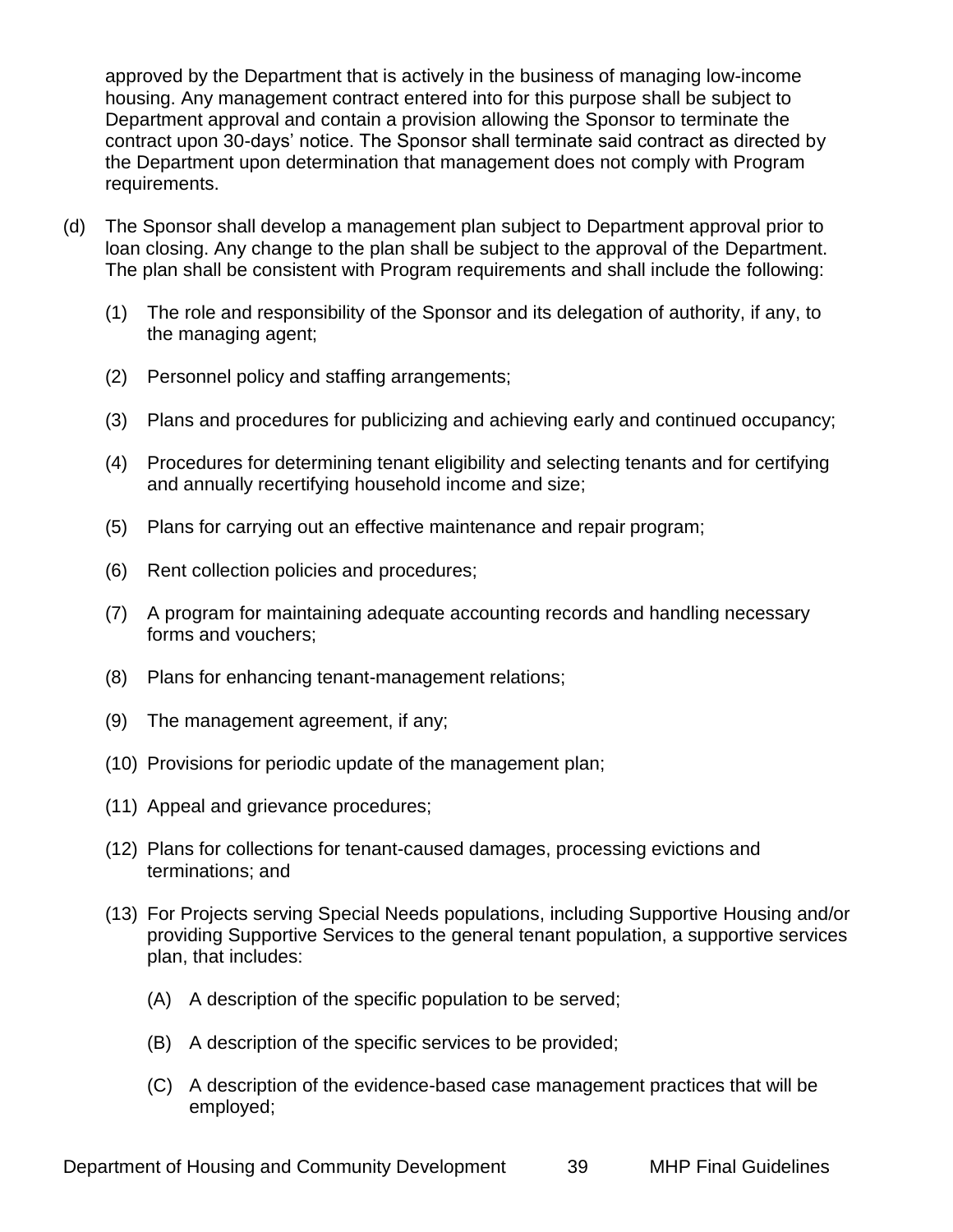- (D) A preliminary services budget;
- (E) Funding source(s);
- (F) Identification of the organization(s) that will provide services;
- (G) A preliminary staffing plan;
- (H) Location of services to be provided off site, and a description of public and private transportation options available to access these services, without walking more than one-half mile;
- (I) Eligibility requirements for the services;
- (J) A description of how service staff and property management staff will work together to prevent evictions and to implement reasonable accommodation policies for leasing units and ongoing operations, including communication protocols;
- (K) Identification of outcome measures to be collected, and how they will be collected;
- (L) A description of a quality assurance system focused on both processes and outcomes;
- (M) Other information deemed necessary by the Department to evaluate the proposed services, which may differ by tenant population.

NOTE: Authority cited: Sections 50406(n), 50675.1(c) and 50675.11, HSC. Reference: Sections 50675.1 and 50675.8, HSC.

# <span id="page-39-0"></span>**Section 7325. Reporting.**

- (a) No later than 90 days after the end of each Project fiscal year, the Sponsor shall submit an independent audit of the Rental Housing Development prepared by a certified public accountant in accordance with Department audit requirements, as periodically updated and incorporated by reference. Upon a determination that the cost of meeting this requirement exceeds the potential benefits from it to the Department and to the tenants of the Rental Housing Development, the Department may:
	- (1) Reduce the required frequency of the audit;
	- (2) Accept an audited financial statement in lieu of the audit; or
	- (3) Waive this requirement completely.
- (b) Projects with Supportive Housing units and units restricted to Homeless persons shall report client data on local Homeless Management Information Systems (HMIS), if such systems are available, and must comply with local continuum of care HMIS requirements.